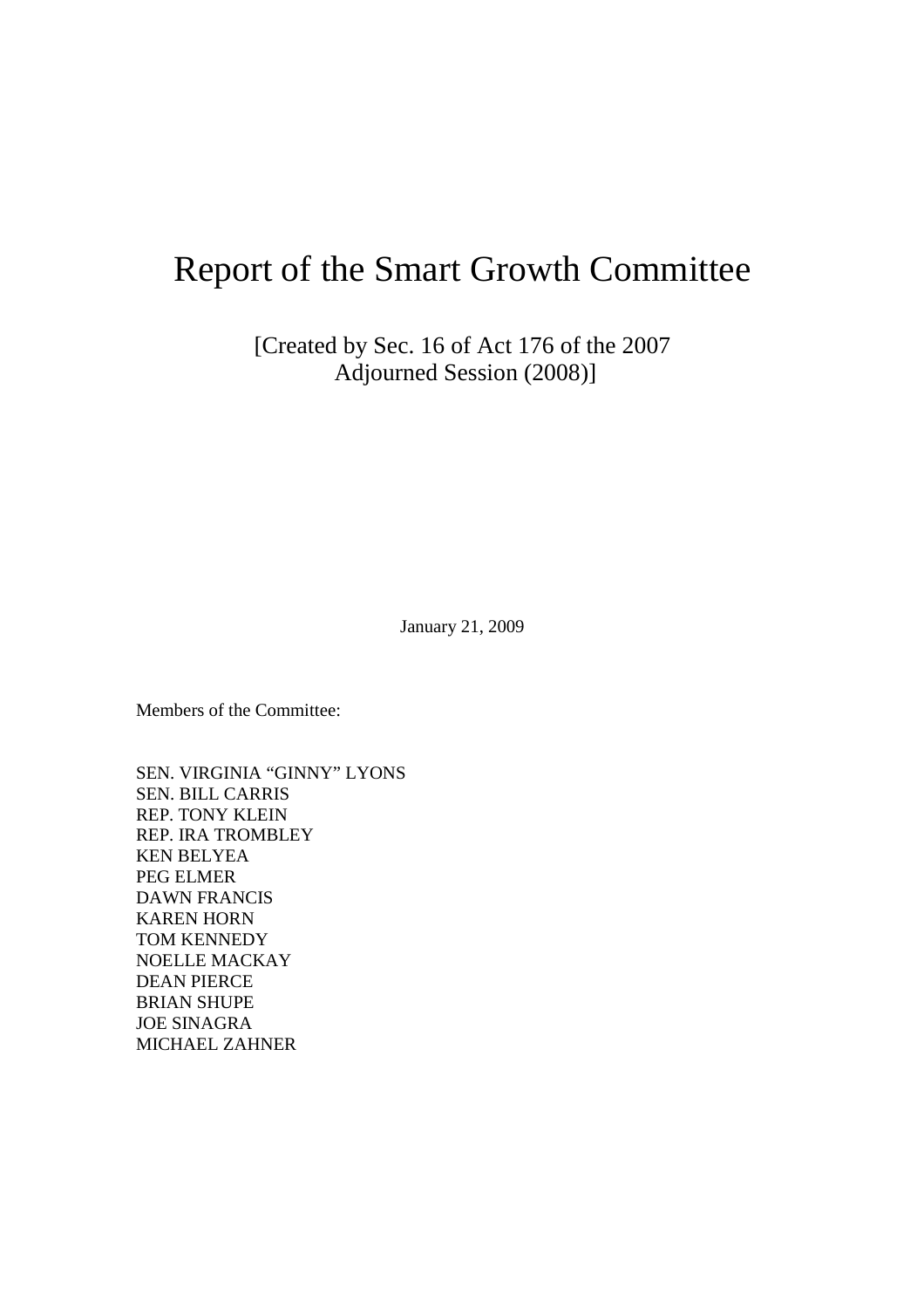# **TABLE OF CONTENTS**

# Page

| VI. Recommendations for How Best to Conduct Periodic Assessment of the<br>Effectiveness of the Designation Programs Established under Chapter 76A of Title 2414 |
|-----------------------------------------------------------------------------------------------------------------------------------------------------------------|

# **APPENDICES**

| III. Act 250 Training Manual Discussion of Criteria Before the Committee 27         |  |
|-------------------------------------------------------------------------------------|--|
| IV. Peg Elmer, Vermont Law School's Land Use Institute, Vermont State Policy        |  |
|                                                                                     |  |
| V. Memo from Michael Zahner on Act 250 Off-Site Mitigation for Loss of Agricultural |  |
|                                                                                     |  |
|                                                                                     |  |
| VII. Vermont Dept. of Housing and Community Affairs Chart on Municipal Planning     |  |
|                                                                                     |  |
| VIII. Karen Horn, Tax Increment Financing and Incentives for Municipalities to      |  |
|                                                                                     |  |
| IX. Karen Horn, VLCT Proposals for Encouraging Development in Compact Settlement    |  |
|                                                                                     |  |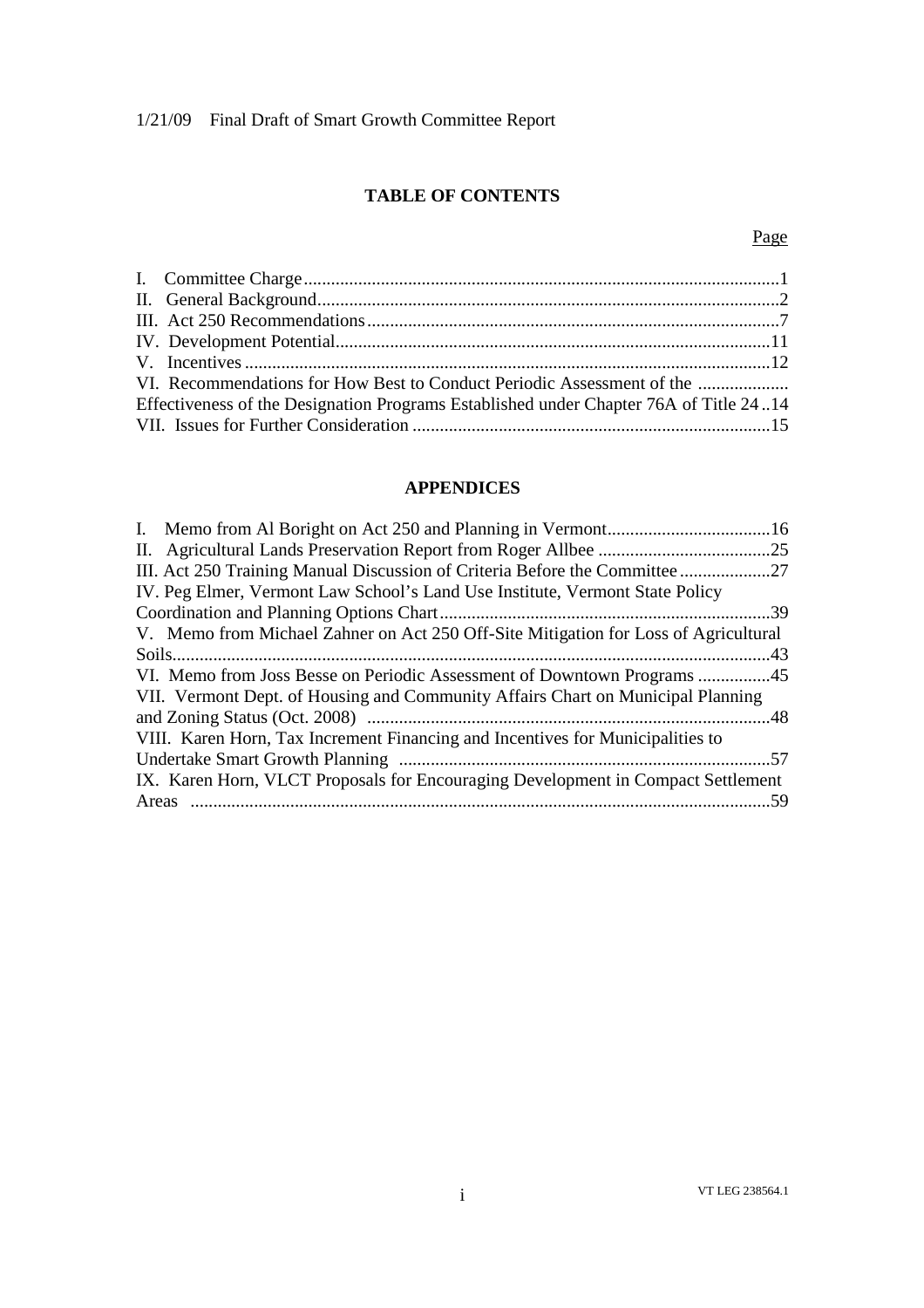## **I. COMMITTEE CHARGE**

Sec. 16 of Act 176 of the 2007 Adjourned Session (2008) (introduced as H.863) established the Committee as follows:

# Sec. 16. SMART GROWTH; STUDY COMMITTEE

(a) A smart growth study committee is created to:

(1) Study Act 250 (10 V.S.A. § 6086) criterion 5, relating to traffic, criterion 9(H), relating to scattered development, criterion 9(L), relating to rural development, and other criteria identified by the committee, to determine the effectiveness of those criteria to promote compact settlement patterns, prevent sprawl, and protect important natural resources, and to make recommendations to improve the effectiveness of those criteria in preserving the economic vitality of Vermont's existing settlements and preventing sprawl development.

(2) Evaluate the development potential of existing designated downtowns, new town centers, and village centers and evaluate the community and natural resource impacts of developing surrounding lands.

(3) Make recommendations for incentives designed to encourage municipalities to preserve Vermont's working landscape and to develop Vermont neighborhoods and new housing.

(4) Develop recommendations for how best to conduct periodic assessments of the effectiveness of the designation programs established under chapter 76A of Title 24.

(b) The committee shall be composed of the following 13 members:

(1) Two members of the house, one from the committee on general, housing and military affairs and one from the committee on natural resources and energy.

(2) Two members of the senate, one from the committee on economic development, housing and general affairs and one from the committee on natural resources and energy.

(3) A representative from each of the following organizations:

- (A) Vermont homebuilders and remodelers association.
- (B) Lake Champlain regional chamber of commerce.
- (C) Vermont planners association.
- (D) Vermont association of planning and development agencies.
- (E) Smart growth Vermont.
- (F) Vermont natural resources council.
- (G) Vermont natural resources board.
- (H) Vermont association of realtors.
- (I) Vermont league of cities and towns.
- (J) The land use law center at Vermont Law School.

(c) The four legislative members shall be entitled to per diem compensation and reimbursement of necessary expenses as provided to members of standing committees under 2 V.S.A. § 406 for attendance at a meeting when the general assembly is not in session.

(d) The chair shall be elected from any of the four legislative members by the members of the study committee from among the four legislative members. The committee shall meet as needed, and the legislative council shall provide administrative support.

(e) The committee shall issue a brief report on its findings and recommendations to the house committees on general, housing and military affairs and on natural resources and energy and the senate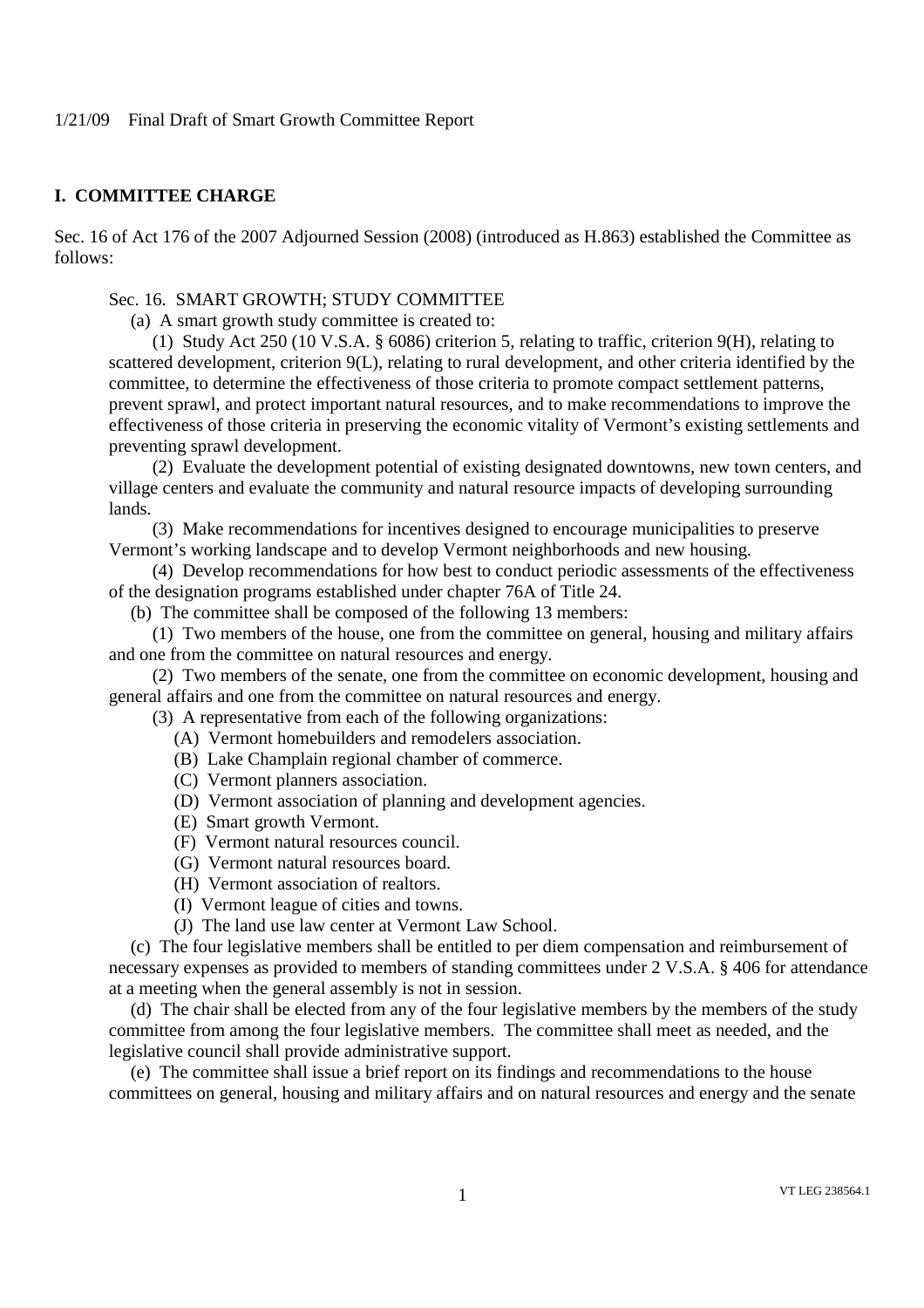committees on economic development, housing and general affairs and on natural resources and energy on or before January 15, 2009.

# **II. GENERAL BACKGROUND**

A. An overview.

A preponderance of the testimony, data, and supporting information presented to the Committee strongly indicates that, despite Act 250's success with regard to protecting natural resources and mitigating many adverse impacts of rapid land development, it has not been effective in preventing sprawl. At the same time, Act 250 has not been effective in promoting smart growth (i.e., compact, high-density, mixed-use development inside existing and planned community centers), and certain criteria may serve as a hindrance to desirable in-fill development within existing centers or settlements.

Causes of Act 250's ineffectiveness in addressing smart growth and sprawl include:

- (1) The inability to address cumulative impacts of development on a project-by-project review; and
- (2) The historic lack of a land use planning framework to help guide Act 250 decision-making.

With regard to cumulative impacts, this shortcoming is especially evident in linear, automobile-oriented commercial development along major highways (with Route 7 south of Rutland City serving as a particularly egregious example). This development pattern – which is one of the most commonly identified form of sprawl – has been shown by numerous studies to have negative public impacts, including the erosion of economic vitality in historic downtowns, diminished highway capacity, and the loss of the state's scenic landscape and unique character. Addressing this issue has proven difficult in the past due to a number of challenges, including the incremental nature of strip development that limits the ability of Act 250's individual project review to address the overall development patterns within a highway corridor.

With regard to the lack of a land use planning framework to help guide Act 250 decision-making, this shortcoming dates back to the Legislature's rejection of the state land use plan in the mid-1970s. Since that time, there have been efforts made to encourage and improve land use planning, most notably with the passage of Act 200 in 1988. Act 200 has been effective in improving the scope and detail of municipal and regional planning in the state, and in many instances has led to the enactment of municipal land use and growth management tools that are far more effective than those that existed when Act 250 was passed, resulting in a degree of regulatory duplication in some communities. The vast majority of communities have adopted municipal plans. Also, approximately 77 percent have adopted zoning bylaws, and 53 percent have adopted subdivision bylaws. However, the state planning and coordination embodied in Act 250 – and intended to empower municipalities through bottom-up integration with state agency decision-making – has not been attained.<sup>1</sup>

In recent years, the Legislature has attempted to eliminate barriers to smart growth and integrate planning and development goals (as set forth in 24 V.S.A. § 4302) into the regulatory process by exempting certain types of "mixed use and mixed income housing," in specific locations, from Act 250 review. Initially, the jurisdictional

<sup>&</sup>lt;sup>1</sup> For a detailed exposition of implementation of Act 200 planning and its relation to other planning efforts, please review Appendix I, a memo submitted to the committee by its counsel, Al Boright. See also Appendix VII, the Vermont Department of Housing and Community Affairs' chart showing the status of municipal planning and bylaw adoption.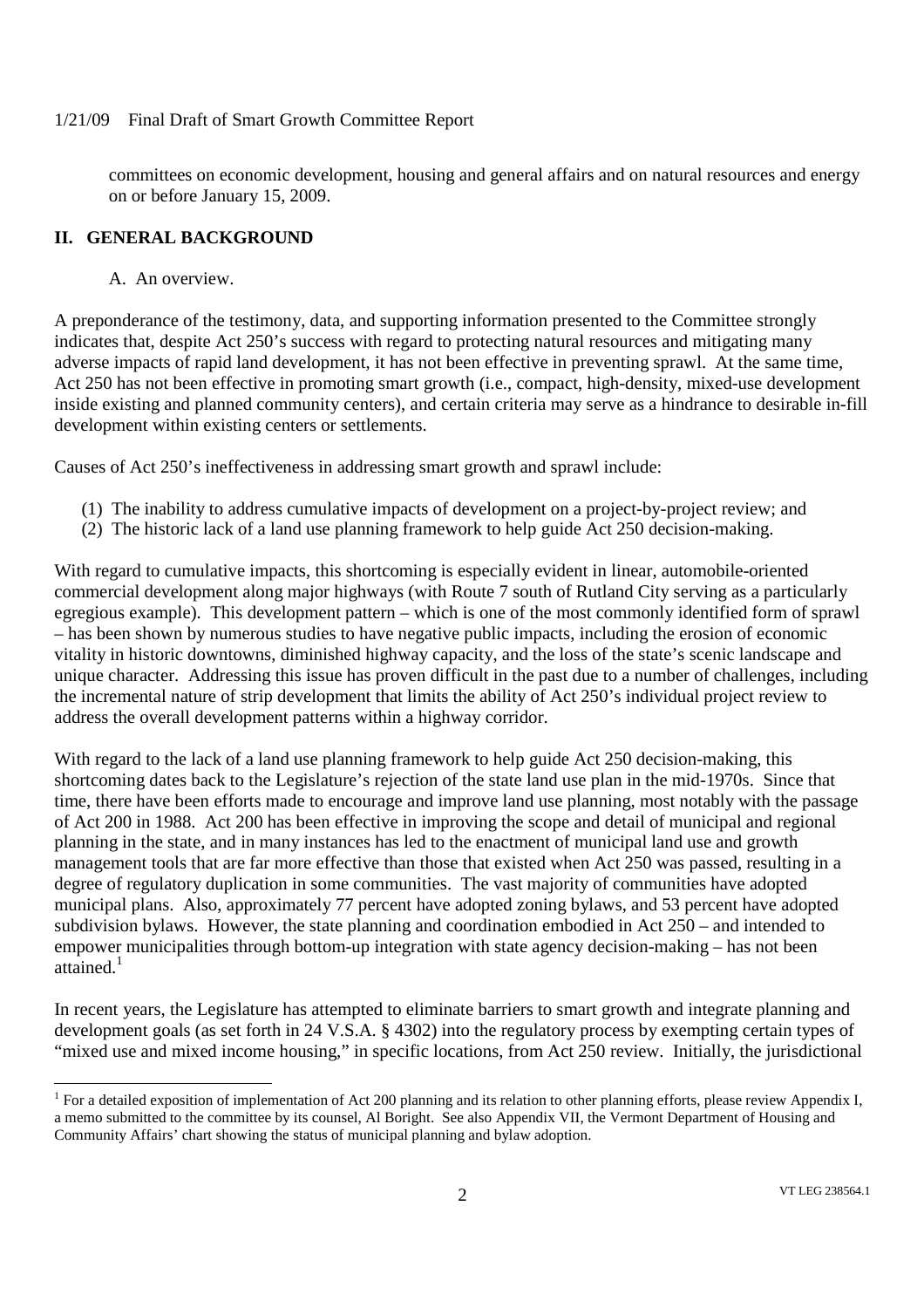thresholds for "mixed-use" and mixed-income" housing developments within designated Downtown Development Districts were raised in 2002, prorated according to the population of the municipality. This was followed with enactment of the growth centers law in 2006 to encourage municipalities to plan for compact development adjacent to existing downtowns and village centers (and in certain locations, new town centers). Those same jurisdictional thresholds that applied to downtowns were also applied to growth centers. The growth centers law also modified how Criterion 9(B), related to primary agricultural soils, is applied within and outside the designated growth centers.

In 2008, the Legislature created a new designation category with the enactment of the Vermont neighborhoods program. Vermont neighborhoods are areas within or contiguous to designated downtowns and village centers where the jurisdictional threshold for new housing development was increased. At the same time, the jurisdictional thresholds in all designated areas were increased, and the limitations on housing affordability relaxed.

To date, some developers have indicated that the exemptions have reduced development costs in designated downtowns and village centers and, in the case of Williston, have facilitated compact development within growth centers. It is far from clear whether these programs will facilitate smart growth or curtail sprawl, however, for a variety of reasons, including:

(1) The implementation of the growth centers program and Vermont neighborhoods program has been controversial. Some Committee members contend that key designation criteria have been marginalized by the expanded downtown board, resulting in over-sized growth centers that facilitate low-density sprawl that could undermine the viability of traditional downtowns. Other Committee members support broad and flexible interpretation of that law and broad deferral to local decisions. All members agree that there should be greater coordination and consistency among state, federal, and local laws, with the regulation of wetlands being one of the subject areas most commonly cited as being in need of improved consistency.

(2) Recognizing that Act 250 neither prevents sprawl nor facilitates smart growth, the exemptions in "smart growth locations" through higher jurisdictional thresholds for housing have not been balanced with efforts to improve how Act 250 addresses rural sprawl. Again, the Committee has not reached consensus due to the concern of some parties that no changes to Act 250 criteria should be enacted until it is demonstrated that the growth center and associated programs will result in adequate housing opportunities to meet the needs of Vermonters. Other groups maintain that for locational permit reform (i.e., targeting permit exemptions to desirable development locations) to be effective, all of Act 250's shortcomings related to settlement patterns should be addressed, including the fact that it does not effectively address strip development and sprawl.

(3) Conflicts have emerged in Act 250 when well-designed projects proposed for areas planned for intensive growth by the municipalities were subject to denial by Act 250 because they had not been adequately clustered on the project tract to preserve a sufficient acreage of primary agricultural soils, a requirement of Subcriterion 9(B)(iii) of 10 V.S.A. § 6086. This requirement has resulted in isolated pockets of protected agricultural soils that were deemed at the time to be unlikely to be farmed in the future. Many agree that the prior statutory language of Criterion 9(B) represented the antithesis of "smart growth" since it did not allow high density development to occur on primary agricultural soils in areas served by public investment and infrastructure. This led to the passage of Act 183 of 2006 and the codification of "offsite mitigation" through the payment of fees. Maximizing development densities in these areas, including designated growth centers, as allowed in Act 183, ultimately serves to reduce development pressure on primary agricultural soils in outlying rural areas. The Criterion 9(B) revisions approved in Act 183, effective July 1,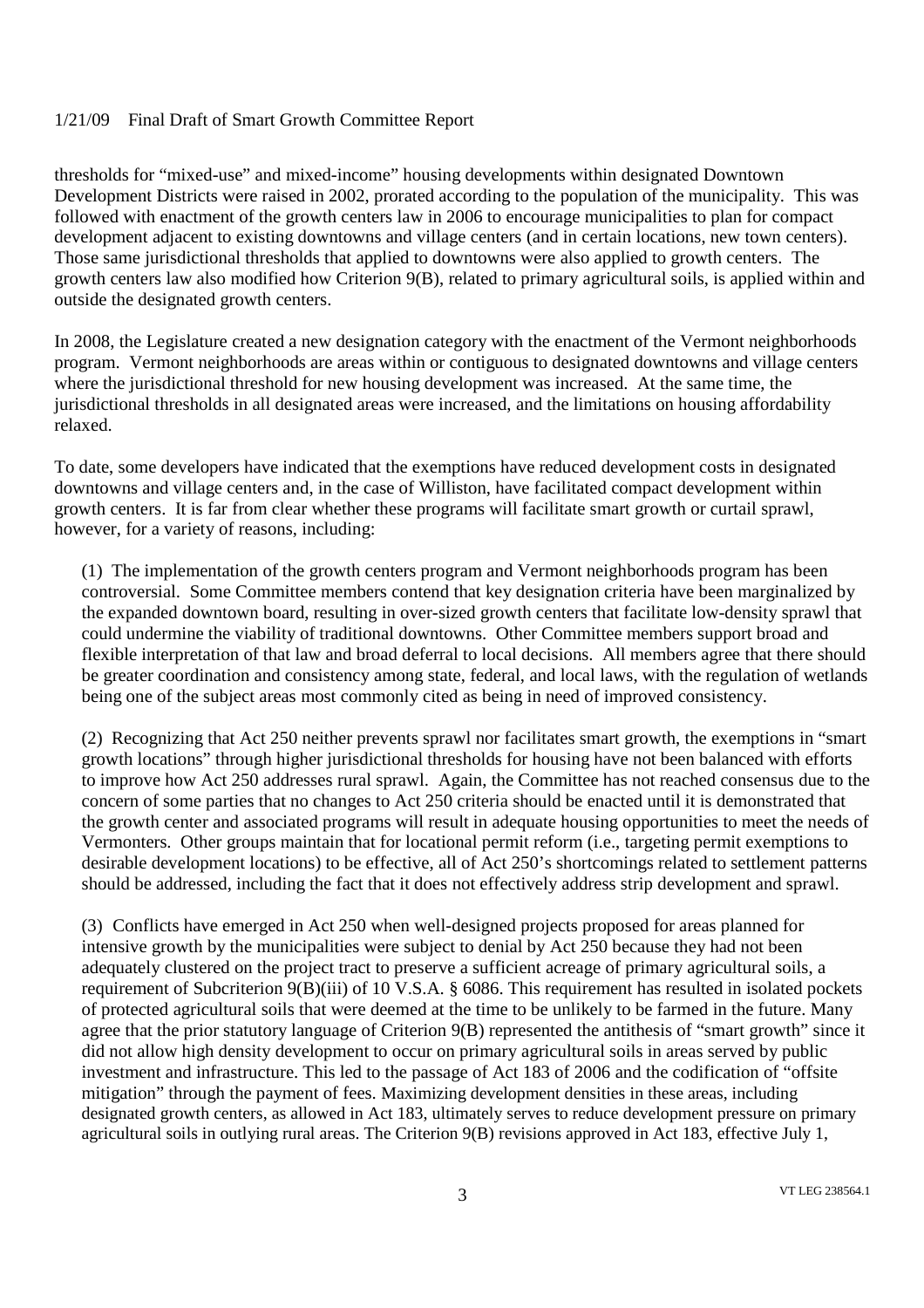2006, promote more efficient land use and thus are in concert with "smart growth" land use principles and one of the statutory goals of chapter 117 of Title 24 and Act 250's Capability and Development Plan which is to encourage the historic settlement pattern of compact village and urban centers separated by rural countryside.

The definition of primary agricultural soils was amended by Act 183 to include a consideration of "location" of the project tract as part of determining whether the soils are capable of "supporting or contributing to an economic or commercial agricultural operation." The definition was changed in the following manner:

(15) "Primary agricultural soils" means soils which have a potential for growing food and forage crops,l are sufficiently well drained to allow sowing and harvesting with mechanized equipment, are well supplied with plant nutrients or highly responsive to the use of fertilizer, and have soil map units with the best combination of physical and chemical characteristics that have a potential for growing food, feed, and forage crops, have sufficient moisture and drainage, plant nutrients or responsiveness to fertilizers, few limitations for cultivation or limitations which may be easily overcome. In order to qualify as primary agricultural soils, the, and an average slope of the land containing such soils that does not exceed 15 percent, and such land is. Present uses may be cropland, pasture, regenerating forests, forestland, or other agricultural or silvicultural uses. However, the soils must be of a size and location, relative to adjoining land uses, so that those soils will be capable, following removal of any identified limitations, of supporting or contributing to an economic or commercial agricultural operation. If a tract of land includes other than primary agricultural soils, only the primary agricultural soils shall be impacted by criteria relating specifically to such soils. Unless contradicted by the qualifications stated in this subdivision, primary agricultural soils shall include important farmland soils map units with a rating of prime, statewide, or local importance as defined by the Natural Resources Conservation Service (N.R.C.S.) of the United States Department of Agriculture (U.S.D.A.).

Some have argued consideration of the "location" of the soils may contribute to fewer soils being identified as primary agricultural soils. While this may be true, it is too early to assess accurately the impact of this change and what impact it might have on protecting primary agricultural soils.

10 V.S.A. § 6093 requires the secretary of agriculture, food and markets to establish a price-per-acre value in order to calculate any required off-site mitigation fee, which is "the recent, per-acre cost to acquire conservation easements for primary agricultural soils" in a particular region. The practice of calculating this "recent per-acre cost" of conservation easements has included "options to purchase [the conserved soils at current] agricultural value" (OPAV). Recently, the secretary of agriculture, food and markets determined that calculating the cost of conserving the soils should be the only determinant and should not also include purchase options since the statute only refers to the cost of purchasing "conservation easements," not the purchase of affordability options which give the easement holders the right to purchase the property at its appraised agricultural value if offered for sale to a non-farmer or non-family member at some point in the future. Because easements that include the affordability option are typically worth more, computing mitigation costs without this value results in a decrease in the mitigation fees assessed and collected, and therefore a decrease in the amount of productive agricultural soils that otherwise can be conserved. It should be recognized that Act 250 mitigation fees paid to VHCB are often used to leverage other state, federal, and private funds in order to preserve large tracts of primary agricultural soils. On almost all of the recent VHCB farmland conservation projects, OPAVs are included in the conservation easements to make sure that the farmland is both conserved and affordable to future farmers. However, since Act 250 mitigation fees are not based on the additional cost of purchasing these affordability options, Act 250 developers are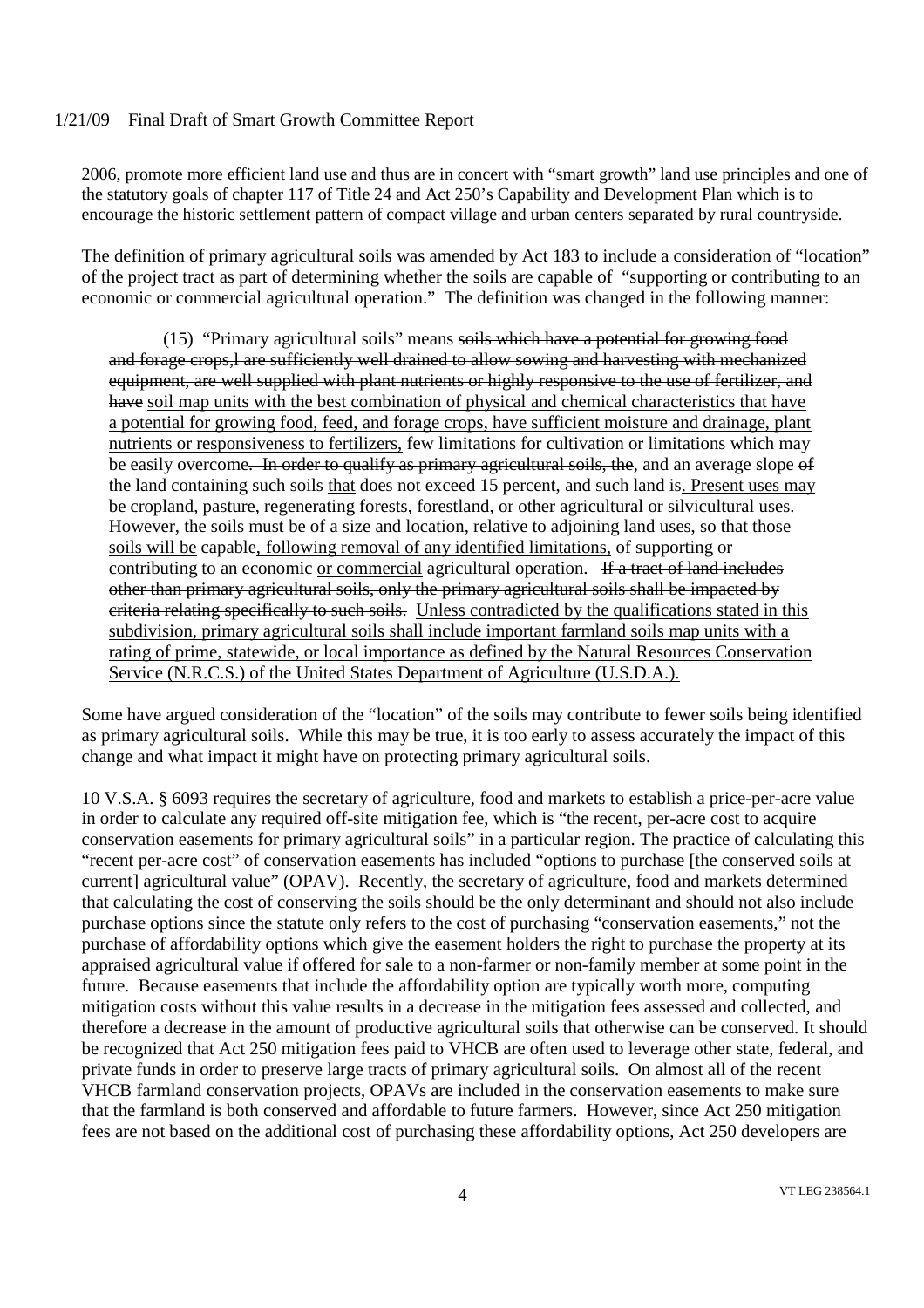paying a recent per-acre cost that is less than it costs parties who choose to conserve primary agricultural soils with options to maintain affordability for future generations of farmers.

Act 183 of 2006 required the secretary of agriculture, food and markets, with the assistance of a working group, to report to the general assembly with a work plan and budget estimate for an analysis of options and recommendations as to how these soils can be put into productive use and how to give a higher priority to their conservation. This report appears in Appendix II. That same act also required the working group: (a) to identify and evaluate options by which the state might best establish long-range agricultural lands conservation goals and maximize public and private resources to achieve these goals; and (b) to develop recommendations on how to balance long-term agricultural land conservation with local land use preferences and local development needs. This report does not appear to have been completed.

- B. Summary. A summary of the testimony received by the Committee is as follows:
- Vermonters value our working landscape, proximity to natural resources, and a human scale of development. According to a recent survey conducted by the Council on Rural Development, 97 percent of Vermonters place the highest value upon maintaining the state's working landscape. According to Smart Growth Vermont's 2006-2008 survey conducted by UVM's Center for Rural Studies, approximately 70 percent of respondents feel action should be taken to avoid sprawl.
- The majority of development projects are not subject to Act 250 jurisdiction.<sup>2</sup> It would also be accurate to say that Act 250 probably captures the majority of large development projects in the state although the growth center bill may reduce the size of that majority to some degree.
- Forest fragmentation is an ongoing trend in Vermont that is not being adequately monitored or quantified. Forest resources and the forest products industry are threatened by ongoing fragmentation and parcelization of forest land, and Act 250 is not adequately addressing forest fragmentation, although addressing it is essential to combating climate change.
- Act 250 is not addressing farmland fragmentation and the incremental loss of primary agricultural soils, partly because the small-scale subdivision of nine lots or fewer within a period of five years is not subject to jurisdiction. Testimony was received that Act 250 permit denials in rural areas, whether based on the agricultural soils, scattered development, or rural development criteria, may result in projects being scaled down or phased in so as to be small enough to avoid Act 250 jurisdiction, with more sprawl and additional loss of primary agricultural soils resulting.

 $2 \text{ In } 1982$ , the Vermont Supreme Court, citing prior precedent, interpreted Act 250 jurisdiction in the following manner:

As this Court has previously stated, although the purposes of Act 250 are broad, the Legislature in passing the Act did notpurport to reach all land use changes in the state, nor to impose the substantial administrative and financial burdens of the Act, or interfere with local control of land use decisions, except where values of state concern are implicated through large scale changes in land utilization. The Act was a philosophic compromise between a desire to protect and control all the lands and environment in the state of Vermont, and the need to avoid an administrative nightmare. In re Agency of Administration, 141 Vt. 68, 444 A.2d 1349 (1982) (citing Committee to Save the Bishop's House, Inc vs Medical Center of Vermont, Inc, 137 Vt 142, 151, 400 A,2d 1015, 1020 (1979).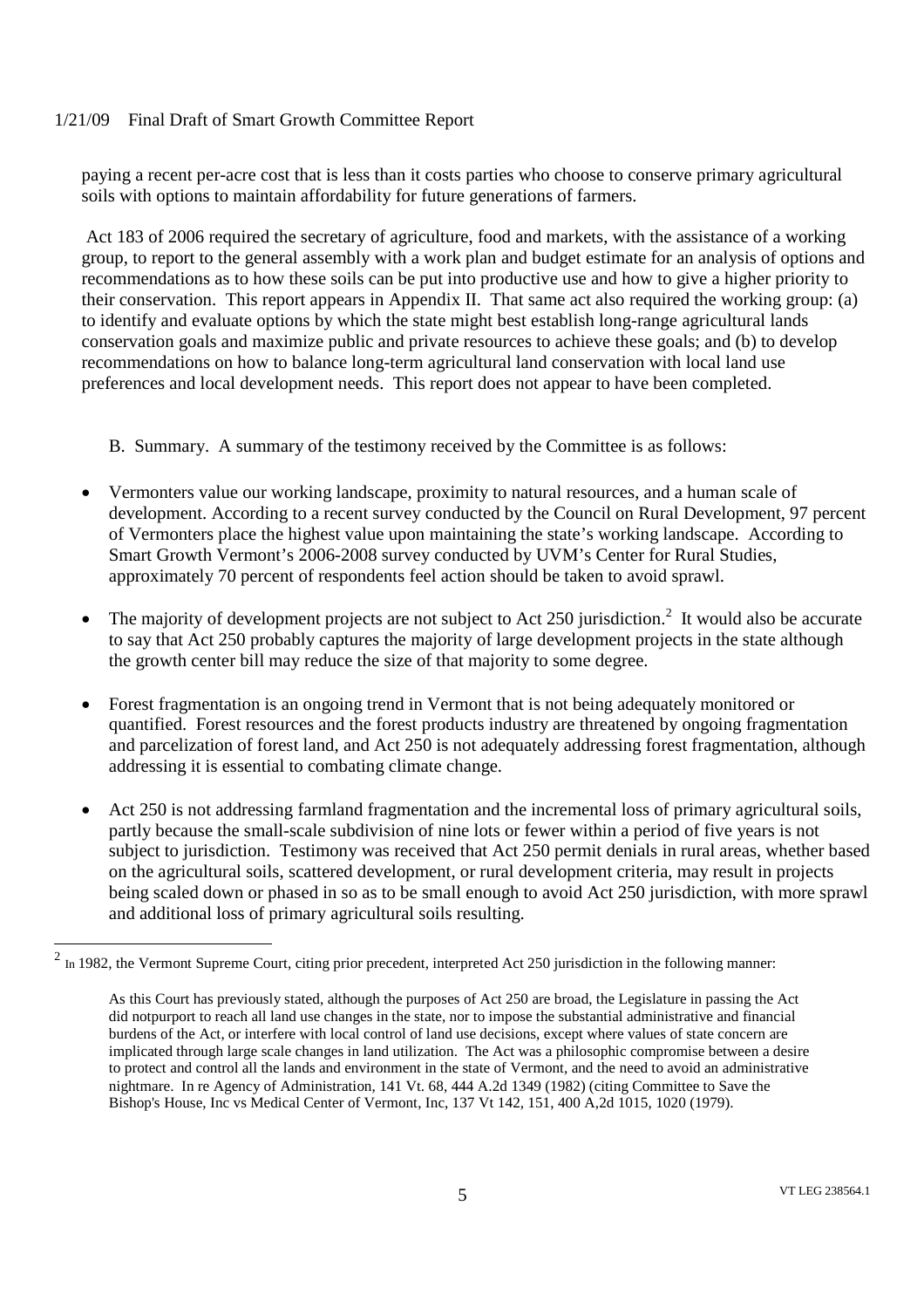- The calculation of mitigation fees for primary agricultural soils does not include the additional costs paid by parties who choose to conserve primary agricultural soils with options to maintain affordability for future generations of farmers.
- The Vermont Housing and Conservation Fund has been the most significant incentive in existence for protecting the working landscape and promoting or creating workforce housing in municipal centers.
- Our current regulatory framework (Act 250) should not be used as a substitute for appropriate land use planning. In fact, some of our regulations may be encouraging the parcelization and fragmentation of important resource lands, as well as forcing growth in outlying areas.
- The state is not conducting comprehensive land use planning. There are gaps in the way the planning and the regulatory system function, and in the coordination between state, regional, and local planning. Current statutes include provisions for coordination, but there is not compliance with these requirements.
- State planning and development goals are in place, which should provide adequate guidance for local planning and implementation. Land use planning and zoning is undertaken primarily at the municipal level where, when bylaws are in place, development projects are reviewed. However, the extent of the local effort is inconsistent across the state. In some municipalities, review is exhaustive and in others the review is less thorough. In fact, since local planning is only an option and not a requirement under Vermont law, some communities choose not to plan at all.
- We need an overall vision that is sensitive to what we as Vermonters value, and we should develop a plan that provides an overall economic framework with energy, farm, and forest uses intertwined. The agricultural and forest resource needs of the state should be identified and considered in the context of an overall land use and energy planning framework.
- Incentives for maintaining the rural landscape should integrate the need for comprehensive food system planning, energy development, and better economic development that builds on Vermont's strengths (e.g., creative economies, rural character). Smart growth is a key to sound economic development policy.
- Commercial strip development may have adverse consequences for Vermont, which may include: (1) adverse impacts to the economic viability of downtowns and traditional community centers; (2) undue financial burden on taxpayers as incremental development results in lost highway capacity and congestion; and (3) erosion of the state's rural character.
- There is very little state statutory authority to prevent sprawl or address the cumulative impact of growth at the state or local level.
- Sprawl is a definable settlement pattern that includes automobile-dependent, scattered, low density residential development and commercial strip development outside compact centers. Sprawl is an undesirable pattern of growth, as Vermonters have indicated in multiple surveys and polls, due to its costs in terms of providing infrastructure and its impacts on transportation and energy use, as well as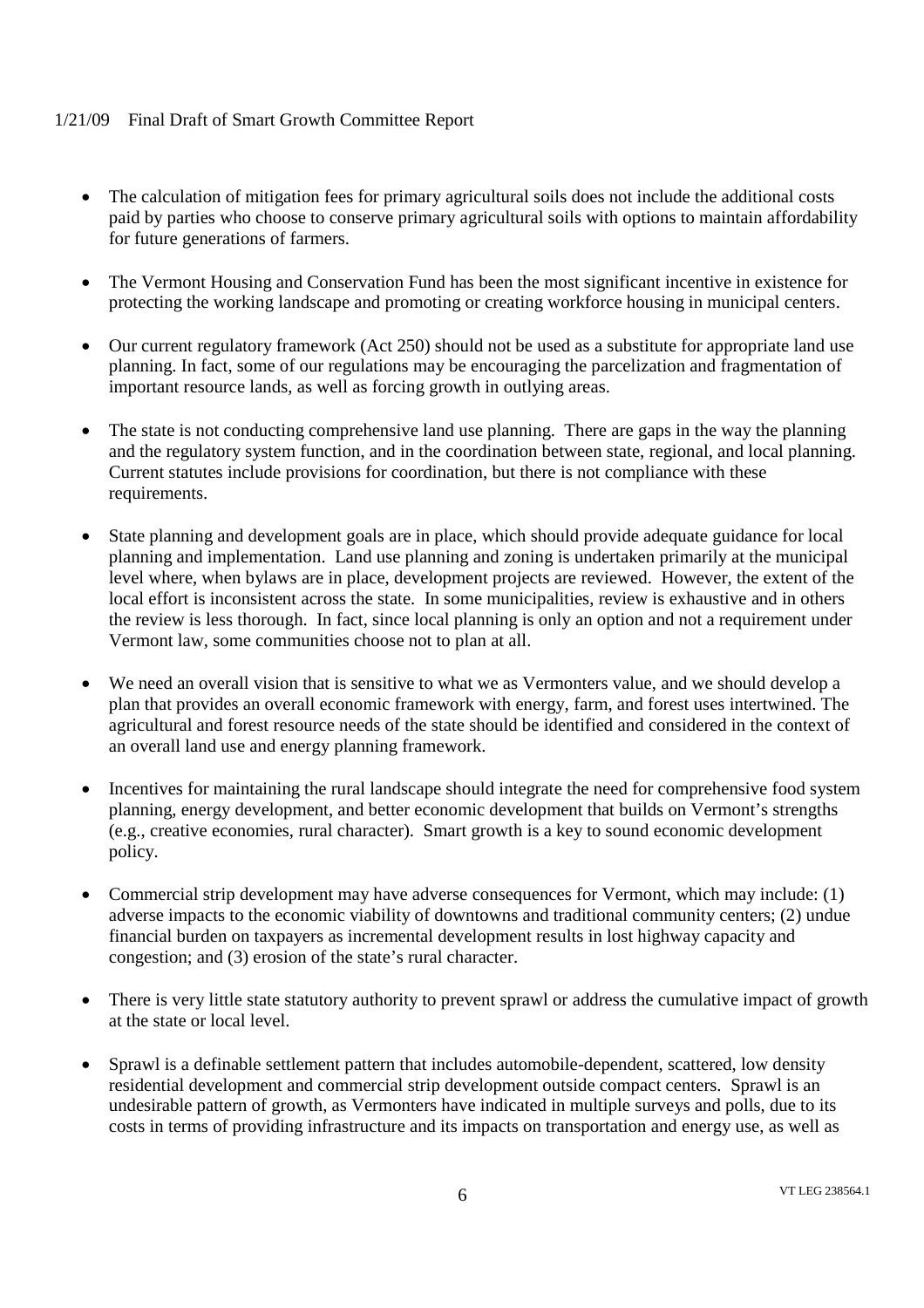aesthetics and community character. However, it is not yet being effectively addressed by many local governments or by state government.

- Many aspects of smart growth require strong regional planning and coordination, including the establishment of essential infrastructure, transportation and energy networks, and natural resource connectivity.
- We lack information on the adequacy of the land area available for growth in designated centers.
- The Energy Crisis (manifested as the market force of high fuel costs and fewer discretionary dollars overall) has people rethinking their choices in terms of where to live and work and how to reduce or eliminate transportation costs. Compact walkable communities hosting a variety of services and businesses look very attractive in this climate.

# **III. ACT 250 RECOMMENDATIONS**

Attached to this report, as Appendix III, is a document provided by Michael Zahner, on behalf of the Natural Resources Board, discussing the criteria of most interest to Committee members.

The following recommendations relate to the Act 250 portion of the Committee's mandate. The Committee did not reach consensus on all of these recommendations and recognizes that any of its recommendations are likely to be refined during the legislative process.

A. The Act 250 portion of the mandate is to study at least three of the Act 250 criteria, the first of which is Criterion 5 (10 V.S.A.  $\S$  6086(a)(5)), relating to traffic.

**Findings**: The Committee finds that existing Criterion 5 is not effective in promoting compact settlement patterns, preventing sprawl, or protecting important natural resources.

**Recommendations**: The Committee, with one vote against and one abstention<sup>3</sup>, recommends consideration of legislation that contains the following:

Sec. 1. 10 V.S.A. § 6086(a)(5) is amended to read:

(5) Will not cause unreasonable congestion or unsafe conditions with respect to use of the highways, sidewalks, bikeways, waterways, railways, airports, and airways, and other means of transportation existing or proposed and provides appropriate connections to transit, bicycle, and pedestrian networks, where existing or planned, with the objective of providing alternative modes of travel.

B. The second criterion identified in the Committee's mandate is Criterion 9(H) (10 V.S.A. §  $6086(a)(9)(H)$ , relating to scattered development.

<sup>&</sup>lt;sup>3</sup> Michael Zahner has abstained from voting on the precise language recommended by the Committee in the Act 250 section of this report since the Land Use Panel of the Natural Resources Board has not had an opportunity to review the language. The Panel does not meet again until January 27, 2009.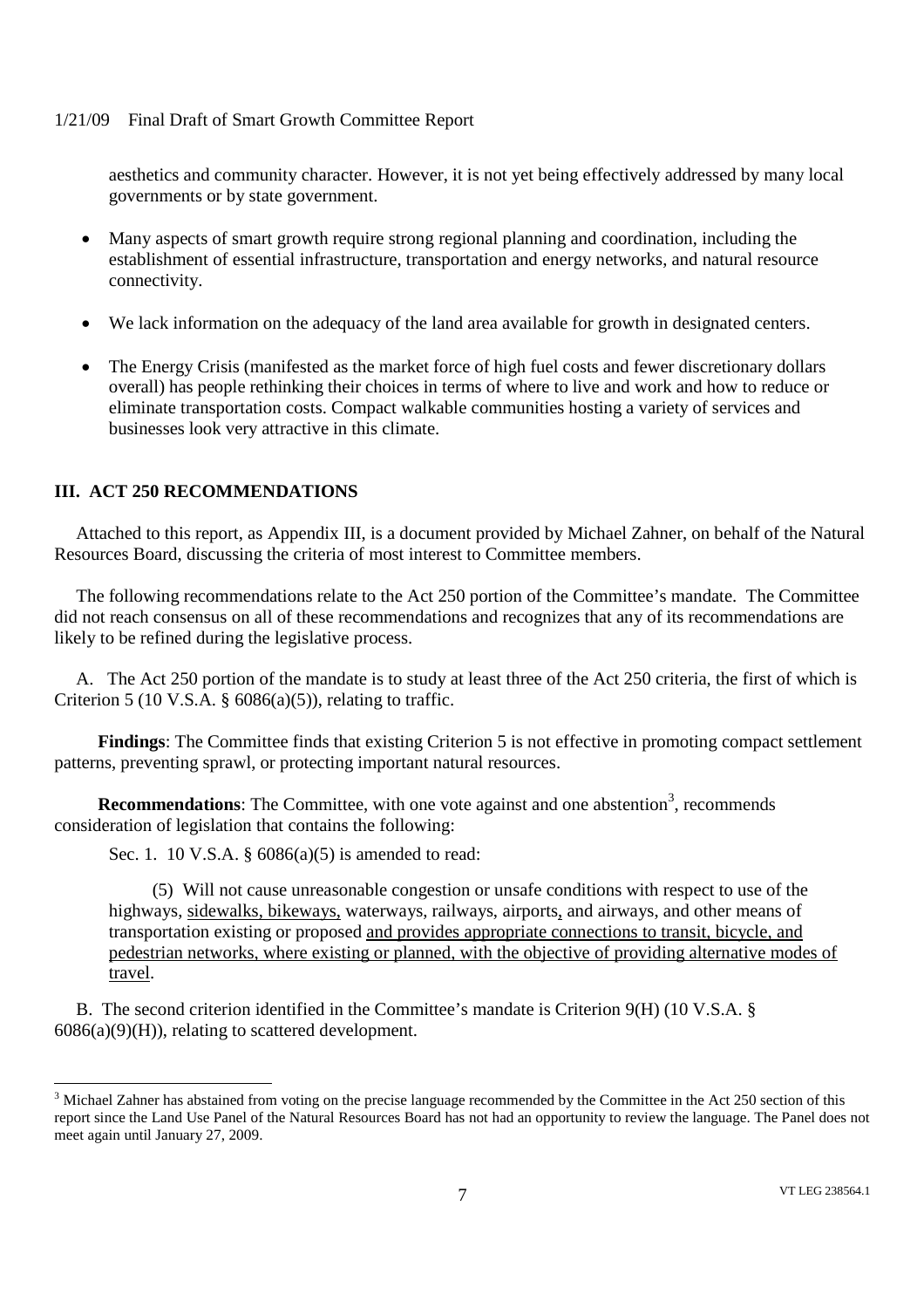**Findings**: The Committee finds that existing Criterion 9(H) is not effective in promoting compact settlement patterns, preventing sprawl, or protecting important natural resources.

**Recommendations**: With two members opposed, and one abstention,<sup>4</sup> the Committee recommends consideration be given to revising Criterion 9(H) to address specifically the cumulative impacts of scattered development on existing settlements. This might read as follows:

Sec. 1. 10 V.S.A. § 6086(a)(9)(H) is amended to read:

(H) Costs of scattered development. The district commission will grant a permit for a development or subdivision which is not physically contiguous to an existing settlement whenever it is demonstrated that, in addition to all other applicable criteria, the additional costs of public services and facilities caused directly or indirectly by the proposed development or subdivision, when considered together with cumulative effects of scattered development on the costs of public services and facilities in the town or region, do not outweigh the tax revenue and other public benefits of the development or subdivision such as increased employment opportunities or the provision of needed and balanced housing accessible to existing or planned employment centers.

C. The third Act 250 criterion for consideration is Criterion 9(L) (10 V.S.A. § 6086(a)(9)(L)), relating to rural development.

**Findings**: The Committee finds that existing Criterion 9(L) is not effective in promoting compact settlement patterns, preventing sprawl, or protecting important natural resources.

**Recommendations**: With two members opposed, and one abstention,<sup>5</sup> the Committee recommends consideration of legislation that addresses the following. A slightly revised version of language that the House passed last year in its original version of H.863 might read as follows:

Sec. 1. 10 V.S.A. § 6001(16)(rural growth areas definition) is repealed.

(16) "Rural growth areas" means lands which are not natural resources referred to in subdivisions  $6086(a)(1)(A)$  through (F), subdivision  $6086(a)(8)(A)$  and subdivisions  $6086(a)(9)(B)$ , (C), (D), (E) and (K) of this title.

Sec. 2. 10 V.S.A. § 6001(31) and (32) are added to read:

(31) "Existing settlement" means an extant community center similar to the traditional Vermont center which is compact in size and contains a mixture of uses which may include commercial, industrial, and residential components which are, to a large extent, within walking distance of each other, and which have appreciably higher densities than densities that occur outside these areas. For the purposes of this subdivision, the term shall include downtown development districts designated in accordance with 24 V.S.A. § 2793, village centers designated in accordance with 24 V.S.A. § 2793a, new town centers designated in accordance with 24 V.S.A. § 2793b, growth centers designated in

<sup>4</sup> Please see footnote 3.

<sup>&</sup>lt;sup>5</sup> Please see footnote 3.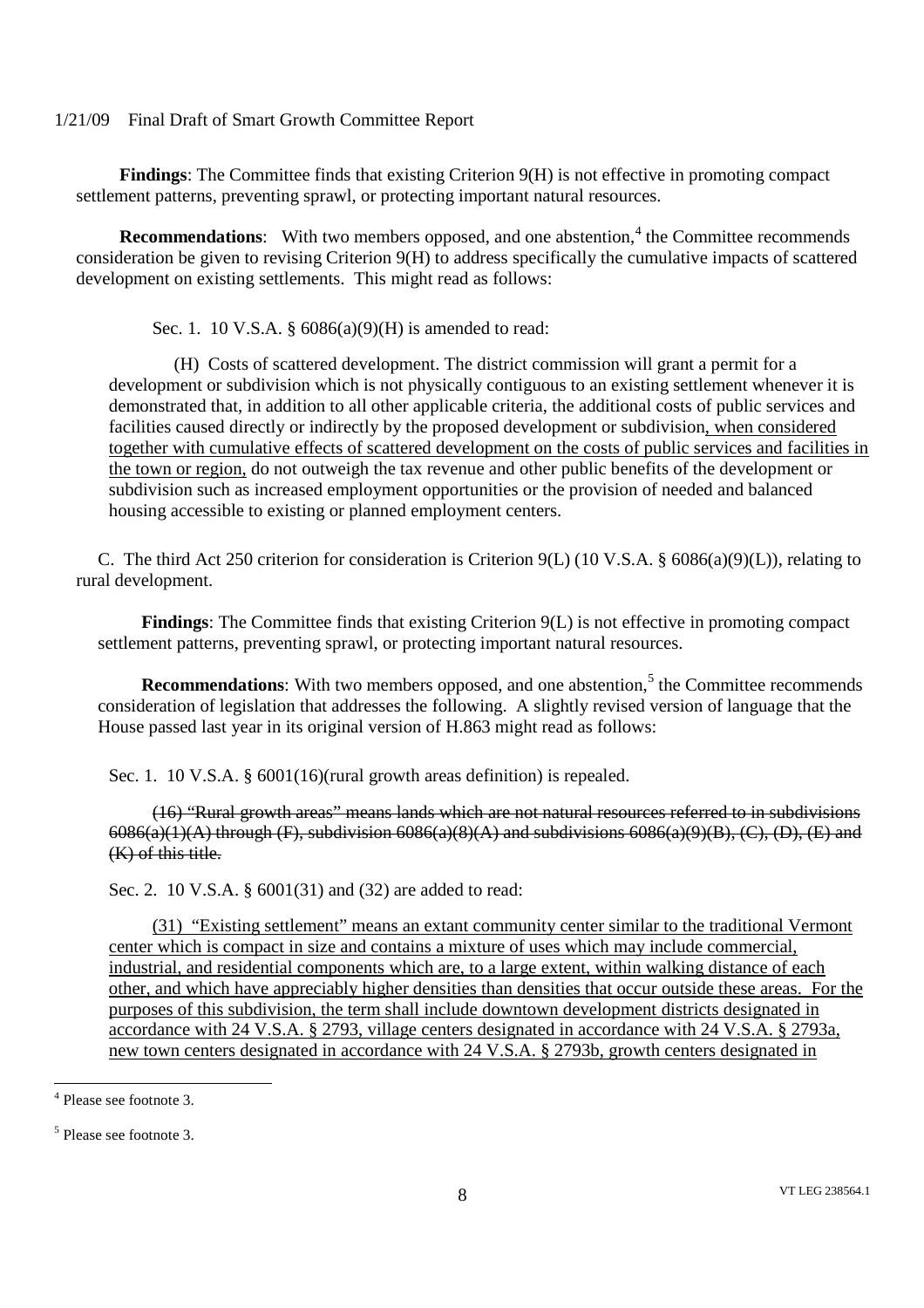accordance with 24 V.S.A. § 2793c, and Vermont neighborhoods designated in accordance with 24 V.S.A. § 2793d. This term specifically excludes areas of commercial, highway-oriented uses commonly referred to as "strip development."

(32) "Strip development" means linear commercial development along an arterial highway leading from an existing settlement or connecting two existing settlements. The characteristics of strip development, which need not all be present in order for strip development to exist, include the following: broad road frontage; individual curb cuts for individual projects; lack of connection to existing settlements by anything except highway; limited accessibility to pedestrians; and lack of coordination with surrounding projects in terms of design, signs, lighting, and parking.

Sec. 3. 10 V.S.A. § 6086(a)(9)(L) is amended to read:

(L) Rural growth areas. A permit will be granted for the development or subdivision of rural growth areas when it is demonstrated by the applicant that in addition to all other applicable criteria provision will be made in accordance with subdivisions  $(9)(A)$  "impact of growth," (G) "private utility service," (H) "costs of scattered development" and (J) "public utility services" of subsection (a) of this section for reasonable population densities, reasonable rates of growth, and the use of cluster planning and new community planning designed to economize on the cost of roads, utilities and land usage.

Settlement Patterns.

(i) Inside existing settlements, a permit shall be granted for development or subdivision of land if the applicant, in addition to other applicable criteria, demonstrates that the project will not significantly detract from Vermont's historic settlement pattern of compact village and urban centers separated by rural countryside, which shall be accomplished by complying with planned densities that are appreciably higher than densities outside existing settlements within the municipality and region.

(ii) In areas outside existing settlements, a permit shall be granted for development or subdivision if, in addition to all other applicable criteria, the applicant demonstrates that the project:

(I) will not significantly detract from Vermont's historic settlement pattern of compact village and urban centers separated by rural countryside, which shall be accomplished by contributing to overall densities that are appreciably lower than densities planned for existing settlements within the municipality and region;

(II) will not promote a pattern of strip development along public highways. In situations in which a pattern of strip development has already been established, development should reinforce compact in-fill site design;

(III) will promote an efficient use of land, energy, roads, utilities, and other supporting infrastructure through any combination of compact site development, clustering, and conservation subdivision design.

D. In addition to the specific recommendations described above, the Committee considered several other issues associated with Act 250. These include:

(1) Planning in the state.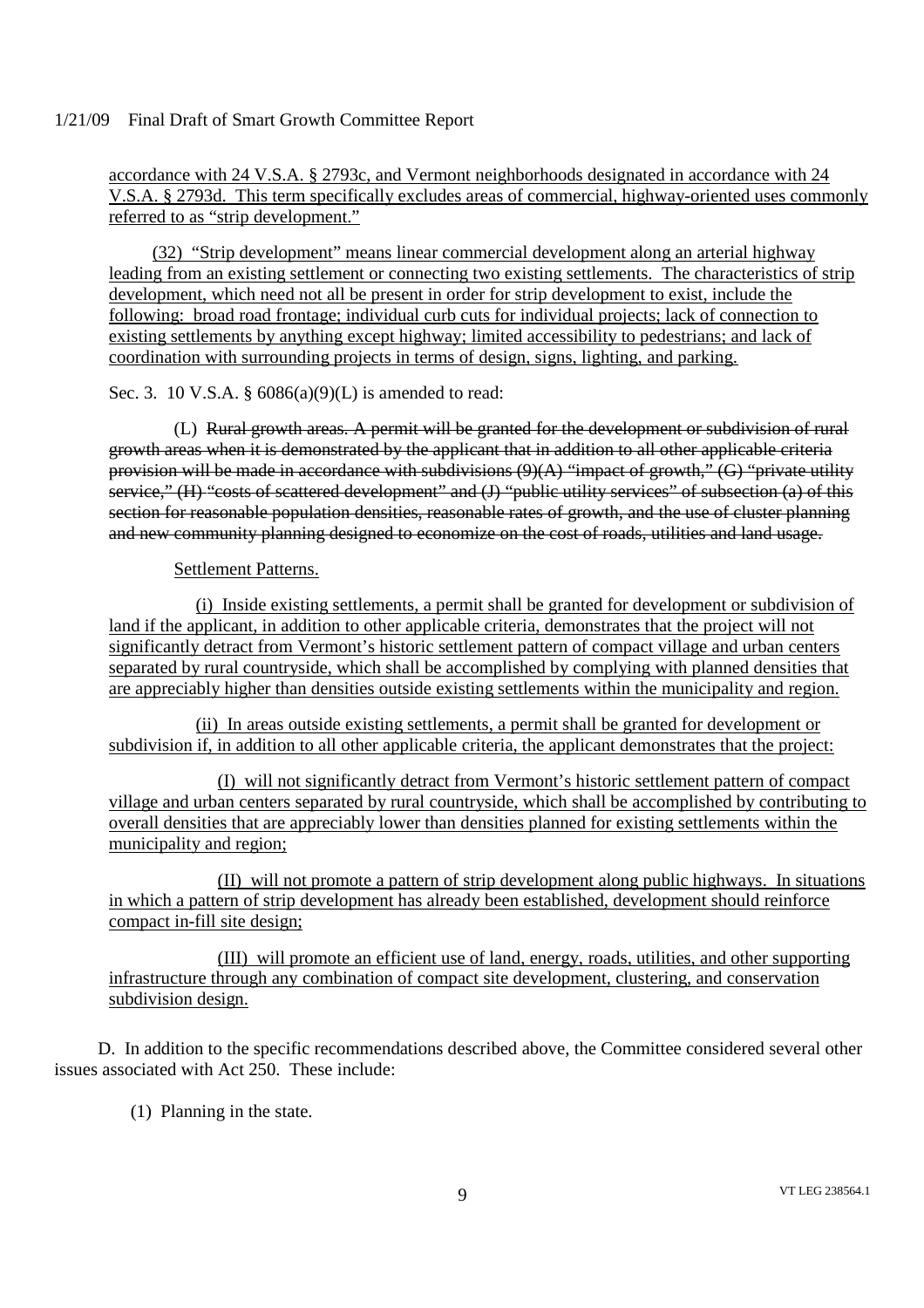(a) Locally enacted bylaws and state regulations both should reinforce a preference for developing in downtowns and compact settlements, possibly by use of smaller lot sizes, and flexible standards for reuse of buildings. This principle implicitly supports better planning for rural areas.

(b) Vermont's planning framework is in need of improvement to provide better information about resources having local, regional, and statewide significance as well as more coordination of planning at these various levels of review. There are a number of available options that have not been considered in depth by the Committee, the history of which is summarized in the table attached as Appendix IV. The most recent legislative attempt to deal comprehensively with this issue was in S.287 of 2008, introduced by Senator Ginny Lyons and others, which would have established an office of planning coordination within the agency of administration. Such efforts or other mechanisms to improve intergovernmental and interagency coordination should be pursued, preferably in the context of a larger review of the state's planning and permitting processes, until this gap is adequately addressed and closed.

(2) Jurisdictional thresholds. Testimony was received to the effect that Act 250 permit denials in rural areas, whether based on the agricultural soils, scattered development, or rural development criteria, may result in projects being scaled down or phased in so as to be small enough to avoid Act 250 jurisdiction, with more sprawl and additional loss of primary agricultural soils resulting. This prompts some to consider whether current jurisdictional thresholds for Act 250 review are adequate, whether the Act 250 review process could be improved so that developers are less motivated to avoid it, and whether local efforts are adequate to protect agricultural soils. These considerations were beyond the scope of this Committee, however.

(3) Other criteria. With regard to other criteria and Act 250's overall effect on promoting smart growth or sprawl, the Committee finds that the time is right for taking a comprehensive review of Act 250's criteria and their relationship to other planning, land use and development regulation, natural resource protection, and community development policies and programs. Such a review should identify revisions to existing laws that would:

- (a) better coordinate various planning and permitting processes;
- (b) ensure that the permitting process is efficient and timely;
- (c) avoid redundancy between regulatory processes;

(d) guide development in a manner that complies with Vermont's planning and development goals;

(e) ensure citizen access to the development review process;

(f) protect Vermont's environmental quality while encouraging growth in planned growth centers; and

(g) address land use concerns raised during this Committee process.

(4) The Downtown Chapter.

(a) Committee members believe that the entire program under 24 V.S.A. chapter 76A, the Downtown Chapter, would be more efficient and effective if it were managed by one board, the socalled state board as expanded under 24 V.S.A. § 2792(f), instead of having some of the programs managed by the original state board, which includes representatives from a smaller range of interests.

(b) Partnerships with local officials to generate redevelopment in designated downtowns, growth centers, village centers, Vermont neighborhoods as defined in the chapter, and new town centers must include the multiple agencies administering programs that must be complied with before common goals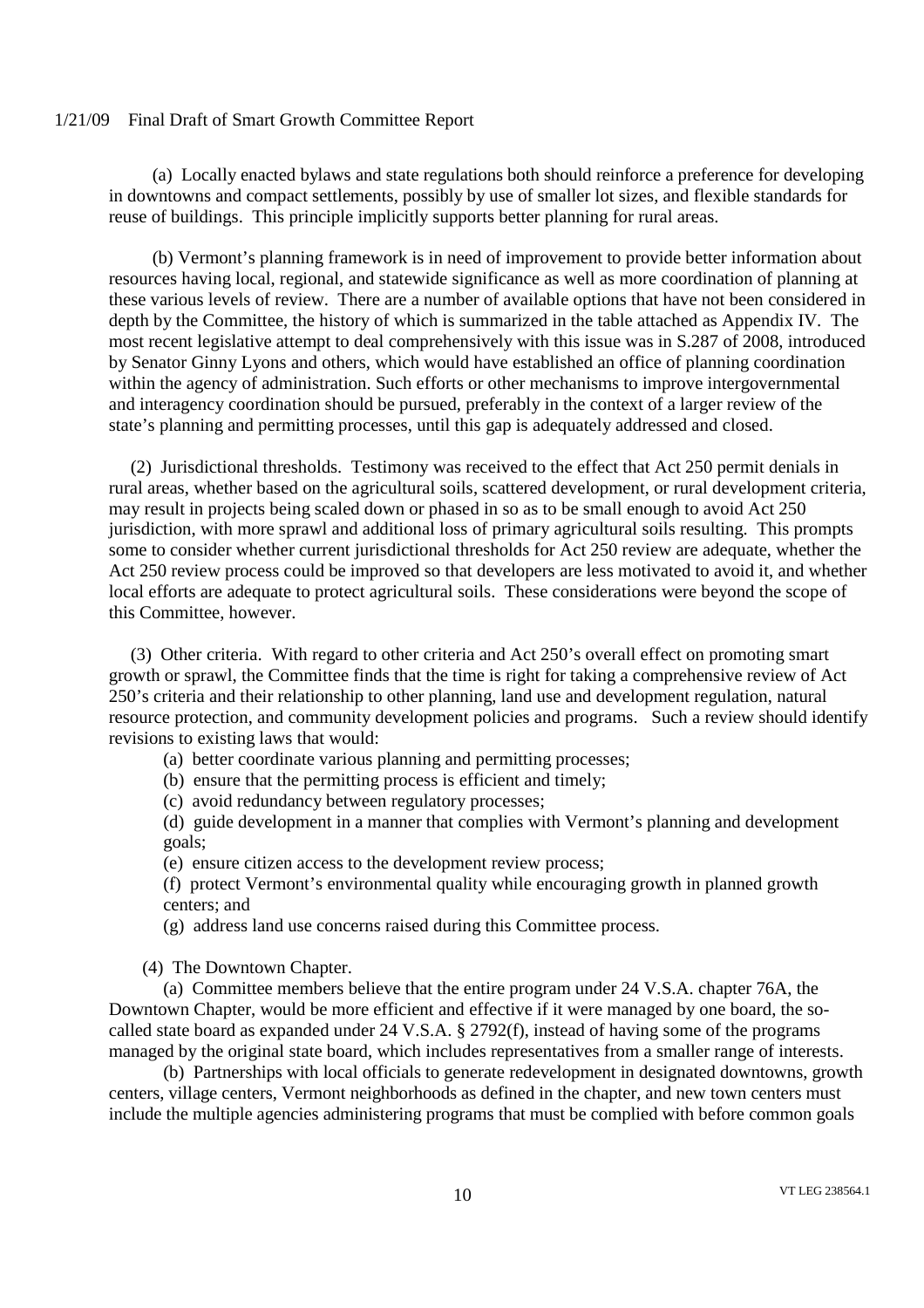are actually met. Inside designated areas, requirements to address a host of issues, including air quality, wetlands, natural and fragile areas, and congestion, must be tailored to make it convenient, efficient, and easy to locate in those areas.

(5) Public education. Greater efforts and resources must be directed to providing citizens and volunteer boards with information with regard to the state's planning and regulatory systems sufficient to enable them to participate in relevant proceedings when it is in their interest to do so and to provide them with knowledge of how the system as a whole may be expected to function.

# **IV. DEVELOPMENT POTENTIAL**

Sec. 21 of Act No. 176 of the 2007 Adjourned Session (2008) provides as follows:

# Sec. 21. REGIONAL PLANNING COMMISSION REPORT ON INFILL **OPPORTUNITIES**

By no later than January 15, 2009, each regional planning commission is requested to inventory and map locations within its region that are served by municipal wastewater and water supply services and that are otherwise suitable for infill development and redevelopment, giving due regard to the location of important natural resources and primary agricultural soils. The inventory and map shall be provided, by January 30, 2009, to the committees of the general assembly with jurisdiction over housing, natural resources, and agriculture.

In response to the above mandate, the Vermont Association of Planning and Development Agencies (VAPDA) provided an update of the potential process and resource requirements necessary for this request to be finalized. They explained that preparing a complete and comprehensive inventory is an extensive and monumental undertaking that needs to be done correctly with all of the parties agreeing on exactly what information is expected at the end of the effort. That can be accomplished but will need to be staggered over a period of time greater than the one indicated in the legislation, because not only do the regional planning commissions have extensive responsibilities in other areas – brownfields, transportation, and emergency management – but they are facing significant reductions in the funds available to them through the Agency of Commerce and Community Development.

It is hoped that by the end of the year, as a first step, VAPDA will be able to complete the inventory and mapping of designated downtowns, villages, and growth centers as well as other communities that are zoned for village or business districts and that have both public- or government-provided sewer and water. Within those areas, the commissions may be able to consider lands that are open or substantially open and that have a reasonable expectation of use for housing. Should time permit, they may be able to consider open lands that are adjacent or contiguous to these designated areas. It is important to note that all of these determinations are local in nature and are difficult to assess from a statewide level.

The Committee discussed this mandate and also agreed that it requires additional research, debate, and funding to provide a comprehensive evaluation. The Committee agreed that in order to develop a comprehensive analysis and avoid a piecemeal approach, regional planning commissions with their municipal members need to agree upon and implement consistently a clear definition of what constitutes developable lands. The Committee suggests that developing these criteria should be undertaken by a varied group of stakeholders to build a consensus process that is agreed upon and moves forward to analyze the development potential of these areas.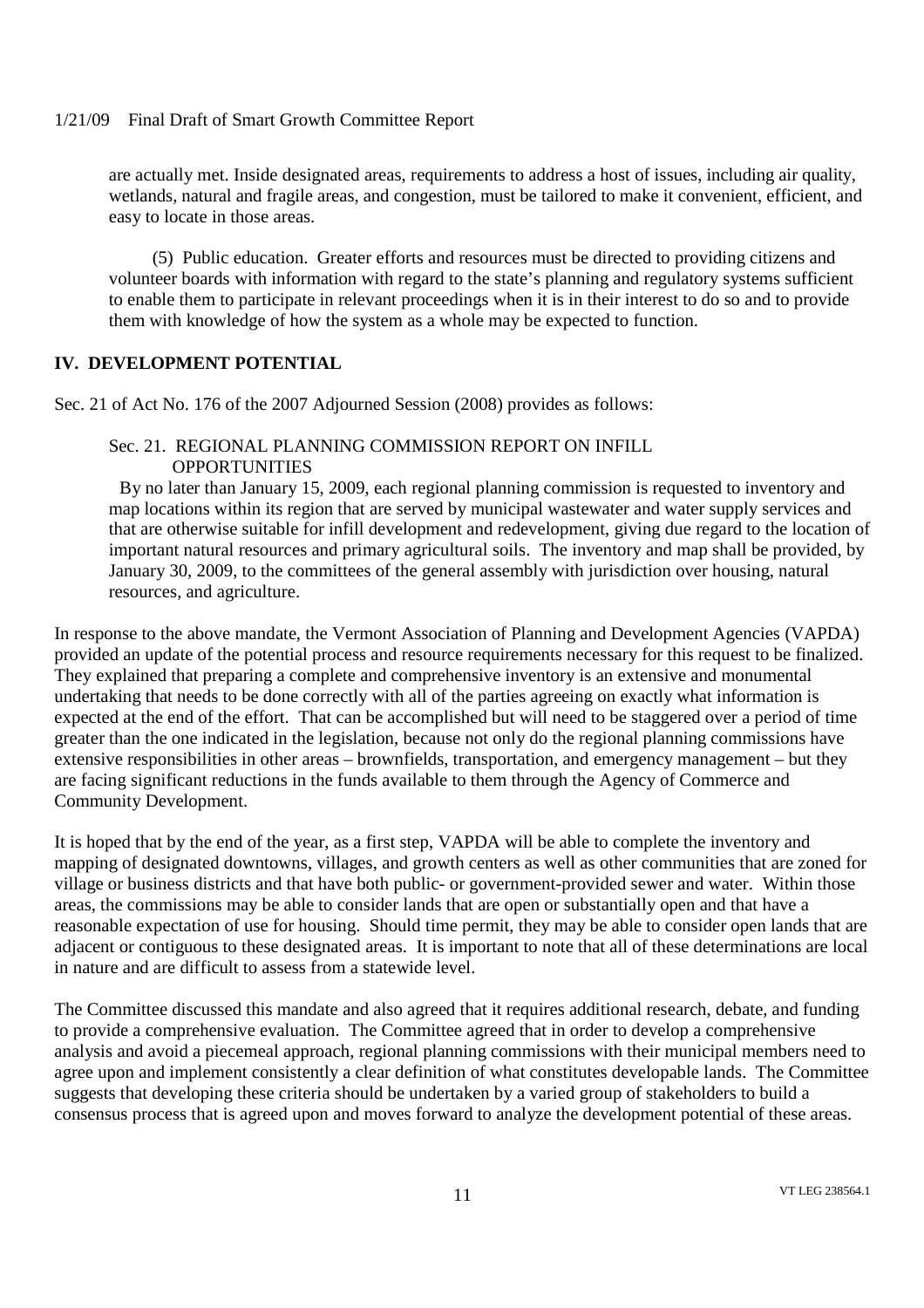The Committee also suggests investigating other organizations and individuals, such as UVM's Austin Troy, that might already be working on this issue and suggests pursuing public-private relationships to fund and implement this analysis successfully.

During Committee discussions, it was suggested that it might be helpful to create a statewide map that details how the land in all the counties is currently zoned if at all. Given that each town has different zoning requirements, the generation of an accurate and useful map would take quite a bit of time, energy, and expense. Such a map also should contain more than zoning. For example, it would be more useful if it also identifies primary agricultural lands, public lands, federal lands, and wetlands, among other categories. It should be possible to build on the work produced statewide by the regional planning commissions to map natural resources according to consistent standards. There is an existing Vermont Center for Geographic Information map layer of conserved public lands which may need updating. It is important that before such a map is created, there must be developed an underlying statement of goals or a statewide planning process that provides clear guidance regarding the purpose of the map.

# **V. INCENTIVES**

Municipalities and regions need innovative and useable tools such as tax increment financing and special assessment districts as well as targeted and supportive state policies and grants to fund the infrastructure that is necessary to encourage development to occur in designated growth centers or other areas specified by the municipality for economic development.

A. Incentives to encourage municipalities to preserve Vermont's working landscape.

- The state should revive its financial support for municipal planning.
- The state should expand the Current Use Program to include lands open to hunting or other public use.
- For the last 21 years, the Vermont Housing and Conservation Fund has served to both preserve Vermont's working landscape and encourage the development of new housing within our town centers for working Vermonters. It brings together the dual planning goals of the state – compact villages surrounded by working lands – and has served as a model for other states. Thus, the Committee recommends that the state fully fund the Vermont Housing and Conservation Fund.
- At least one Committee member contends that development outside designated growth nodes should be allowed to continue in a planned and thoughtful manner.

B. Incentives to encourage development in downtowns and compact settlement areas.

 State and federal financial assistance with development, maintenance, and redevelopment of infrastructure, such as highways, parking facilities, sidewalks, wastewater and water, and public transportation, is key, particularly as a municipality adjusts to accommodate greater downtown densities. Traditional centers of commerce frequently have the most deteriorated and complex infrastructure, particularly when it comes to wastewater and water. They also are host to brownfield sites, which frequently are located in the middle of town and which may require significant legal and financial resources in order to be returned to productive use.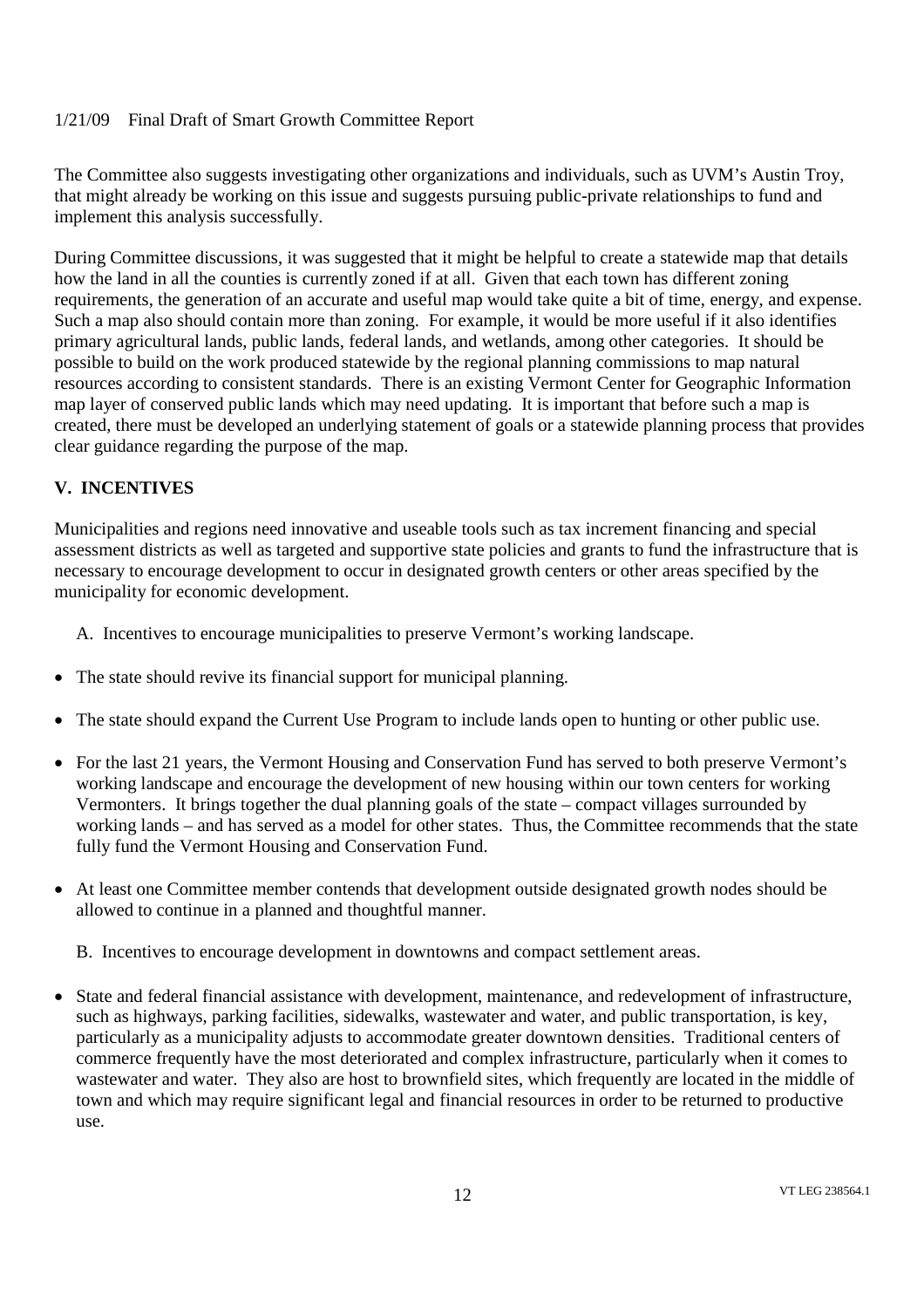- Locally administered revolving loan funds such as the Bennington Revolving Loan Fund and Townwide Fund that are flexible enough to respond to local needs must be available to communities and supported both locally and by the state.
- The state needs to assist towns in the creation of designated downtowns, new town centers, and village centers and in the development of their own municipal plans.
- Downtown Program funding, which is easily accessible without the lengthy paperwork typical of government funding sources, works well and should be replicated in the other programs.
- The system of designating "centers" to promote smart growth needs to be less complex.
- The benefits of obtaining a "centers" designation must be more significant and obvious (e.g., simpler permitting, access to infrastructure).
- "Common sense" should be used when different agencies with permitting authority review projects within "centers"
- Efforts to promote smart growth in centers need to be expanded (through infrastructure investments and planning, for example); however, these programs must be coupled with efforts to protect natural resources and discourage unplanned growth in the "countryside." Doing one without the other undermines the state's effectiveness and ability to do either.
- Tax Increment Financing District legislation is needed. In particular, 24 V.S.A. § 1893 should be amended as follows:

§ 1893. PURPOSE

The purpose of tax increment financing districts is to provide revenues for improvements that serve the district and related costs, which will stimulate development or redevelopment within the district, provide for employment opportunities, improve and broaden the tax base, provide energy efficiency and alternative energy improvements, or enhance the general economic vitality of the municipality, the region, or the state.

- Tax credits available to developers through the Downtown Program have been used to great effect in renovating historic buildings in downtowns and should be continued.
- Local officials should be encouraged to put into practice good, innovative ideas that may fall outside the confines of programs designed to promote growth in downtowns but that would in fact result in growth in downtowns.
	- C. Recommendations for incentives designed to encourage municipalities to develop new housing.

This Committee's earlier recommendation that urged full funding of the VHCB would continue the extremely effective housing development program operated by the board.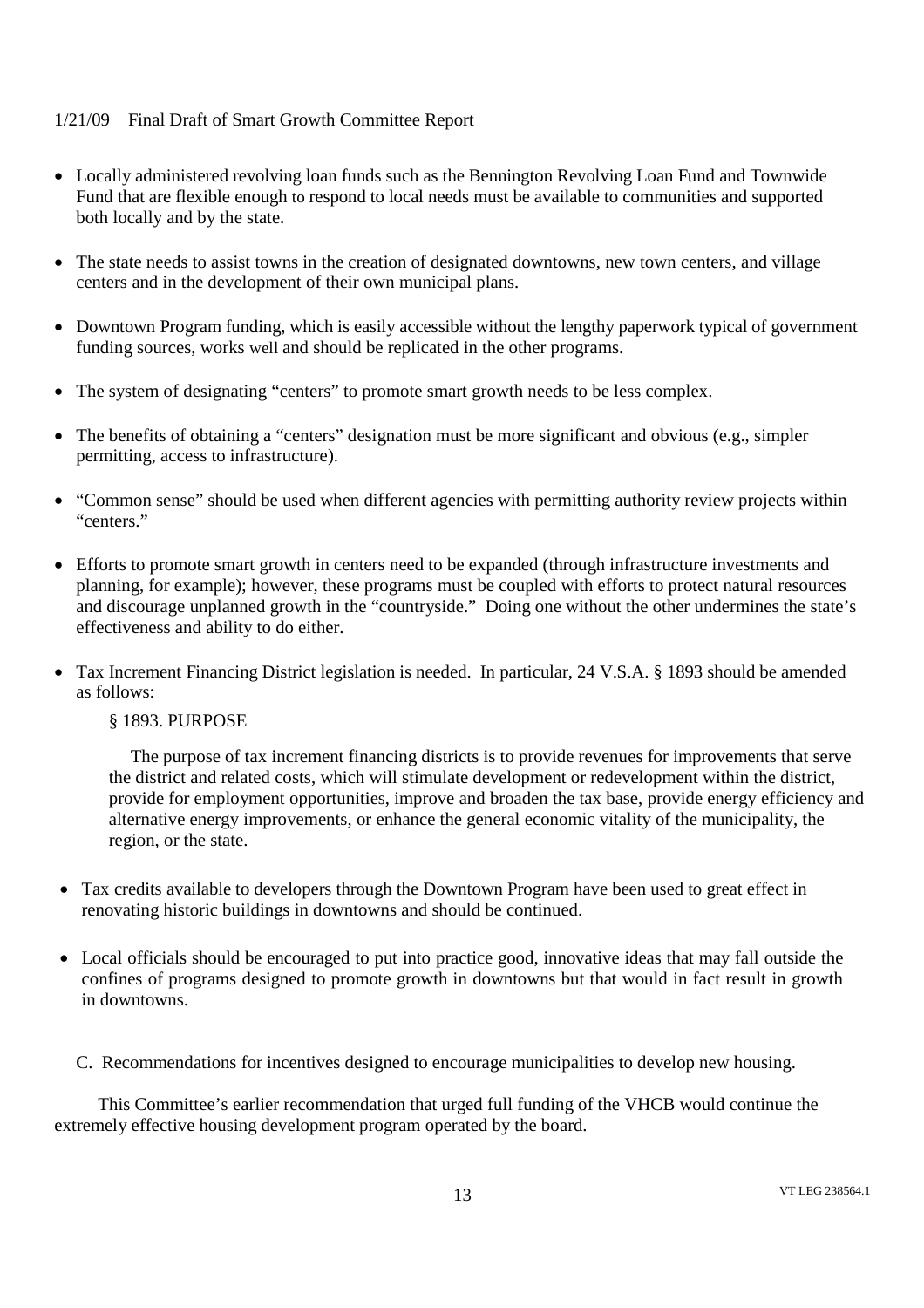# **VI. RECOMMENDATIONS FOR HOW BEST TO CONDUCT PERIODIC ASSESSMENTS OF THE EFFECTIVENESS OF THE DESIGNATION PROGRAMS ESTABLISHED UNDER CHAPTER 76A OF TITLE 24.**

Periodic assessment of any program and project is important to ensure long-term success and effectiveness. Developing indicators as an evaluation tool is one method to conduct a periodic assessment. The Committee recommends that any evaluation process that is developed encompass procedural, qualitative, and quantitative indicators. Research into other organizations that have developed or are developing such indicators would be an important first step. For example, the National Main Street Center has developed indicators for its program, and Smart Growth Vermont is working in partnership with UVM's Center for Rural Studies, Preservation Trust of Vermont, and the Downtown Program to develop a series of indicators to measure the health of our downtowns. This project should have some results to share by the end of 2009.

Due to staffing limitations, data collection should be integrated into the program applications. In evaluating the various program designations, the Committee arrived at some limited suggestions for potential indicators to collect data on:

Procedural Indicators:

- Number of applicants for the program
- Number of applicants applying for benefits (i.e., Downtown Transportation Fund, building rehab tax credits, sales tax reallocation)
- Stress level of applicant difficulty of the planning process and of completing the requirements for designation

#### Quantitative Indicators:

- Vacancy rates
- Investment in downtown properties
- New jobs created
- Diversity of housing types
- Development densities for all land uses
- Mixture of uses
- Use of various modes of transportation
- Miles of bike paths
- Retail sales in downtowns and villages v. outskirts

#### Qualitative Indicators:

- Evaluation by downtown coordinators on how their downtown is doing
- Evaluation by municipality on success of designated areas
- Evaluation by planning coordination group, expanded downtown board and legislature on the compliance of designated growth centers with designation criteria and smart growth principles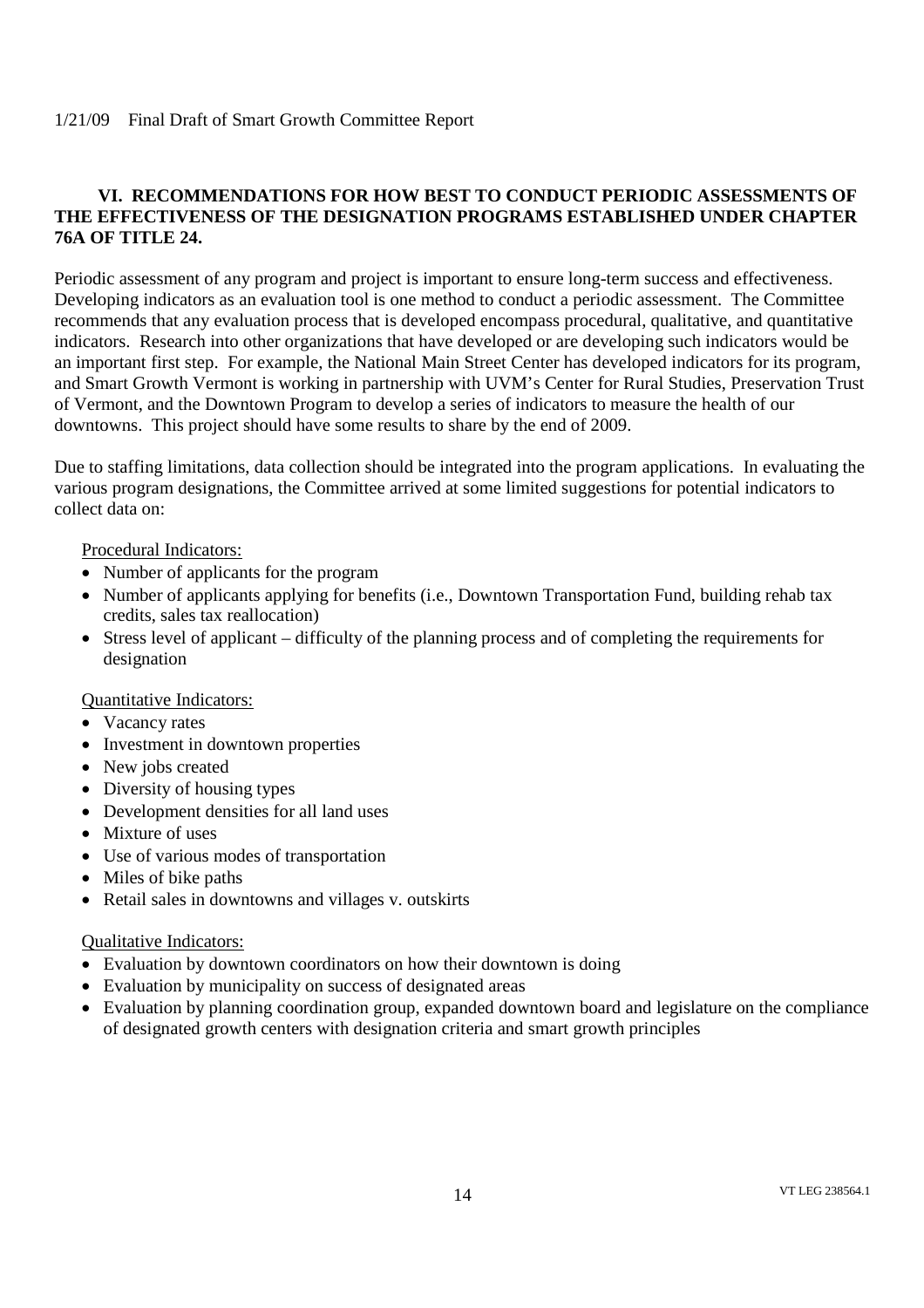# VI. ISSUES FOR FURTHER CONSIDERATION

During the course of its deliberations, the Committee identified a number of issues that may have been outside the Committee's mandate or that the Committee did not have the time to address adequately, but that are worthy of further consideration, including:

- Further consideration should be given to:
	- (1) establishing guidelines to control rural commercial development.
	- (2) improving incentives for municipalities to participate in downtown programs.
	- (3) permit reform which is focused on streamlining local and state permits.
- The regional planning commissions should be required:

(1) under 24 V.S.A. § 4348a(a)(2)(D), relating to the elements of a regional plan, to research, map, encourage, and maintain a full-cycle regional food system from creation to composting. Such a requirement would be accompanied by adequate funding. (2) to map and quantify earth resources available, regional current use and future need.

(3) to more fully promote implementation of the Land Evaluation and Site Assessment (LESA) tool in determining regional priorities for land conservation.

- There should be conducted a study of forest fragmentation and wildlife corridors**, p**ossibly by some combination of the agency of natural resources, regional planning commissions, and the Community and University Partnerships and Service (CUPS) office at UVM, which matches UVM research resources with community needs.
- The state should examine the Town Forest Project for recommendations.
- The state should examine the valuation of land, in view of the large disparity that may exist between the understood value (the profit the landowners believe they should gain, sometimes based on real offers) and the value that may be determined by means of the formal appraisal guidance that VHCB and organizations such as the Vermont Land Trust (VLT) are required to apply. Because of this disparity, conservation organizations may be constrained in vying competitively to acquire key parcels of land to maintain the land as farm or forestland.
- The state should consider establishing an entity similar to the land trust to help communities fund revitalization efforts.
- Several states now require that local volunteer land use decision-makers become "certified" and maintain that certification via a certain number of hours of training each year. The Land Use Institute at the Vermont Law School has examined the range of state requirements now in effect. This means of ensuring a minimum level of training to increase the effectiveness of local decisions deserves consideration.
- With regard to the portion of the Vermont Neighborhoods Program that requires minimum densities of no fewer than four units of single-family, detached dwelling units per acre, exclusive of accessory apartments, consideration should be given to allowing a developer of a project in a municipality that has not adopted bylaws establishing these minimum densities to participate in the program, if the project meets these requirements.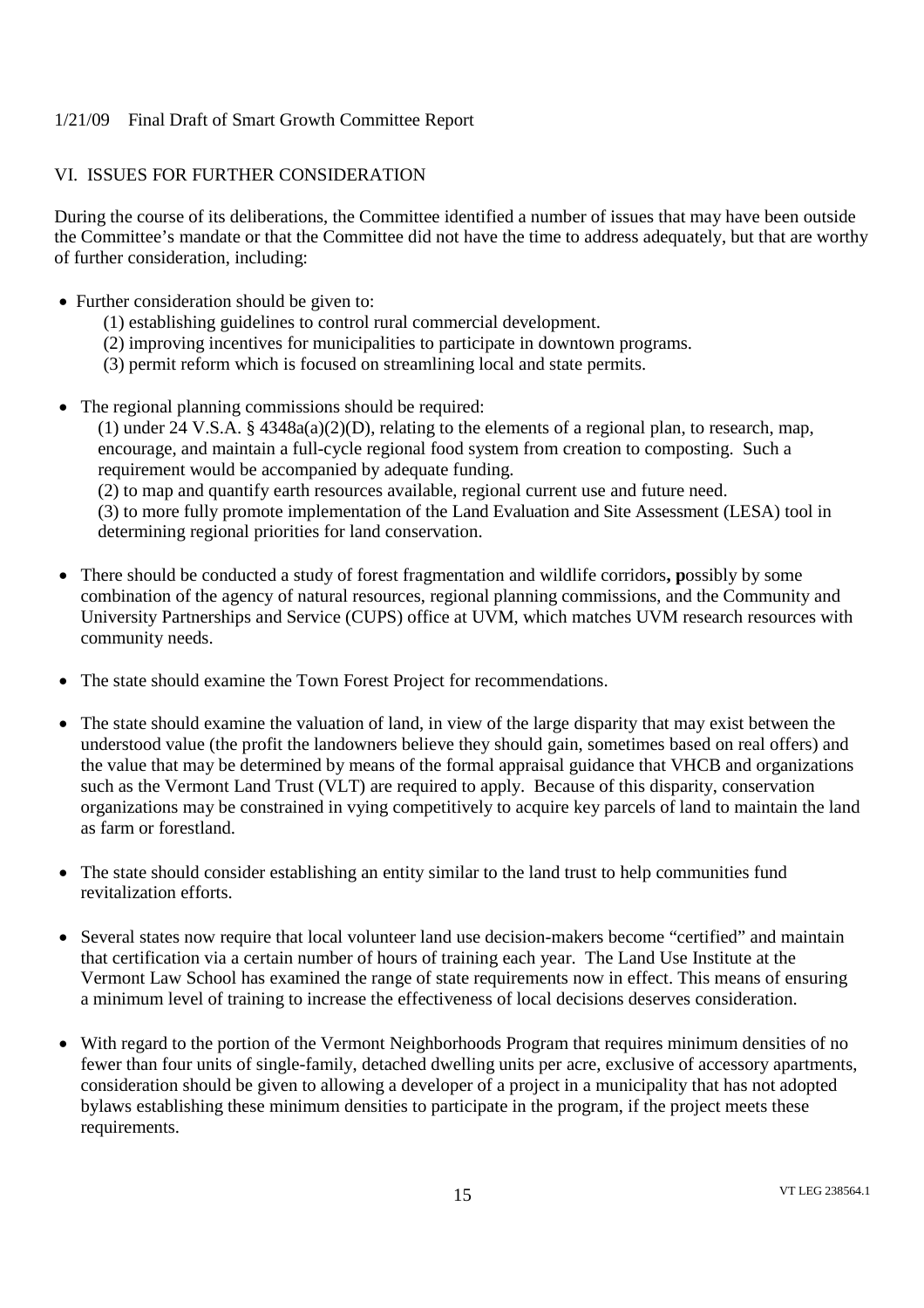# **APPENDIX I.**

To: Smart Growth Committee From: Al Boright Date: 8/27/08 Subject: Act 250 and Planning in Vermont, from a Statutory Architectural Perspective

## I. The original Act 250 approach

From the beginning, the regulatory provisions of Act 250 were intended to be accompanied by a planning process. The idea was that the planning process would ensure that state-wide needs and interests are met, that resources important from a state-wide perspective are adequately protected, that a planning vehicle would exist for selecting the best place for certain important activities, and that the process would assure that development took place economically and in places and in a manner that was supported by the capabilities of the land.

# A. The capability and development plan.

When Act 250 of the 1969 adjourned session of the General Assembly was first adopted in 1970, Section 19 required the development of a capability and development plan for the purpose of "guiding … development [in a way] which will, in accordance with present and future needs and resources, best promote the health, safety, order, convenience, prosperity and welfare of the inhabitants …, as well as efficiency and economy in the process of development, including … distribution of population, and of the uses of land for urbanization, … agriculture and other uses as will create conditions favorable to transportation, health, safety … and cultural opportunities, reduce the wastes of … resources which result from either excessive congestion or excessive scattering of population, and tend toward an efficient and economic utilization of … facilities and resources and the conservation and production of the supply of food, water and minerals."

#### B. The land use plan.

Sec. 20 of the act, titled "Land use plan" required: "After the adoption of a capability and development plan, the board shall adopt a land use plan based on the capability and development plan which shall consist of a map and statements of present and prospective land uses based on the capability and development plan, which determine in broad categories the proper use of the lands in the state whether for forestry, recreation, agriculture or urban purposes, the plans to be further implemented at the local level by authorized land use controls such as subdivision regulations and zoning."

The capability and development plan was adopted in 1973, but the idea that a local land use map would be written at the state level reportedly prompted an outcry. No state land use plan was ever adopted, and in 1984, the section that required development of a state land use plan was repealed.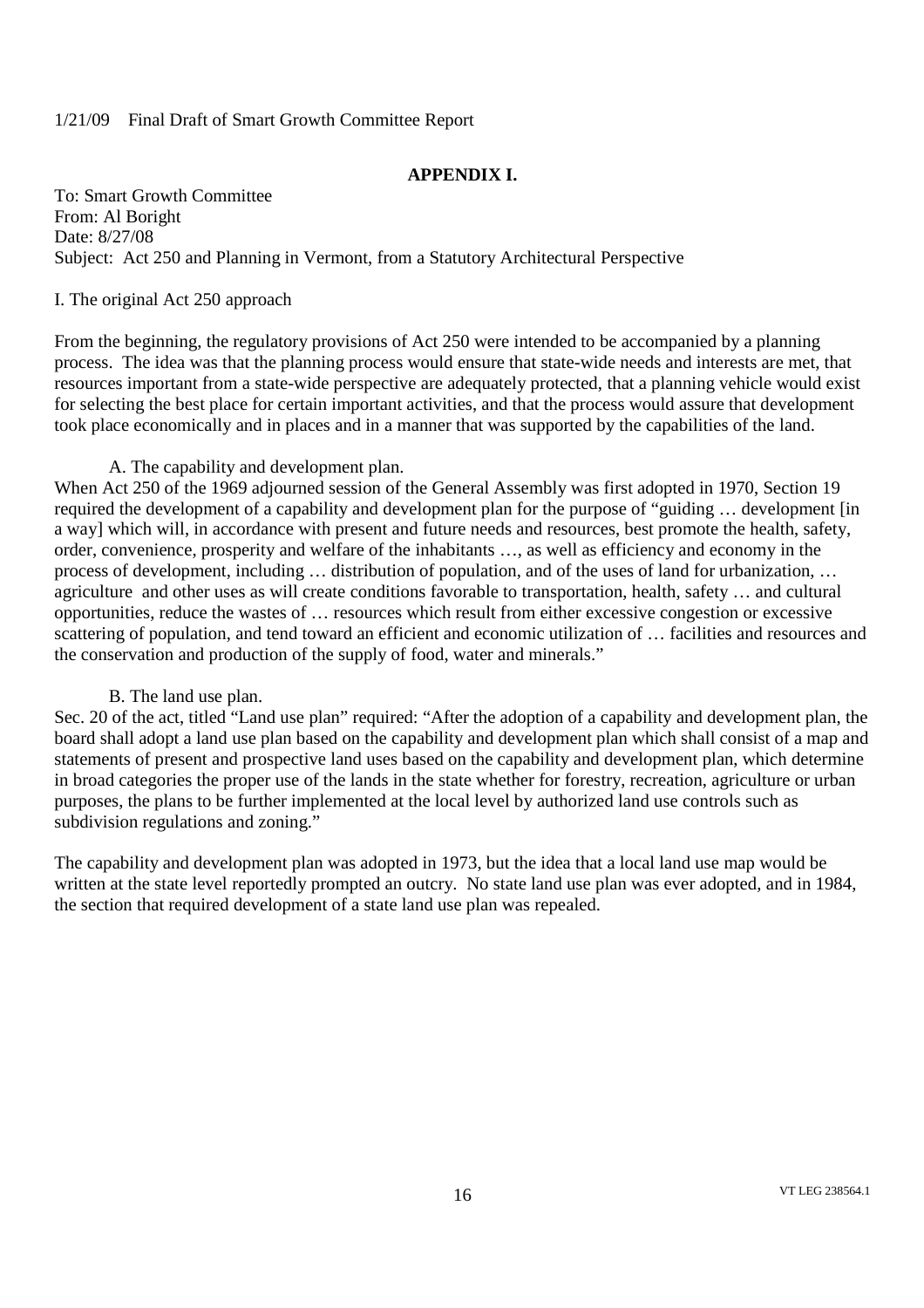#### II. Act 200 of 1988

A few years later, Act 200 of 1988 was adopted. Under this law, state agencies that have programs or that take actions that affect land use are required to plan<sup>6</sup> in a manner consistent with specified land use planning goals that were adopted and inserted into the beginning of Chapter 117 of Title  $24^7$ . These state agency plans are

# $^6$  3 V.S.A. § 4020. STATE AGENCY PLANNING AND COORDINATION

(a) State agencies that have programs or take actions affecting land use, as determined by executive order of the governor, shall engage in a continuing planning process to assure that those programs and actions are consistent with the goals established in 24 V.S.A. § 4302 and compatible with regional and approved municipal plans, as those terms are defined in that section. This planning process shall be coordinated, in a manner established by executive order of the governor, with the planning process of other agencies and of regional and municipal entities of the regions in which the programs and actions are to have effect.

(b) In the process of preparing plans or amendments to plans, a state agency shall hold at least two public hearings which are noticed as provided in 3 V.S.A. § 839 for administrative rules, but plans shall not be adopted as administrative rules under 3 V.S.A. chapter 25. Specific notice also shall be provided to the following, at least 30 days prior to the public hearing:

(1) the executive director of each regional planning commission;

(2) the department of housing and community affairs within the agency of commerce and community development;

(3) the council of regional commissions; and

(4) business, conservation, low-income advocacy and other community or interest groups or organizations that have requested notice prior to the date the hearing is warned.

(c) Any of the foregoing bodies, or their representatives, may submit comments on the proposed plan or amendment, and may appear and be heard in any proceeding with respect to the adoption of the proposed plan or amendment. State agencies shall use an informal working format at locations convenient and accessible to the public in order to provide opportunities for all persons and organizations with an interest in their plans and actions to participate.

 $7^{7}$  24 V.S.A. § 4302(b) and (c)

(b) It is also the intent of the legislature that municipalities, regional planning commissions and state agencies shall engage in a continuing planning process that will further the following goals:

(1) To establish a coordinated, comprehensive planning process and policy framework to guide decisions by municipalities, regional planning commissions, and state agencies.

(2) To encourage citizen participation at all levels of the planning process, and to assure that decisions shall be made at the most local level possible commensurate with their impact.

(3) To consider the use of resources and the consequences of growth and development for the region and the state, as well as the community in which it takes place.

(4) To encourage and assist municipalities to work creatively together to develop and implement plans.

(c) In addition, this chapter shall be used to further the following specific goals:

(1) To plan development so as to maintain the historic settlement pattern of compact village and urban centers separated by rural countryside.

(A) Intensive residential development should be encouraged primarily in areas related to community centers, and strip development along highways should be discouraged.

(B) Economic growth should be encouraged in locally designated growth areas, or employed to revitalize existing village and urban centers, or both.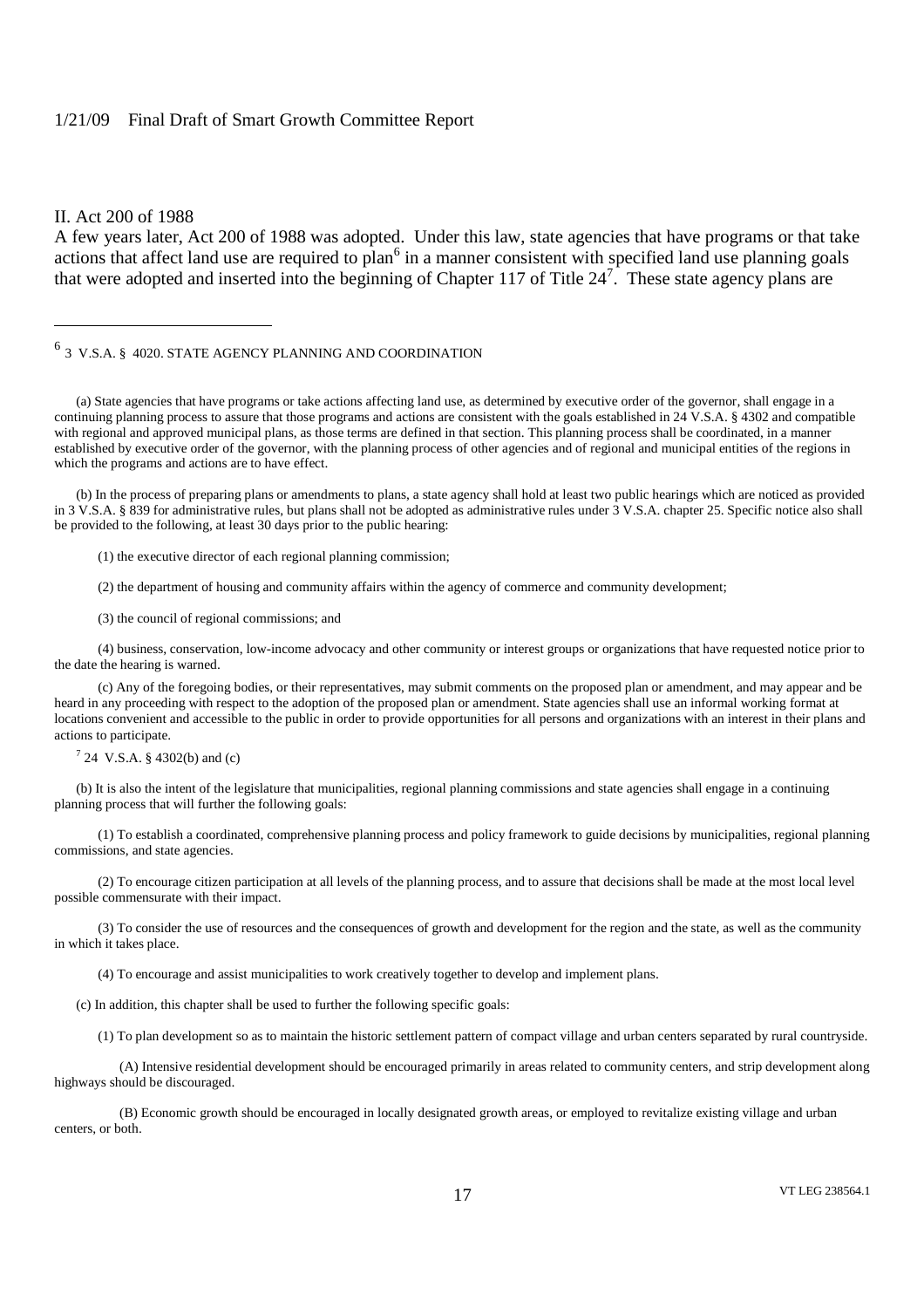(C) Public investments, including the construction or expansion of infrastructure, should reinforce the general character and planned growth patterns of the area.

(2) To provide a strong and diverse economy that provides satisfying and rewarding job opportunities and that maintains high environmental standards, and to expand economic opportunities in areas with high unemployment or low per capita incomes.

(3) To broaden access to educational and vocational training opportunities sufficient to ensure the full realization of the abilities of all Vermonters.

(4) To provide for safe, convenient, economic and energy efficient transportation systems that respect the integrity of the natural environment, including public transit options and paths for pedestrians and bicyclers.

(A) Highways, air, rail and other means of transportation should be mutually supportive, balanced and integrated.

(5) To identify, protect and preserve important natural and historic features of the Vermont landscape, including:

(A) significant natural and fragile areas;

(B) outstanding water resources, including lakes, rivers, aquifers, shorelands and wetlands;

(C) significant scenic roads, waterways and views;

(D) important historic structures, sites, or districts, archaeological sites and archaeologically sensitive areas.

(6) To maintain and improve the quality of air, water, wildlife and land resources.

(A) Vermont's air, water, wildlife, mineral and land resources should be planned for use and development according to the principles set forth in 10 V.S.A. § 6086(a).

(7) To encourage the efficient use of energy and the development of renewable energy resources.

(8) To maintain and enhance recreational opportunities for Vermont residents and visitors.

(A) Growth should not significantly diminish the value and availability of outdoor recreational activities.

(B) Public access to noncommercial outdoor recreational opportunities, such as lakes and hiking trails, should be identified, provided, and protected wherever appropriate.

(9) To encourage and strengthen agricultural and forest industries.

(A) Strategies to protect long-term viability of agricultural and forest lands should be encouraged and should include maintaining low overall density.

(B) The manufacture and marketing of value-added agricultural and forest products should be encouraged.

(C) The use of locally-grown food products should be encouraged.

(D) Sound forest and agricultural management practices should be encouraged.

(E) Public investment should be planned so as to minimize development pressure on agricultural and forest land.

(10) To provide for the wise and efficient use of Vermont's natural resources and to facilitate the appropriate extraction of earth resources and the proper restoration and preservation of the aesthetic qualities of the area.

(11) To ensure the availability of safe and affordable housing for all Vermonters.

(A) Housing should be encouraged to meet the needs of a diversity of social and income groups in each Vermont community, particularly for those citizens of low and moderate income.

(B) New and rehabilitated housing should be safe, sanitary, located conveniently to employment and commercial centers, and coordinated with the provision of necessary public facilities and utilities.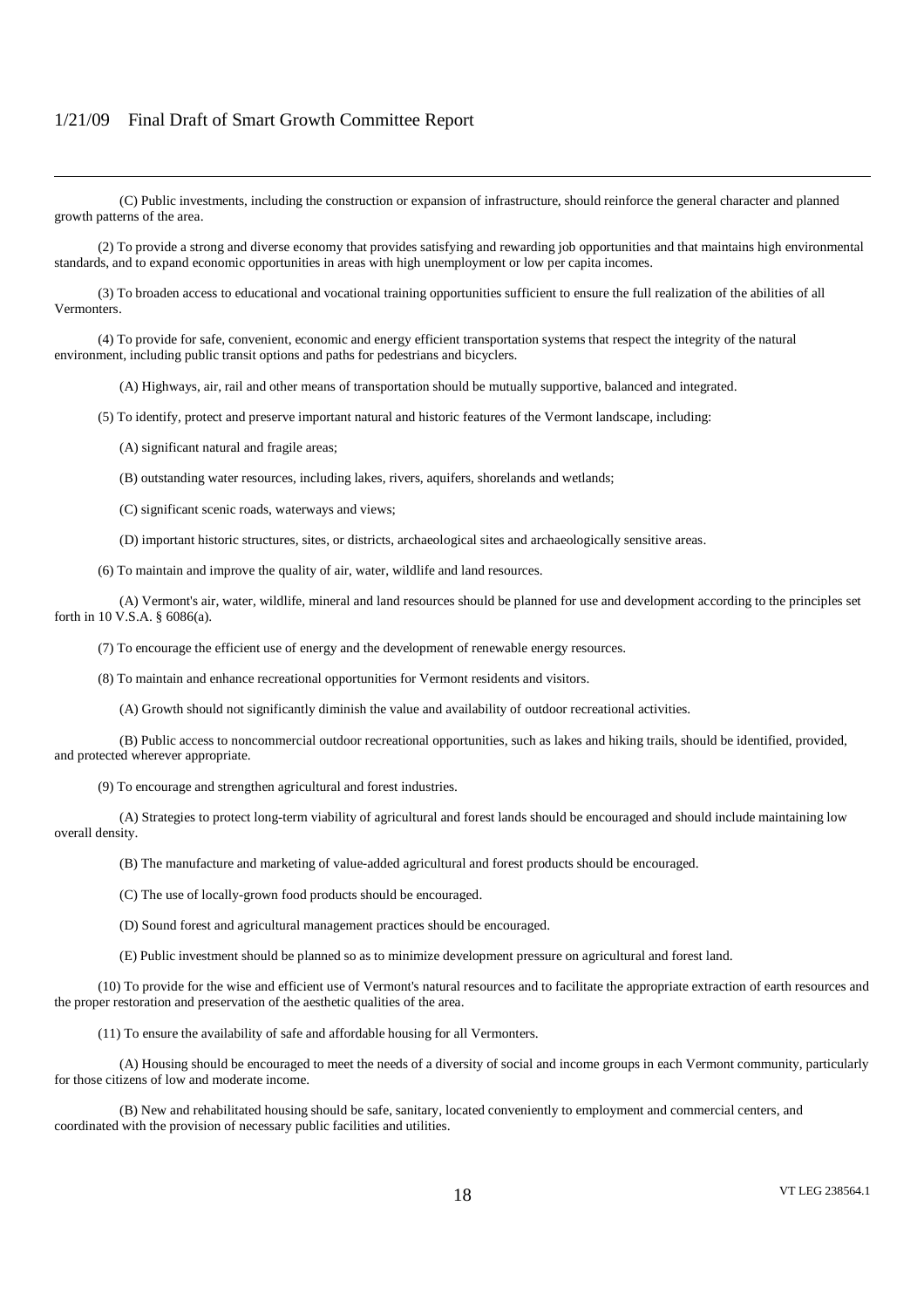required by law to be subject to review and comment by a council of regional commissions, which consists of a representative of each regional planning commission, three state agency or department heads, and two citizens appointed by the governor.<sup>8</sup> This review is to consider whether a state agency plan is compatible with those of other state agencies, whether it is consistent with the land use planning goals, whether it is compatible with regional plans and approved municipal plans.<sup>9</sup> The council is required to help resolve disagreements between

(C) Sites for multi-family and manufactured housing should be readily available in locations similar to those generally used for singlefamily conventional dwellings.

(D) Accessory apartments within or attached to single family residences which provide affordable housing in close proximity to costeffective care and supervision for relatives or disabled or elderly persons should be allowed.

(12) To plan for, finance and provide an efficient system of public facilities and services to meet future needs.

(A) Public facilities and services should include fire and police protection, emergency medical services, schools, water supply and sewage and solid waste disposal.

(B) The rate of growth should not exceed the ability of the community and the area to provide facilities and services.

(13) To ensure the availability of safe and affordable child care and to integrate child care issues into the planning process, including child care financing, infrastructure, business assistance for child care providers, and child care work force development.

(d) All plans and regulations prepared under the authority of this chapter shall be based upon surveys of existing conditions and probable future trends, and shall be made in the light of present and future growth and requirements, and with reasonable consideration, for the landowner, to topography, to needs and trends of the municipality, the region and the state, to the character of each area and to its peculiar suitability for particular uses in relationship to surrounding areas, and with a view to conserving the value of buildings.

 $824$  V.S.A. § 4305(a) A council of regional commissions is hereby created. The council membership shall include a representative from each regional planning commission established under section 4341 of this title, three members who are state agency or department heads appointed by the governor and two members representing the public appointed by the governor. Each regional planning commission shall appoint its representative, or replacement in case of a vacancy, from among the commission's municipal representatives. The council shall annually elect one of its members as chairperson and another member as vice chairperson. The powers and duties of these officers shall be determined by the council. A majority of members shall constitute a quorum. Members of the council, other than state officials, are entitled to the per diem and expenses authorized under 32 V.S.A. § 1010.

<sup>9</sup> 24 V.S.A. § 4305(d)(1) The council shall review state agency plans or amendments proposed under 3 V.S.A. chapter 67, after providing public notice as required under 3 V.S.A. § 839 with respect to administrative rules notwithstanding the notice requirements established in this chapter, and determine the following:

(A) whether the plan or amendment is compatible with the plans of other state agencies;

(B) whether it is consistent with the goals established in section 4302 of this title;

(C) whether it is compatible with regional plans; and

(D) whether it is compatible with approved municipal plans of municipalities that have requested review by the council.

(2) Upon completion of a review under subdivision (1) of this subsection, one or more representatives of the council shall appear before the state agency and present the council's comments and recommendations.

(3) After the agency has adopted a plan or amendment, the council, after providing public notice as required under 3 V.S.A. § 839 with respect to administrative rules notwithstanding the notice requirements established in this chapter, shall review the plan, as amended or adopted, and shall prepare a written evaluation of the plan's compliance with the criteria established in subdivision (1) of this subsection. The written evaluation shall be sent to all persons who request a copy in writing, to the governor, to the speaker of the house and president of the senate, who shall forward them to appropriate legislative committees. If the council determines that the plan or amendment as adopted is not compatible with a regional plan or is not compatible with the approved municipal plan of a municipality that has requested review by the council, the evaluation shall be sent also:

(A) to the regional planning commission,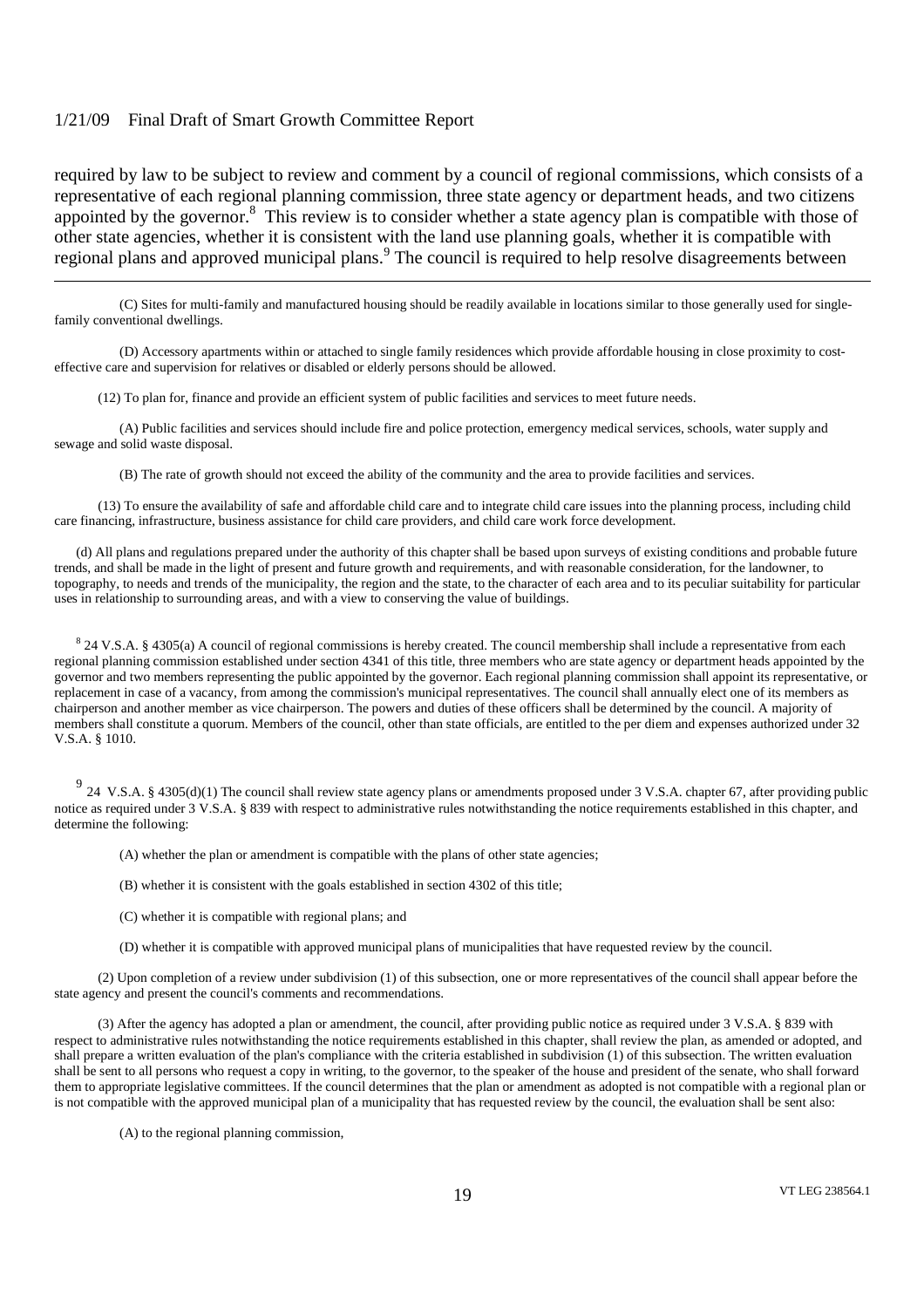and among municipalities and regional planning commissions and between and among regional planning commissions and state agencies.<sup>10</sup> In addition, the council of regional commissions is required to review regional plans and amendments and to determine whether those plans contain the elements required by law, whether they are compatible with the plans of adjoining regions, and whether the plans are consistent with the state's land use planning goals.<sup>11</sup> The law also requires that regional planning commissions review local plans submitted to them, and make decisions regarding the confirmation of municipal planning processes and the approval of municipal plans. These decisions are subject to formal review by a three person panel selected by the council of regional commissions.<sup>12</sup>

Today, large portions of Act 200 are virtually ignored and have been for years, partly as a result of a staff allocation decision made a number of years ago, originally during the Dean administration, within the Department of Housing and Community Affairs.

Accordingly, although state agencies are still required by law to do Act 200 planning, it appears that this planning is not done in the manner in which it is required by law.

State agency plans. Thus, apparently, no comprehensive state agency Act 200 planning currently takes place, there are no public hearings to evaluate whether a particular agency plan complies with the law, there is no system-wide paperwork trail that indicates whether or not state agencies even consider the state planning goals.

(B) to the legislative body and planning commission of the relevant municipality and to the state representatives that represent that municipality, and

(C) to state senators who represent the relevant region or municipality.

<sup>10</sup> 24 V.S.A. § 4305(b) The council shall provide, on request, an impartial mediator to help resolve disagreements between and among municipalities and regional planning commissions, and between and among regional planning commissions and state agencies, with respect to the compatibility of their plans with each other, and related matters.

 $11$  24 V.S.A. § 4305 (c)(1) The council shall review proposed regional plans or amendments, after public notice, and determine the following:

(A) whether the plan, as amended, contains the elements required by law;

(B) whether the plan is compatible with the plans of adjoining regions; and

(C) whether the plan, as amended, is consistent with the goals established in section 4302 of this title.

(2) If a municipality requests that a proposed regional plan or amendment be reviewed for compatibility with an approved municipal plan, the council shall conduct that review.

(3) Upon completion of a review under this subsection, one or more representatives of the council shall appear before the regional planning commission and present the council's comments and recommendations.

<sup>12</sup> 24 V.S.A. § 4305(e) The council shall establish, by rule adopted according to 3 V.S.A. chapter 25, a process to conduct formal review of the sufficiency of an adopted regional plan or amendment and formal review of regional planning commission decisions with respect to the confirmation of municipal planning efforts, and the approval or disapproval of municipal plans or amendments. Formal review shall be conducted by a threeperson regional review panel composed of council members, including at least two representatives of regional planning commissions, all assigned by the council in a manner established by rule. A representative of a regional planning commission shall not participate in formal review of the actions of the regional planning commission which the person represents. Council members who participate in the review of a regional plan under subsection (c) of this section shall not participate in a formal regional review panel proceeding on the same matter.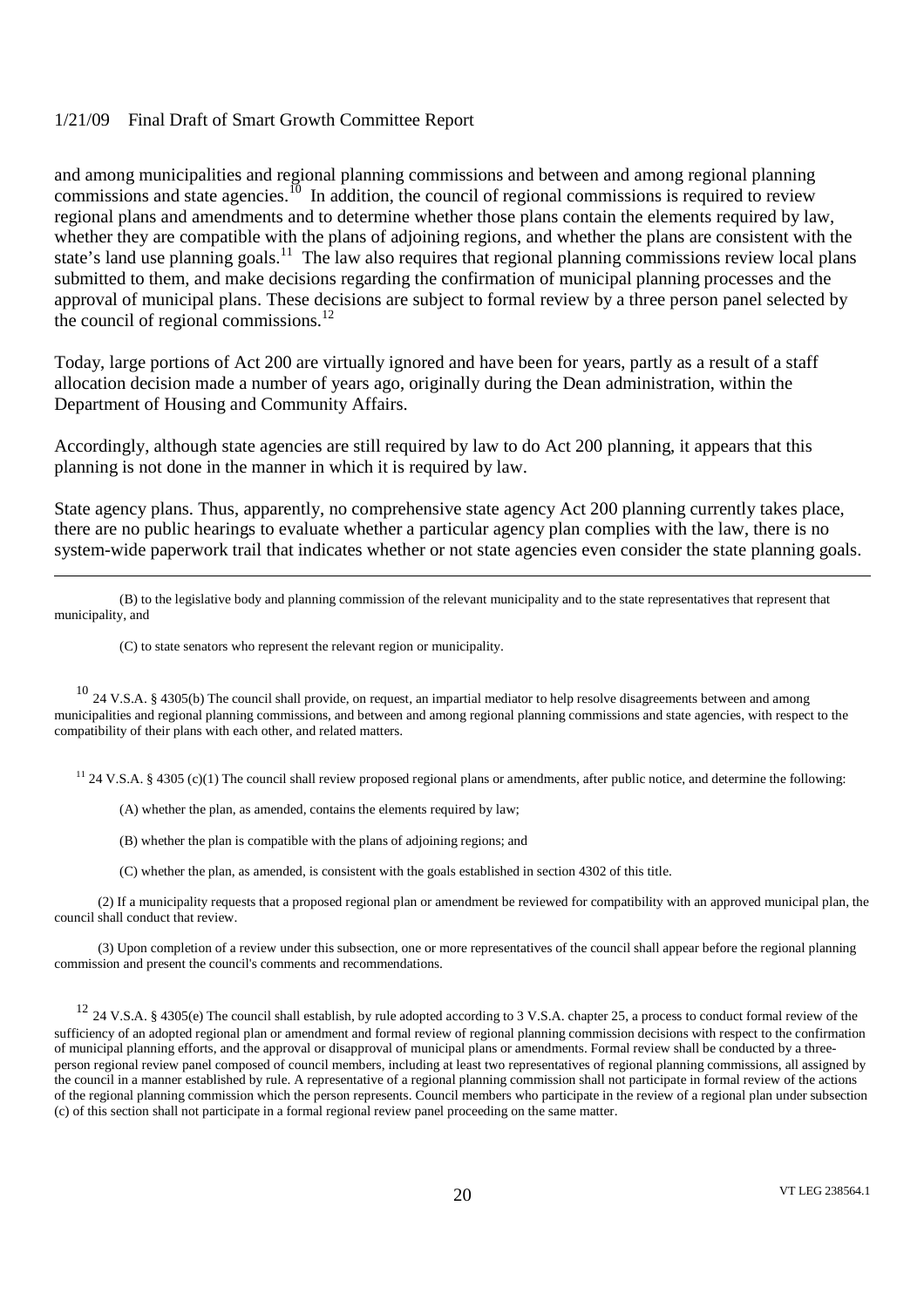No council of regional commission reviews and comments on these state agency plans to see if they advance the goals and accord due respect to regional plans and approved local plans.

Regional plans. No council of regional commissions reviews regional plans, or makes the related determinations as to whether or not the regional plans contain the elements required by law, whether they are consistent with the goals, whether they are compatible with the plans of adjoining regions, or on request, whether they are compatible with approved municipal plans.

Municipal plans. Municipalities no longer have the ability to comment at hearings held for the preparation of state agency plans. Likewise, they lack the ability to have a state agency plan reviewed by the council of regional commissions to assure that it is compatible with an approved municipal plan. A municipality may no longer be able to appeal a regional planning commission decision regarding the confirmation of a municipal planning process or the approval of a municipal plan. Although we understand that regions still make decisions regarding the confirmation of planning efforts and the approval of municipal plans, it must be remembered that regions are dependent on funding from the towns whose planning processes and plans they review, and, accordingly are in a position in which it may be expected to be difficult not to confirm or approve a submission from a member town.

For their part, municipalities are not required to plan at all, and if they do choose to plan, they are not required to plan consistent with the planning goals: they can plan for strip development along all local roads, if they choose to do so. The encouragement of Act 200 could be characterized as the state saying: "These are the state's planning goals. State entities are going to act consistently with these goals, as are regions. If towns choose also to pursue these goals, they will receive specified benefits. But towns are free not to pursue the state goals, if that is the course they select."

So, the idea of developing a state land use plan was rejected. Its replacement, the idea of various overlapping planning regimes, has been ignored mainly with regard to state agency planning and any component that involves the council of regional commissions. The state goals reportedly are still widely supported as sensible, pertinent, and good goals, and they provide useful guidance, but consistency with the goals happens, or doesn't happen, as isolated local or regional events that are not necessarily subject to meaningful review at another level. Thus, from a statutory architecture perspective, state wide interests are not clearly protected, with regard to state agency plans, regional plans, or local plans. Maybe the state goals are pursued, maybe they are ignored.

#### III. The Downtown Chapter

Commencing in 1998, the legislature adopted a Historic Downtown Development chapter, which offered benefits to induce municipalities to become designated downtowns, pursuant to specified criteria, upon successfully undergoing a review conducted by the Vermont downtown development board, also known as the state board. The idea was that certain communities who have made a substantial planning commitment in a historic downtown would be entitled to apply for and obtain substantial benefits that would be designed to make it more attractive for development to take place in a designated downtown, in order to try to reduce or remove the inherent advantage of constructing in a rural field. So, the state level component of planning was starting to evolve to "let's try to encourage development in downtowns, where we want it." The planning goals still are relevant, particularly the goal specified in 24 VSA 4302(c)(1) "to plan development so as to maintain the historic settlement pattern of compact village and urban centers separated by rural countryside."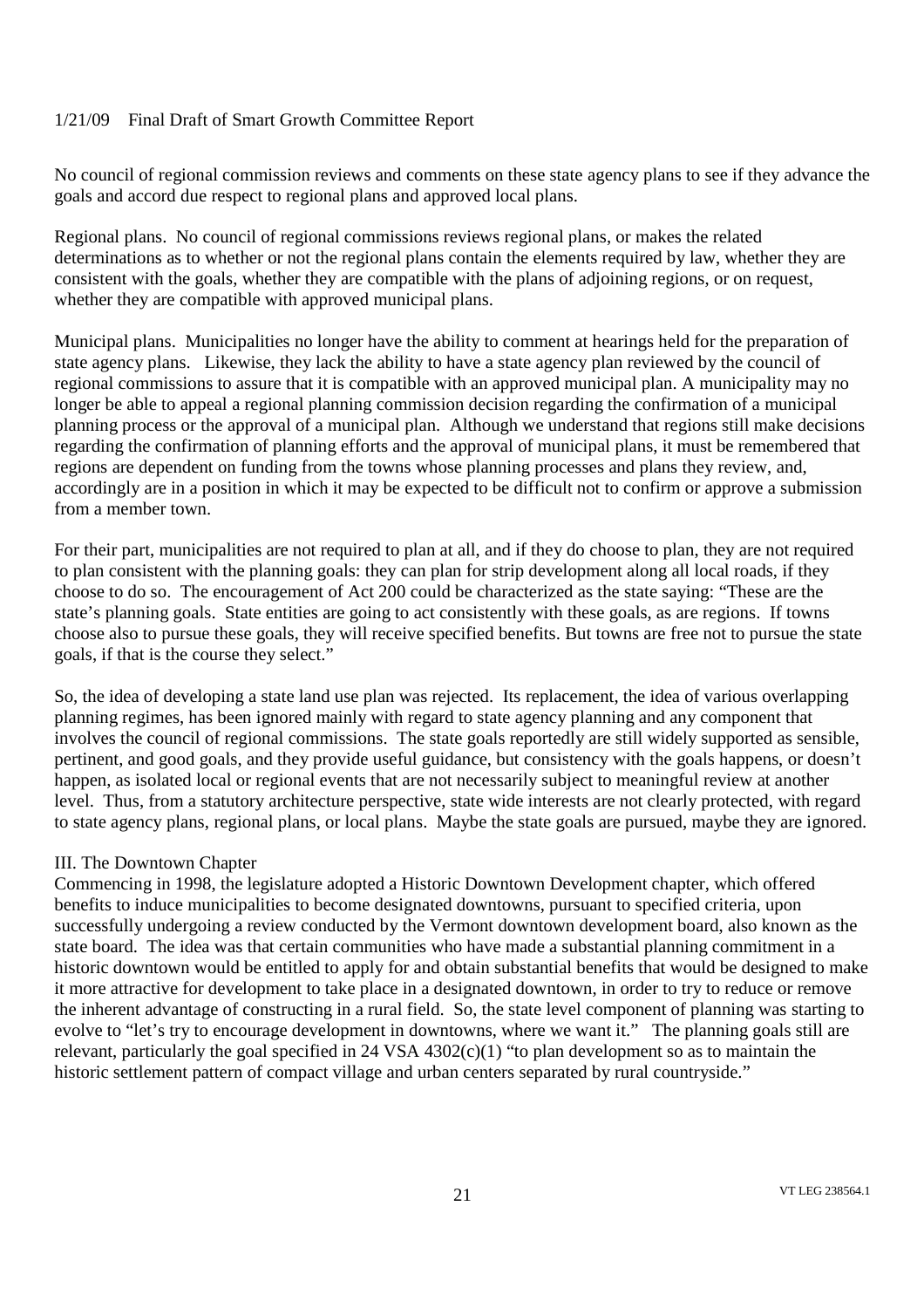Later amendments to the "downtown chapter" went on also to encourage designation of and development in "village centers", and "new town centers." Still later iterations amended the chapter to encourage "growth centers". In this instance, however, the application requirements were more extensive and included a demonstration, under 24 VSA 2793c(d)(5)(D), "that the approved plan and the implementing bylaws further the goal of retaining a more rural character in the area surrounding the growth center, to the extent that a more rural character exists and provide reasonable protection for important natural resources and historic resources located outside the proposed growth center." Thus, when a growth center applies for extension of designation, it has to show that its regulatory system furthers the goal of retaining a more rural character in the area surrounding the growth center.

The 2008 session expanded upon this precedent by adding a new category of development entitled to incentives: the Vermont neighborhood. A later presentation before the committee will go into greater detail on the nature of these programs.

III. Status quo

A. Committee's mission. Upon this background, the committee is:

\* to see how effective the criteria of Act 250 are to promote compact settlement pattern, prevent sprawl, protect important natural resources,

\* to recommend improvements that would improve the effectiveness of these criteria in preserving economic vitality of existing settlements and in preventing sprawl development,

\* to evaluate the development potential of existing designated downtowns, new town centers and village centers and evaluate the community and natural resource impacts of developing surrounding lands

\* make recommendations for incentives to encourage municipalities to preserve the state's working landscape and to develop Vermont neighborhoods and new housing.

B. Ailing planning/regulatory system. So this is to be done in a situation in which:

\* we lack state agency Act 200 plans,

\* from a statutory architectural perspective, regional plans may or may not adequately reflect and protect state interests, and the established review process is ignored,

\* town plans and planning processes may reviewed by the regional planning commission that is funded by the town, but the appeals process is a not staffed, and the proposed list of benefits from plan approval has atrophied, as have appropriations for regional and municipal planning purposes.

C. Other planning?

One might inquire as to whether planning is taking place in other fora that might provide some level of assistance in filling the blanks. Suppose that citizens of the state face challenges over the next decade, or so, with regard to some specific and fundamental land use issues: adequate drinking water, adequate housing, adequate heat for buildings, transportation, electricity, and food supplies.

1. Electricity planning. There are existing processes designed to address electricity planning, state agency energy planning. Although there are differing views as to the success of the electricity planning process,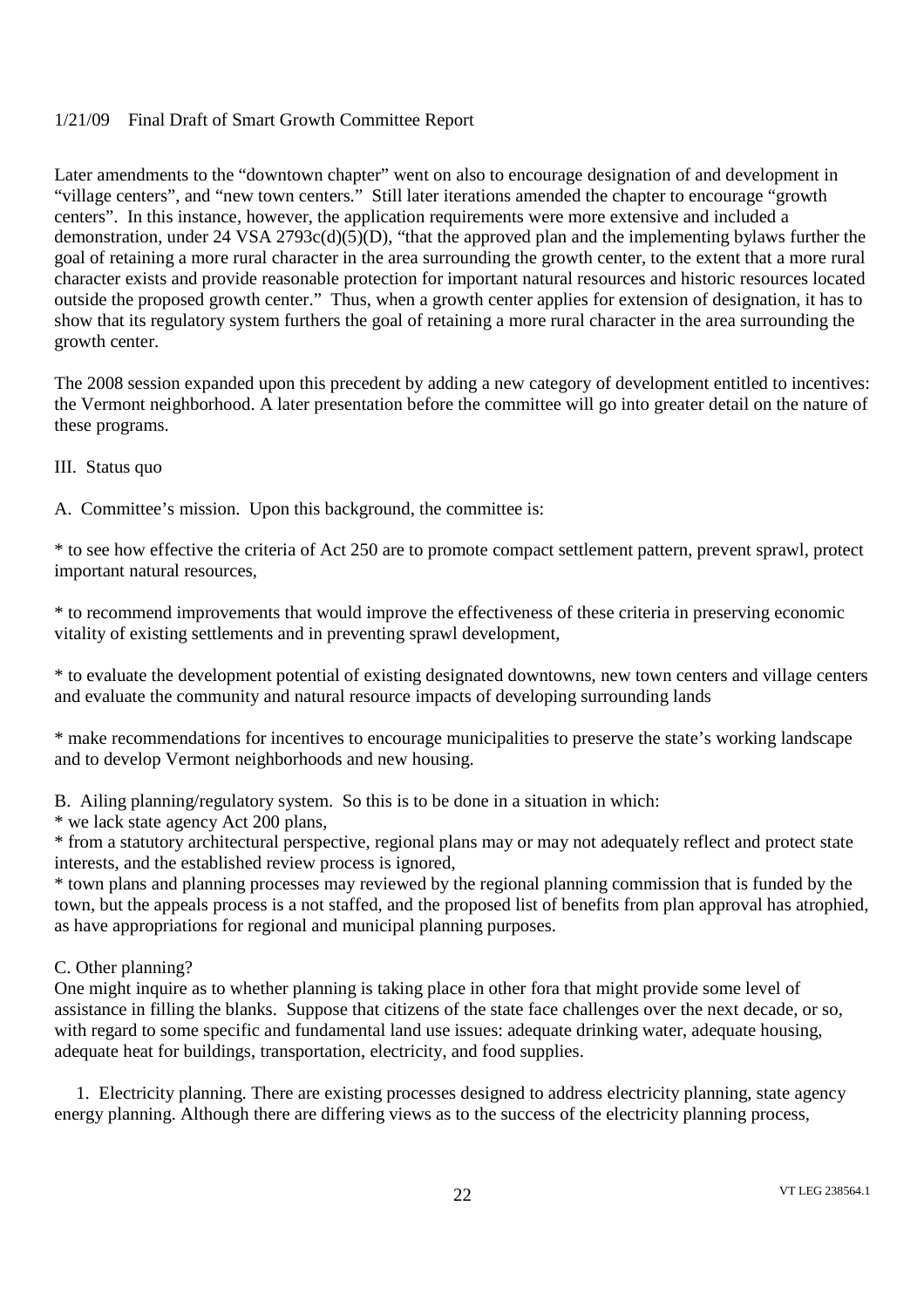electricity generating facilities are specifically exempt from regulation under Act 250, assuming the electricity is connected to the grid.

2. Overall energy planning. The state comprehensive energy plan required under 30 V.S.A. § 202b<sup>13</sup> is in the process of being updated, or has recently been updated. It should be reviewed to see whether it provides for how the state might best react to "long term emergencies", such as the attenuation of petroleum supplies and the related significant impacts throughout the energy user world.

3. Energy emergency planning. There is energy emergency planning that is on the books.

4. Emergency planning. Title 20 contains the basic law of the state on civil defense, emergency management, and the emergency powers of the governor.

5. Transportation planning. There is lots of it, and so much existing infrastructure that needs repair, that it is particularly challenging to dedicate significant funds for mass transit and rail purposes, and to take other measures that significantly decrease the need for petroleum, and the generation of greenhouse gases.

6. Drinking water planning. The state's initiative to map the groundwater has not been fully funded, so there are large gaps in collective knowledge as to the exact location and extent of this resource.

7. Climate change planning. Although the state has taken significant preliminary steps with regard to climate change, and has established goals for the reduction of greenhouse gases, in reference to emissions that existed in 1990, requiring a 25 percent reduction by January 1, 2012, and a 50 percent reduction by January 1, 2028, there is no detailed plan for how this is to be accomplished. The state has also made it a goal, by 2025 to produce 25 percent of energy consumed within the state through the use of renewable energy sources, particularly from the state's forests and farms. Plans for attaining this goal are to be incorporated into the comprehensive energy plan and to be presented to the general assembly by January 15, 2009. Given the state's

(1) A comprehensive analysis and projections regarding the use, cost, supply and environmental effects of all forms of energy resources used within Vermont.

(2) Recommendations for state implementation actions, regulation, legislation, and other public and private action to carry out the comprehensive energy plan.

(b) In developing or updating the plan's recommendations, the department of public service shall seek public comment by holding public hearings in at least five different geographic regions of the state on at least three different dates, and by providing notice through publication once a week and at least seven days apart for two or more successive weeks in a newspaper or newspapers of general circulation in the regions where the hearings will be held, and by delivering notices to all licensed commercial radio and television stations with transmitting facilities within the state, plus Vermont Public Radio and Vermont Educational Television.

(c) The department shall adopt a state energy plan by no later than January 1, 1994. Upon adoption of the plan, analytical portions of the plan may be updated annually. The plan's implementation recommendations shall be updated by the department no less frequently than every five years. These recommendations shall be updated prior to the expiration of five years if the general assembly passes a joint resolution making a request to that effect. If the department proposes or the general assembly requests the revision of implementation recommendations, the department shall hold public hearings on the proposed revisions.

(d) Any distribution of the plan to members of the general assembly shall be in accordance with the provisions of 2 V.S.A. § 20.

<sup>13</sup> § 202B. STATE COMPREHENSIVE ENERGY PLAN

<sup>(</sup>a) The department of public service, in conjunction with other state agencies designated by the governor, shall prepare a comprehensive state energy plan covering at least a 20-year period. The plan shall seek to implement the state energy policy set forth in section 202a of this title. The plan shall include: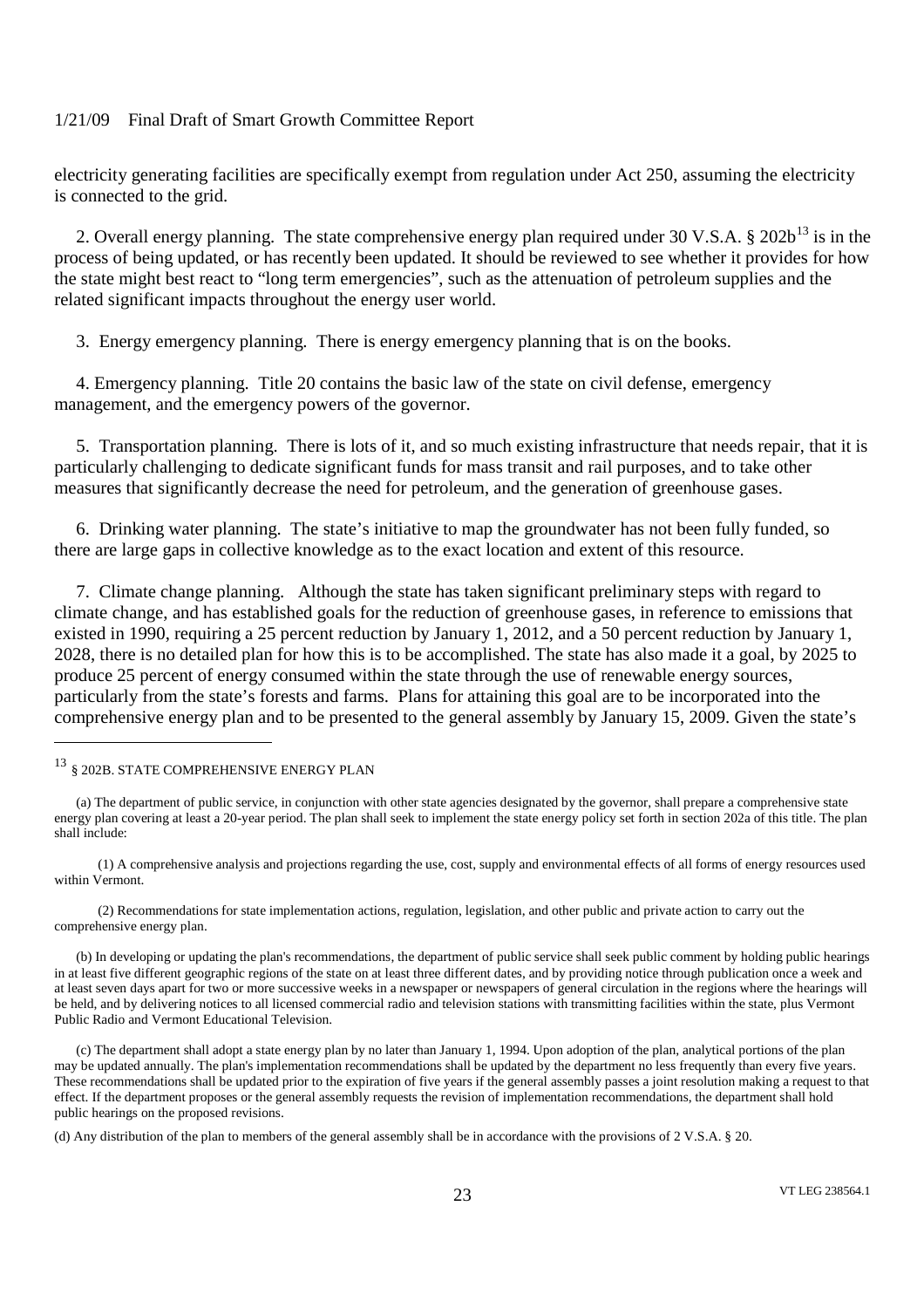overwhelming reliance on petroleum-powered motor vehicles, and the way the dependence upon motor vehicles permeates all aspects of our economy, this is a huge problem.

8. Housing planning. There are numerous efforts within the state to provide adequate housing at affordable prices, but because of many reasons, it is becoming an increasing challenge.

9. Building efficiency planning. The existing weatherization program for low income persons continues to weatherize homes, and the state's electricity efficiency utility has been buttressed by an entity that is able to address building efficiency, regardless of heat source. However, home heating costs have increased at an incredibly rapid rate, and with other significant costs facing the state, there has not been the perceived ability to make the major investments in building efficiency that have been recommended by energy consultants and to benefit from the massive savings that could result from these expenditures.

10. Food planning. Although there is a particularly active "localvore" movement in the state, decisions with regard to the conversion of particular agricultural lands do not necessarily include consideration of whether the state will need that land in the future, to provide food for the citizens. Act 250 is not even involved in many instances in which agricultural land is converted. The Vermont Land Trust, the Housing and Conservation Board, and other regional or local groups have been quite successful in conserving some farm and forest land, with the board also assisting in the construction of housing. (Of course, in times of budget shortfalls, the current governor tends to recommend reducing the level of historic appropriations to the board.) Act 250 involvement with agricultural soils has evolved in recent years, with greater focus on where particular soils are located, and whether particular soils are economically viable; a determination that may currently be crafted to depend too heavily upon a continued and cheap supply of petroleum. The fact that there is no apparent food planning for the state as a whole for any extended period of time becomes more apparently a problem as petroleum prices continue to climb, and as petroleum supplies dwindle.

Bottom line: in determining what are necessary natural resources, the optimal extent of buildout in a particular instance, or the siting of particular uses, a lot of foresight will be necessary, in the absence of extensive planning.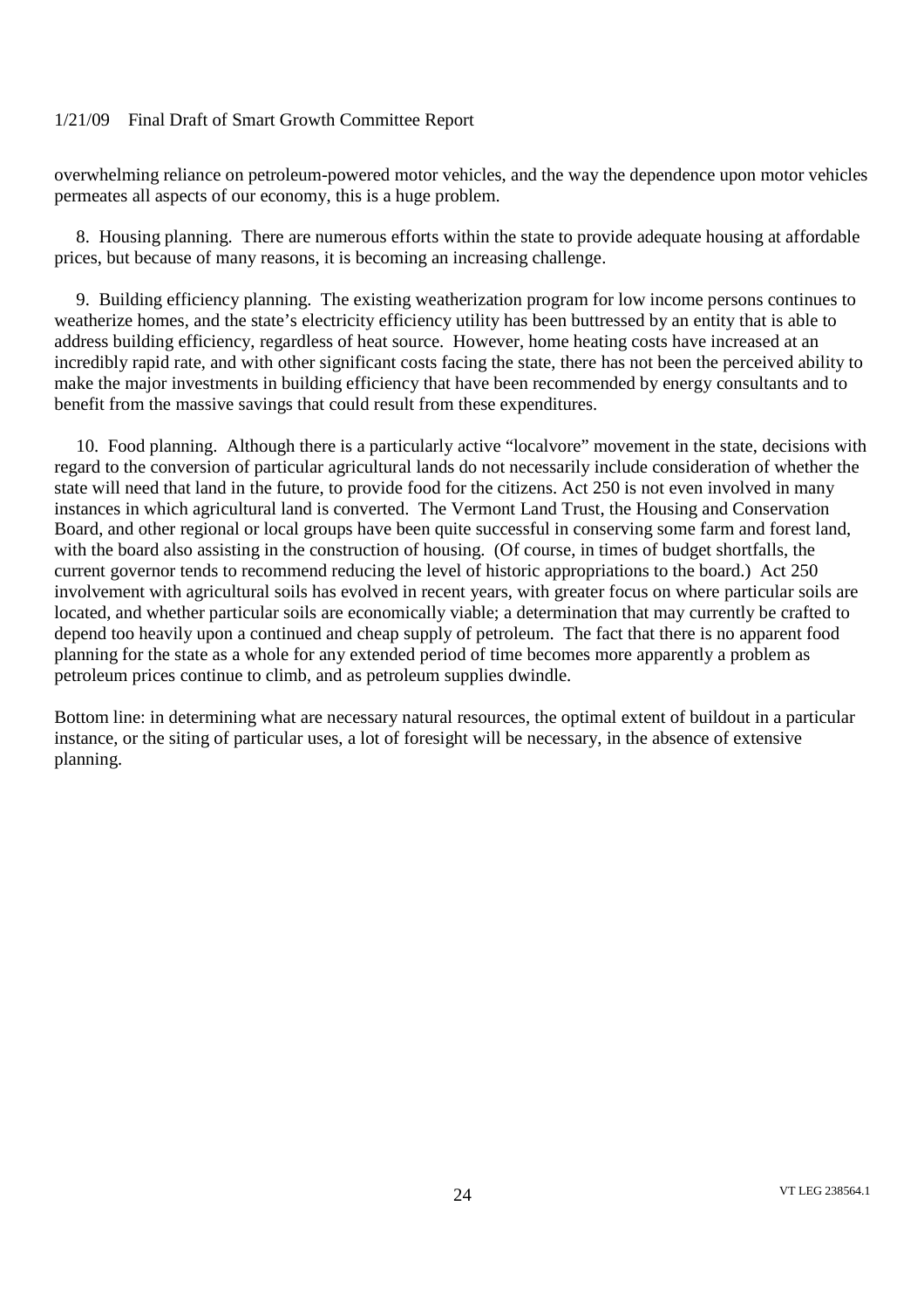# **Appendix II**

# **MEMORANDUM**

| To:          | Vermont House and Senate Committees on Agriculture and Committees on Natural<br><b>Resources and Energy</b> |
|--------------|-------------------------------------------------------------------------------------------------------------|
| <b>From:</b> | <b>Roger Allbee, Secretary</b>                                                                              |
| Re:          | Recommendations from the Act 183 Working Group                                                              |
| Date:        | <b>January 1, 2007</b>                                                                                      |

# **Participants**

Roger Allbee, Secretary, Vermont Agency of Agriculture Jackie Folsom, President, Vermont Farm Bureau Alex Wylie, Agricultural Director, Vermont Land Trust Nancy Everhart, Conservation Director, Vermont Housing and Conservation Board David Lane, Deputy Secretary, Vermont Agency of Agriculture Elizabeth Courtney, Executive Director, Vermont Natural Resource Council Greg Brown, Executive Director, Vermont Association of Planning and Development

# **Case Statement**

A healthy future for the Vermont economy and landscape hinges on the state's ability to plan for compact centers of growth and development, surrounded by open countryside and productive rural lands. Primary soils are critical to sustaining agriculture and the forest products industry as a vital part of Vermont's economy, culture, and history. Supporting agriculture and the forest products industry includes conserving primary soils in the state for productive use by future generations.

# **Actions of the Focus Group**

- Convened three meetings to discuss legislative directive, statutes, and needs.
- Fashioned recommendations.

# **Strengths**

There are numerous models developed to mitigate the loss of primary soils to the pressures of development and other changes in land use priorities. Vermont has a number of organizations with a history of sustainable land use planning and land conservation. Collectively these organizations will research strategies from Europe, Canada and other areas within the United States, strengthen Vermont's growth center law and develop new ideas for a sustainable land based economy. The consensus is that the growth center law is a good beginning in regards to the development of growth centers but does little to conserve the rural lands outside the growth centers for productive agricultural and forest products uses.

#### **Needs Identified**

The growth center law does not address the loss and fragmentation of important primary soils in rural areas. A significant amount of farm and forest land is developed in these rural areas outside of the state's Act 250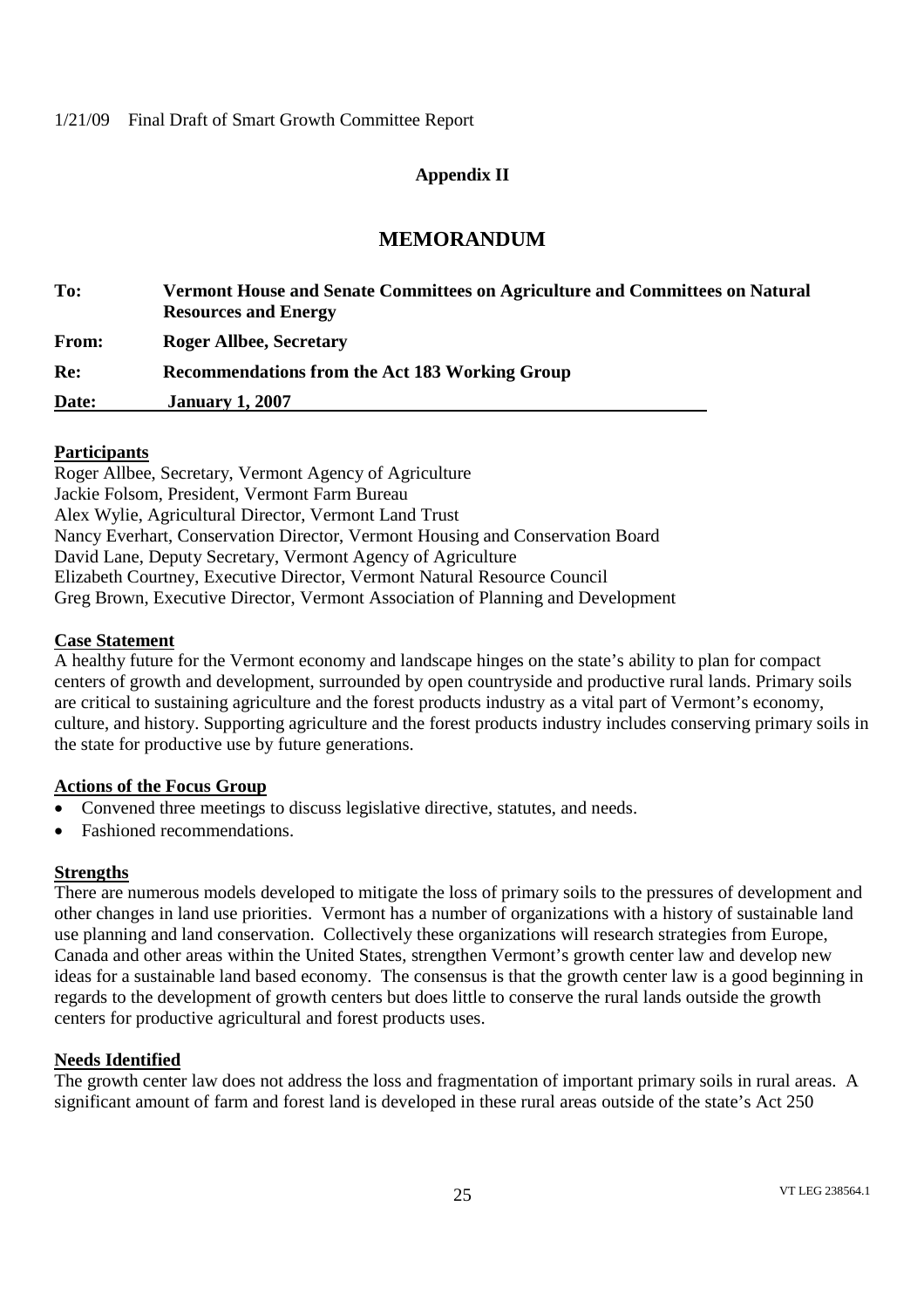criteria. The loss and fragmentation of this productive land needs to be recognized and towns need to think through their local development plans with rural resources in mind.

# **Recommended Scope of Work**

1. The Agency of Agriculture will coordinate with the federal Natural Resource Conservation Service, Farm Service Agency, Vermont Land Trust and the Vermont Center for Geographic Information in developing a soils inventory for the state with the exception of Essex County for which information is not digitally available. The Agency will work with the Natural Resource Conservation Service on finishing Essex County.

Estimated Cost: \$3,000 (does not include work required for Essex County)

- 2. The following is a scope of work to analyze options on how to protect for productive uses, the state's rural land resources.
	- a. Literature Review of Concepts and Strategies for Primary Soils Retention
	- b. Scenario Planning for Land Use Conservation and Development
	- c. Regional Focus Groups to Collect Public Input on Land Use Scenarios
	- d. Propose Strategies for Retention of Primary Soils
	- e. Economic Analysis of Retention Proposals

Estimated Cost: \$50,000

- 3. Timeframe
	- a. Preliminary report by the Act 183 Working Group by January 15, 2008
	- b. Final report by the Act 183 Working Group by January 15, 2009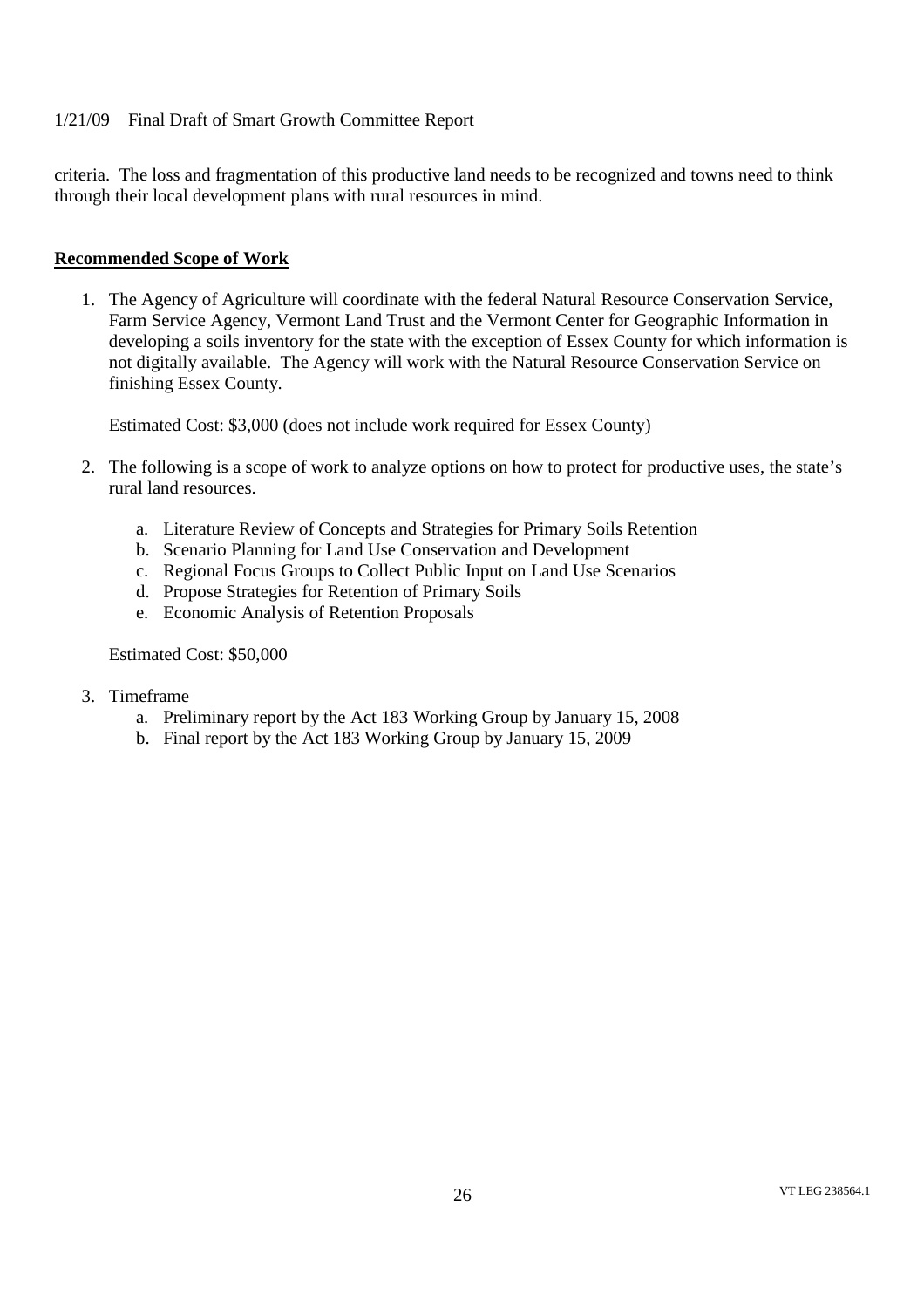**Appendix III**

# *SMART GROWTH STUDY COMMITTEE*

# *ACT 176*

*Discussion of Criteria 5, 9(K), 9(H) and 9(L) Of Act 250*

*Act 250 Training Manual*

*August 28, 2008*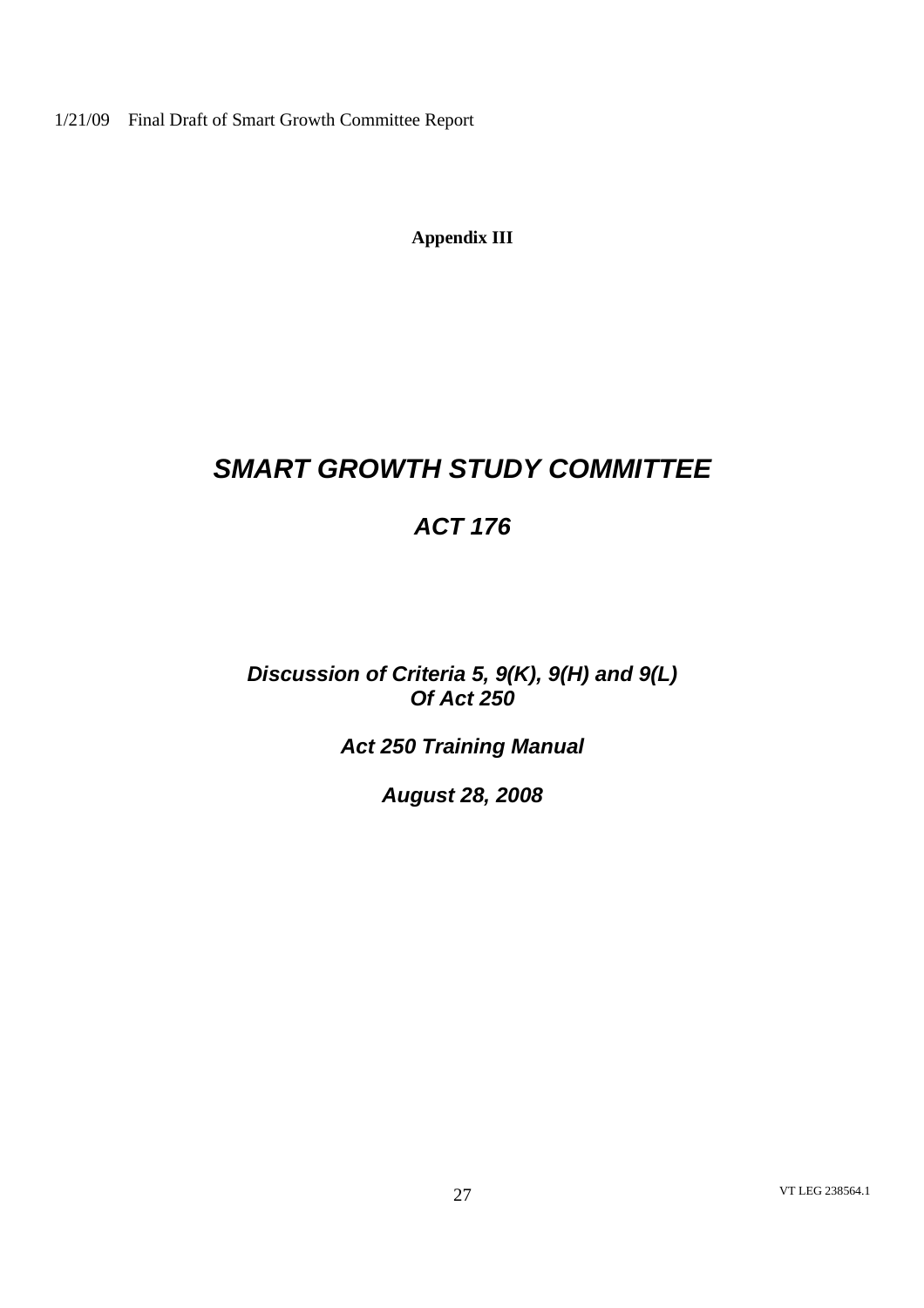# *Criterion 5 (Traffic)*

# **I. Requirements for Issuance of Permit**

Criterion 5 provides that before granting a permit, the board or district commission shall find that the subdivision or development "[w]ill not cause unreasonable congestion or unsafe conditions with respect to use of the highways, waterways, railways, airports and airways, and other means of transportation, existing or proposed." 10 V.S.A. §6086(a)(5).

# **II. Burden of Proof**

The applicant always has the burden of producing sufficient evidence for the Board to make positive findings. However, the burden of proof is on a party opposing application. 10 V.S.A. § 6088(b).

#### **III. Permit can be conditioned but not denied**

A permit cannot be denied under Criterion 5. However, reasonable conditions and requirements may be attached to alleviate any burdens created by the development or subdivision. 10 V.S.A. § 6087(b).

# **IV. Analysis: Causation and Exacerbation**

#### **Causation**

Note that Criterion 5 states that a development cannot "*cause* unreasonable congestion or unsafe highways." 10 V.S.A. § 6086(a)(5) (emphasis added). Criterion 5 does not require that a proposed development be the principal cause or original source of traffic problems. Several causes may contribute to a particular effect or result. *In re Pilgrim Partnership*, 153 Vt. 594, 596 (1990).

#### **Exacerbation**

"It would be absurd to permit a hazardous condition to become more hazardous". *In re Pilgrim Partnership*, 153 Vt. 594, 596 (1990). Thus, if a project will make a traffic problem worse, it can be conditioned to address the exacerbation. *Re: Nile and Julie Duppstadt*, #4C1013-EB, Findings of Fact, Conclusions of Law, and Order at 32 (Apr. 30, 1999); and see *Re: Shimon & Malka Shalit*, #8B0334-3-EB, Findings of Fact, Conclusions of Law, and Order at 12 (Feb. 8, 1991).

#### **Two areas of inquiry: unsafe conditions and congestion Unsafe conditions**

"Safe travel ... is in the public interest." *In re Pilgrim Partnership*, 153 Vt. 594, 596 (1990); *Re: Times and Seasons, LLC and Hubert K. Benoit,* #3W0839 -2-EB (Altered), Findings of Fact, Conclusions of Law, and Order at 37 (Nov. 4, 2005), appeal dktd. (Vt. S. Ct.); *Wildcat Construction Co.*, #6F0283-1-EB (Oct. 4, 1991), *aff'd*, *In re Wildcat Construction Co.*, 160 Vt. 631 (1993) (trucking operation creates unsafe traffic conditions under Criterion 5 where tractor-trailers driving on a narrow side street have driven over the yards of houses on the corner and hit the houses)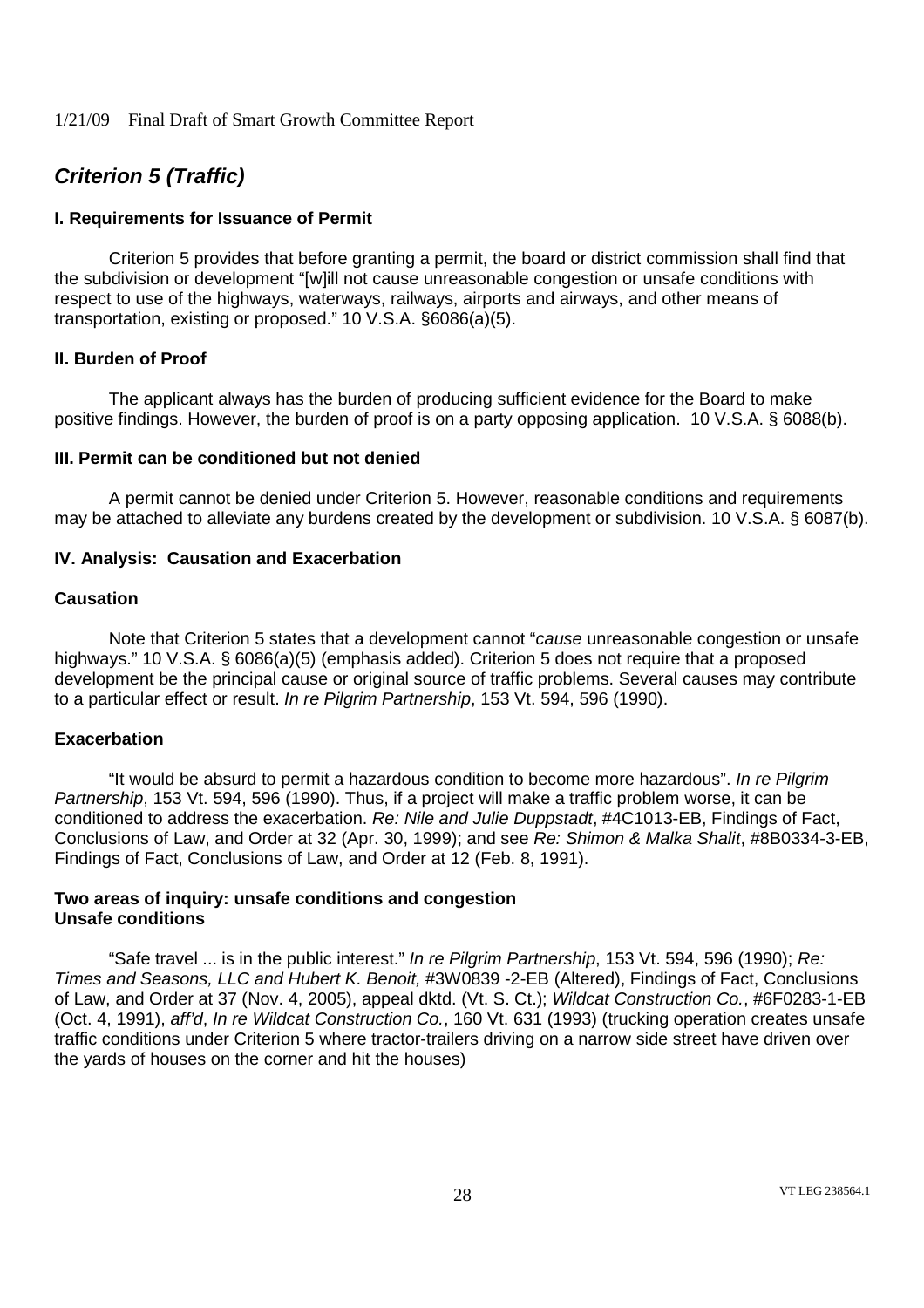# **Standards applied**

The AASHTO (American Association of State Highway and Transportation Officials) standards are informative with regard to conditions on existing roads as long as other factors (such as historical function and safety record) are taken into account. Any federal or state standard, however, is not controlling; rather, the Commission must use its own judgment to determine whether a project will cause unsafe conditions. *Re: Rome Family Corporation*, #1R0410-3-EB (Oct. 11, 1990).

Adequate sight distances are an element of the Board's safety consideration which is a function of the length of unobstructed views and speed limits. Accident data is helpful to determining whether site distances are adequate. However, a District Commission has no authority to impose a speed limit on a town road, nor can it require conformance with town road standards regarding right of ways and minimum requirements for width and slope.

#### **Important Case Law**

*Re: Times and Seasons, LLC and Hubert K. Benoit,* #3W0839 -2-EB (Altered), Findings of Fact, Conclusions of Law, and Order at 37 (Nov. 4, 2005), appeal dktd. (Vt. S. Ct.); *Re: Susan Dollenmaier and Martha Dollenmaier Spoor,* #3W0125-5-EB, Findings of Fact, Conclusions of Law, and Order at 8 (Feb. 7, 2005). *Re: Okemo Mountain, Inc.*, #2S0351-10-EB, Findings of Fact, Conclusions of Law, and Order at 3 (Oct. 23, 1991). *Re: Richard and Barbara Woodard,* #5W1262-EB, Findings of Fact, Conclusions of Law, and Order at 14 (Dec. 18, 1997), cited in *Re: Old Vermonter Wood Products*, #5W1305-EB, Findings of Fact, Conclusions of Law, and Order at 16 - 18 (Aug. 19, 1999). *Re: Old Vermonter Wood Products*, #5W1305-EB Findings of Fact, Conclusions of Law, and Order at 16 - 17 (Aug. 19, 1999); *Re: Horizon Development Corp*. #4C0841-EB (Aug. 21, 1992)

#### **Unreasonable congestion**

Commissions are authorized to impose permit conditions to address congestion issues including installation of traffic signals or turning lanes. *OMYA, Inc. v. Town of Middlebury*, 171 Vt. 532, 533 (2000); *Re: Times and Seasons, LLC and Hubert K. Benoit,* #3W0839 -2-EB (Altered), Findings of Fact, Conclusions of Law, and Order at 37 (Nov. 4, 2005), appeal dktd. (Vt. S. Ct.)

# **The impact of the trip ends generated by the project on the existing Levels of Service (LOS) at intersections**

#### **Trip ends**

In order to determine a project's impact on the roads, one must know how many trips ends the project will generate. A "trip end" is defined as one vehicle either entering or exiting a given location; one car entering a project and then exiting the project constitutes two "trip ends." Significant impacts can create traffic congestion. *In re Pilgrim Partnership*, 153 Vt. 594, 596 (1990) (30 additional vehicular trips per day). But small increases in traffic are generally not considered to create or contribute to congestion. See, *Re: Alpine Stone Corporation, ADA Chester Corporation, and Ugo Quazzo*, #2S1103-EB, Findings of Fact, Conclusions of Law, and Order at 27 - 28 (Feb. 4, 2002).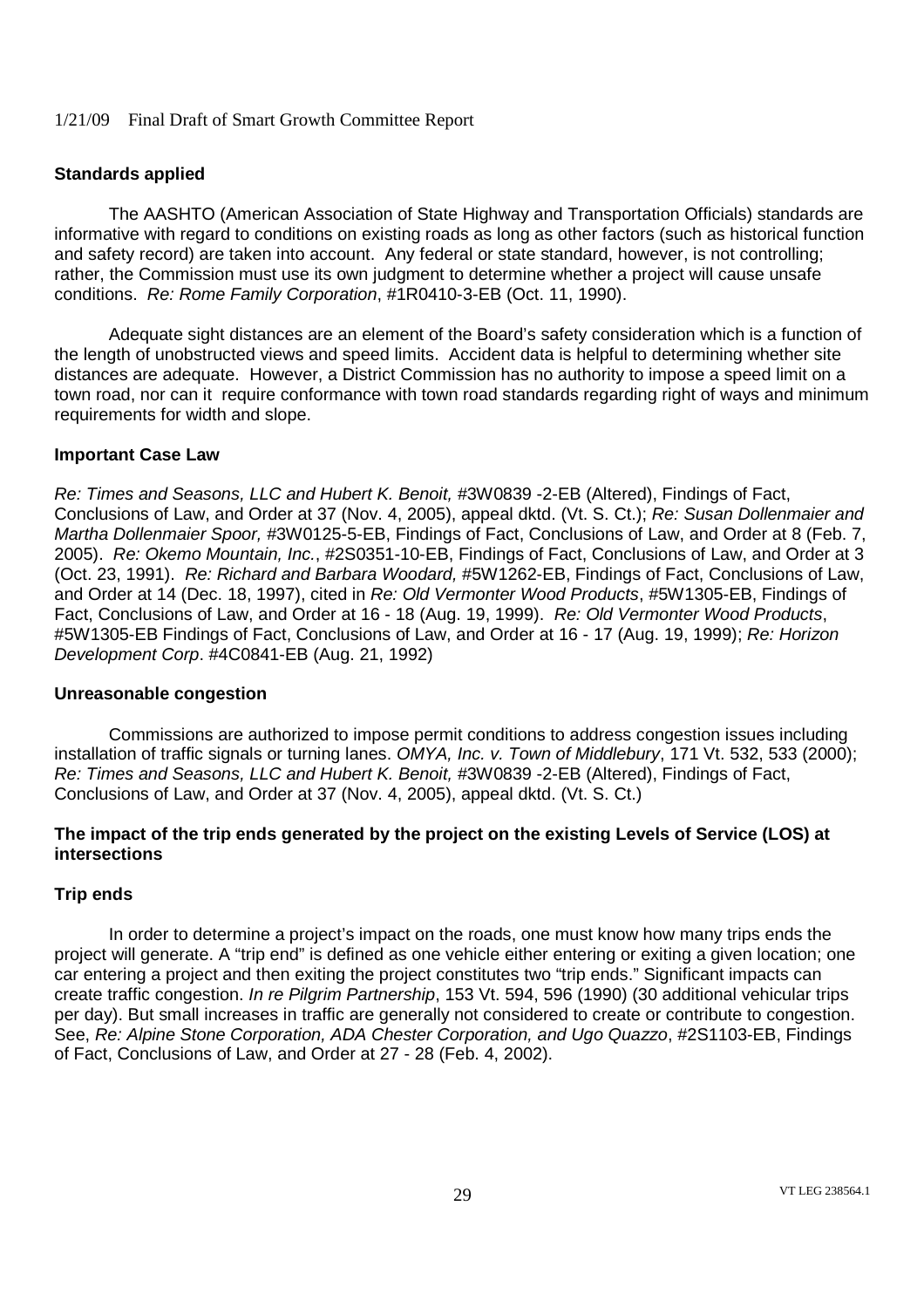# **Level of service**

The impact of a project's traffic, of course, depends on the roads which the traffic will use; small increases on dysfunctional roads can lead to congestion. Thus, a Commission must make its own determination as to the nature of the area and the level of service appropriate for that area. *In Re Wal\*Mart Stores, Inc.*, 167 Vt. 75, 86 (1997); *In re Agency of Transportation*., 157 Vt. 203, 206, (1991).

Level of service below C is generally inconsistent with Criterion 5 at intersections that are not in compact, urban areas. *Re: Okemo Limited Liability Company, et al.,* #2S0351-34-EB, Findings of Fact, Conclusions of Law, and Order at 10 (Sep. 8, 2005); *In Re Wal\*Mart Stores, Inc.*, 167 Vt. 75, 86 (1997).

#### **Mitigation measures to address safety and congestion concerns**

Traffic and other environmental studies are well within the scope of activity contemplated by Act 250, and the Commission clearly has jurisdiction over this sort of consideration. Projects can be required to mitigate their traffic impacts in order to come into compliance with Criterion 5.

Mitigation can take many forms: installation of street light, paying for police traffic control during peak periods, setting up traffic cones, operating shuttle bus, offering mid-week ski vacations and ski packages with Amtrak, specific and specific road improvements. Truck traffic may be specifically conditioned including maximum truck length, restricted trip ends and hours of operation. Restrictions may be imposed during school busing hours and winter seasons; conditions may impose limitation on trucking routes, and maximum truck speeds may be established. The Commission may require intersections to be upgraded to include exclusive left turn lanes, etc.

#### **Important Case Law**

*Re: Okemo Mountain, Inc., Timothy and Diane Mueller, Vermont Dep't of Forests, Parks and Recreation, and Green Mountain Railroad*, #2S0351-30(2nd Revision)-EB, #2S0351-31-EB, #2S0351-25R-EB, #2S0351-31-EB, #2S0351-25R-EB, Findings of Fact, Conclusions of Law, and Order at 83 (Feb. 22, 2002); *Re: Barre Granite Quarries, LLC and William and Margaret Dyott*, #7C1079(Revised)-EB, Findings of Fact, Conclusions of Law, and Order at 76 (Dec. 8, 2000); *Re: Pike Industries, Inc. and Inez M. Lemieux*, #5R1415-EB, Findings of Fact, Conclusions of Law, and Order at 37 (Jun. 7, 2005); *Pilgrim Partnership, Stephen Van Esen, and Green Mountain Coffee Roasters, Inc.*, #5W0894-6/5W1156-6B-EB (Jan. 28, 1999) (signs); *Re: Eastern Landshares, Inc.*, #4C0790-EB (Nov. 19, 1991) (traffic lights); *Re: Roger Loomis d/b/a Green Mountain Archery Range*, #1R0426-2-EB (Dec. 18, 1997); *In re Alpen Associates*, 147 Vt. 647 (1986)

# *Criterion 9(K) (Development affecting public investments)*

#### **I. Requirements for Issuance of Permit**

10 V.S.A. § 6086(a)(9)(K) provides:

*A permit will be granted for the development or subdivision of lands adjacent to governmental and public utility facilities, services, and lands, including but not limited to, highways, airports, waste disposal facilities, office and*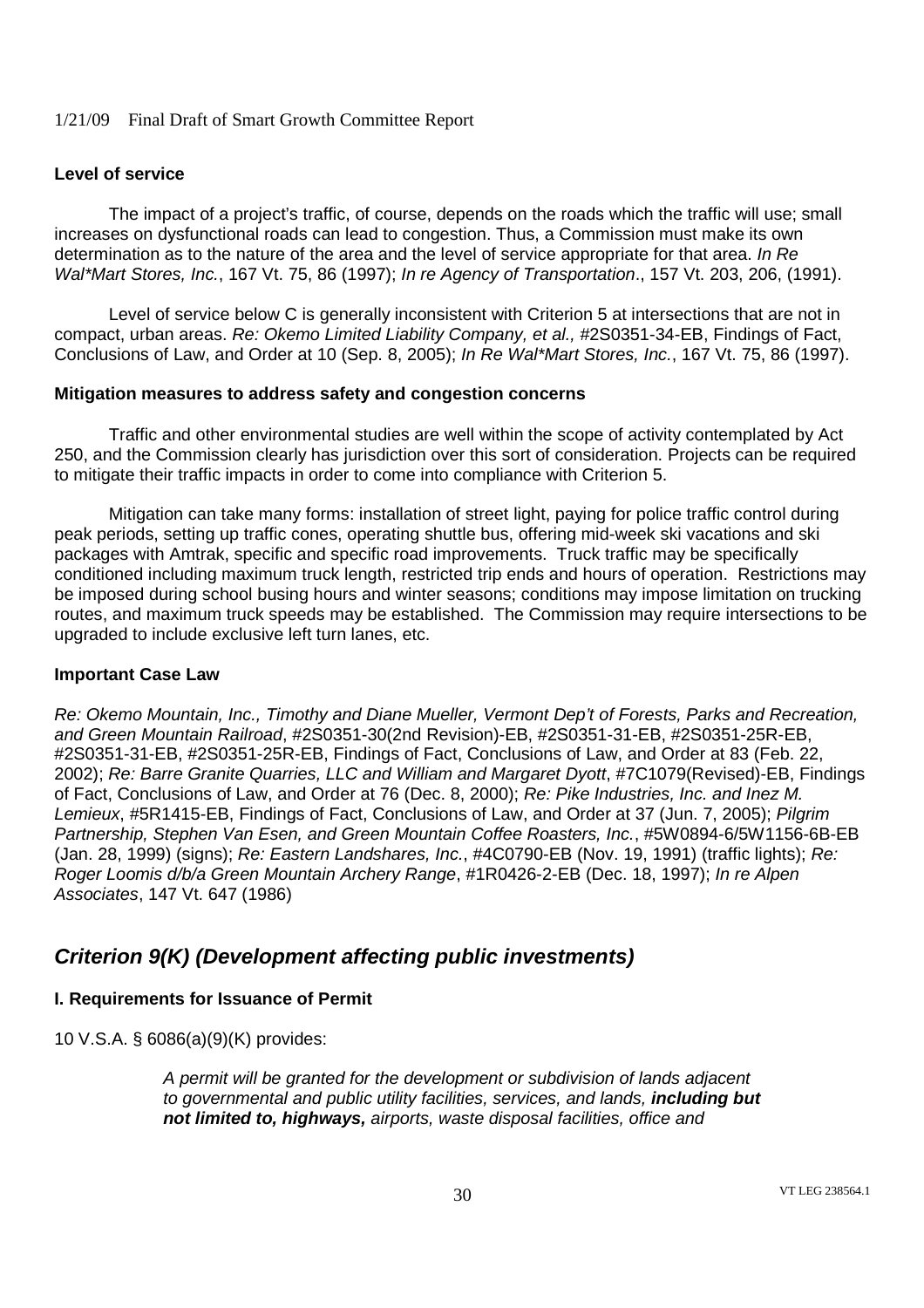*maintenance buildings, fire and police stations universities, schools, hospitals, prisons, jails, electric generating and transmission facilities, oil and gas pipe lines, parks, hiking trails and forest and game lands, when it is demonstrated that, in addition to all other applicable criteria, the development or subdivision will not unnecessarily or unreasonably endanger the public or quasi-public investment in the facility, service, or lands, or materially jeopardize or interfere with the function, efficiency, or safety of, or the public's use or enjoyment of or access to the facility, service or lands. (emphasis added.)*

# **II. Burden of Proof**

The applicant bears the burden of proving that the proposed development will satisfy Criterion 9(K). 10 V.S.A. § 6088(a).

# **III. Analysis**

# **Elements**

1. If the project is not adjacent to governmental and public utility facilities [*highways*], services, or lands then 9(K) does not apply.

2. If the project is adjacent to governmental and public utility facilities, services, or lands then the Commission asks the applicant to demonstrate that the project will not unnecessarily or unreasonably endanger the public or quasi-public investment in the facility, service, or lands.

The applicant must demonstrate that the project: "*will not materially jeopardize or interfere with the function, efficiency, safety, or the public's use or enjoyment of, or access to, the facility service or lands, the permit will be issued. If this demonstration has been successfully made, assuming compliance with all other applicable criteria, then a permit will be issued*."

#### **Analysis Applied**

The Board conducts two separate inquiries under Criterion 9(K) with respect to governmental and public facilities. First, the Board examines whether a proposed project will unnecessarily or unreasonably endanger the public investment in such facilities. Second, the District Commission will examine whether a proposed project will materially jeopardize or interfere with (a) the function, efficiency or safety of such facilities, or (b) the public's use or enjoyment of or access to such facilities. *Re: Swain Development Corp.*, #3W0445-2-EB, Findings of Fact, Conclusions of Law, and Order at 33 (Aug. 10, 1990).

# *Criterion 9(H) (Costs of scattered development)*

# **I. Requirements for Issuance of a Permit**

10 V.S.A § 6086(a)(9)(H) provides: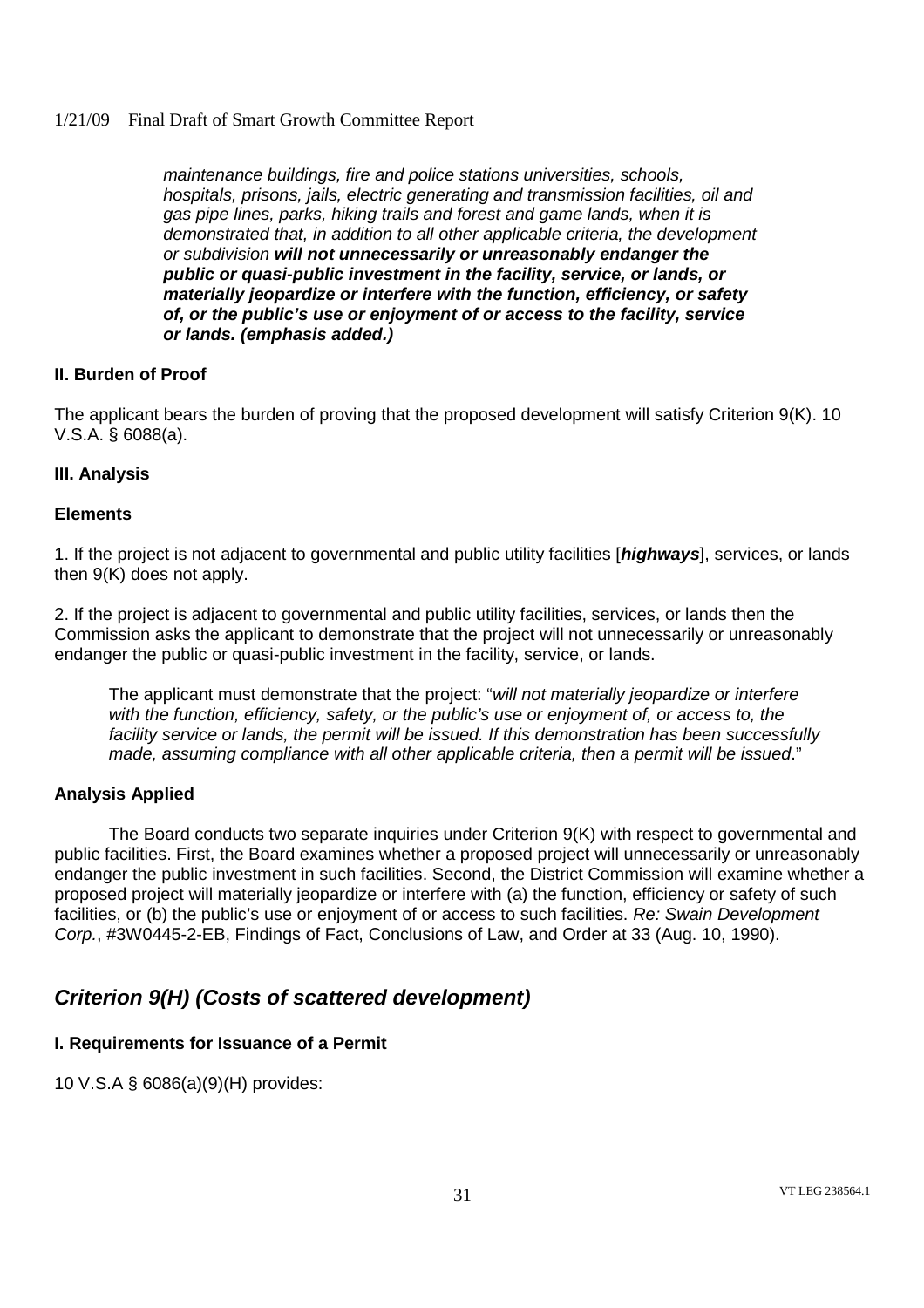*Costs of scattered development. The district commission will grant a permit for a development or subdivision which is not physically contiguous to an existing settlement whenever it is demonstrated that, in addition to all other applicable criteria, the additional costs of public services and facilities caused directly or indirectly by the proposed development or subdivision do not outweigh the tax revenue and other public benefits of the development or subdivision such as increased employment opportunities or the provision of needed and balanced housing accessible to existing or planed employment centers.*

This criterion thus involves a three-step process: the applicant must demonstrate that the project is either (1) contiguous to an existing settlement; or (2) a settlement in itself; or (3) the additional costs arising from the project do not outweigh the projects benefits. 10 V.S.A § 6086(a)(9)(H).

# **II. Burden of Proof**

The burden of proof under this criterion is on the applicant. 10 V.S.A  $\S$  6088(a).

# **III. Analysis**

#### **Purpose**

Development that becomes sprawl, or scattered development, arises when development is not contiguous to an existing settlement. Because scattered development has adverse primary and secondary impacts, this criterion requires stricter review over development that does not occur within or adjacent to existing communities. *Re: St. Albans Group and Wal\*Mart Stores, Inc.*, #6F0471-EB, Findings of Fact, Conclusions of Law, and Order (Altered) at 40 - 41 (Jun. 27, 1995), *aff'd*, *In re: Wal\*Mart*, 167 Vt 75 (1997).

*This criterion is intended to "preserve the viability of the traditional community centers of Vermont, to channel growth into such centers, to keep the growth proportionate to the existing size of Vermont's towns and villages unless a locality seeks otherwise, and to ensure that any growth outside of the traditional centers would not have an adverse impact on state and local government." Id.*

#### **Definition of existing settlement**

Whether or not a project is or is contiguous to an existing settlement is a question that must be decided on a case by case basis. *Re: Stratton Corp.*, #2W0519-10-EB, Findings of Fact, Conclusions of Law, and Order at 20 (May 8, 2001).

*An "existing settlement" means an extant community center similar to the traditional Vermont center in that it is compact in size and contains a mix of uses, including commercial and industrial uses, and importantly, a significant residential component. It is a place in which people may live and work and in which the uses largely are within walking distance of each other. Re: St. Albans Group and Wal\*Mart Stores, Inc., supra,* at  $40 - 41$ .

Existing settlements do not need to follow neat political boundaries. Existing settlements can extend through one political boundary to the next as long as they contain a balance of uses not only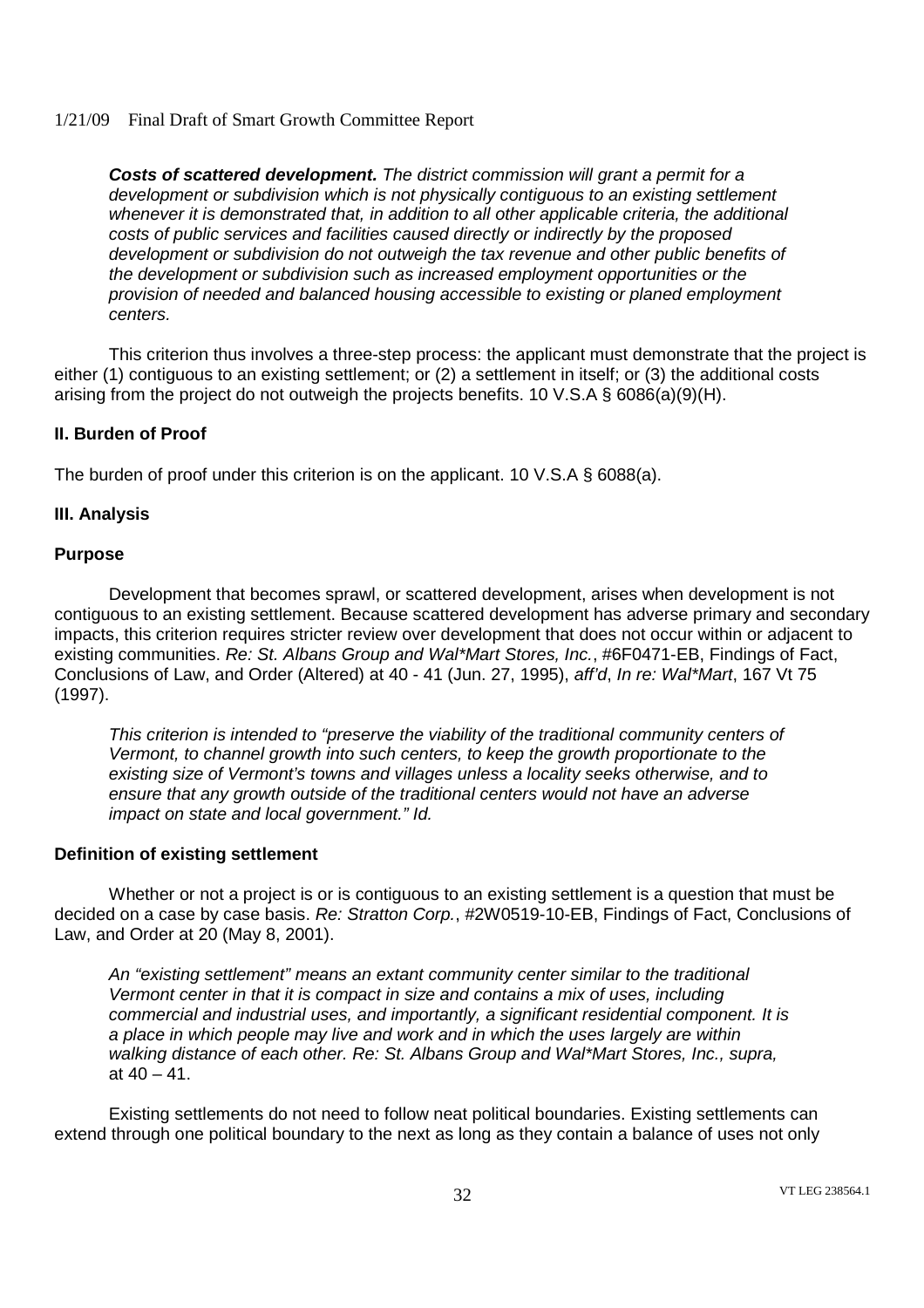commercial but industrial and residential. *Re: The Home Depot USA, Inc.*, #1R0048-12-EB, Findings of Fact, Conclusions of Law, and Order at 36 (Aug. 20, 2001).

A development, such as a ski resort or a mixed use development might be so comprehensive that its operation would be tantamount to an existing development. That is, its design would be such that the project would not cause or contribute to sprawl. *Re: Okemo Mountain, Inc. et al. (Master Plan)*, #s 250351-30(2nd Revision)-EB, 250351-31EB, and 250351-25R-EB, Findings of Fact, Conclusions of Law, and Order at 69 (Feb. 22, 2002). However, the potential of development such as ski resorts to become settlements unto themselves rests primarily on the residential component of the settlement. The residential component does not include short-stay hotels or seasonal housing units such as condominiums. An "existing settlement" must have significant year round residential population. *Re: Killington, Ltd., et al. (Master Plan)*, #1R0835-EB, Findings of Fact, Conclusions of Law, and Order at 12, 16 - 17 (Jul. 20, 2000) and *Re: Stratton Corp.*, #2W0519-10-EB, Findings of Fact, Conclusions of Law, and Order (May 8, 2001).

# **Changing Nature of Project**

An analysis of an initial application may determine that there will be no significant costs, or that any costs will be outweighed by benefits. However, this balancing may change due to a physical expansion or other changes in the permitted project. When such a change would cause a shift in the 9(E) balancing, a permit amendment is required by law. *Re: CVPS and Verizon New England (Jamaica)*, #2W1146-EB, Findings of Fact, Conclusions of Law, and Order (altered) at 13 (Dec. 19, 2003).

# **Analysis Applied**

In *Okemo Mountain*, the Board first determined that the applicant's project was not a settlement in itself. Though the ski village had residential and commercial areas tied closely together, the residential areas were not sufficient year-round dwellings to create the type of village or town envisioned by the statute. Because the project was not a settlement in itself, the Board next asked whether the project was physically contiguous to an existing settlement. The Board determined that it was not contiguous because the nearest existing settlement was two miles away. Because both of the above questions were answered in the negative, the Board needed to analyze the final element: whether the additional costs of public services and facilities caused directly or indirectly by the project outweigh the tax revenue and other public benefits. Since the applicant was paying for significant parts of the infrastructure for the new development, the Board concluded that the additional costs of public facilities were minimal. Furthermore, the Board concluded that the project would bring in significant tax revenues and recreational opportunities. Thus, the project satisfied criterion 9(H). *In Re: Okemo Mountain, Inc, (Master Plan)*, *supra.* Last Revised: October 16, 2006

# *Criterion 9(L) (Rural growth areas)*

# **I. Requirements for Issuance of a Permit**

10 V.S.A. '6086(a)(9)(L) provides that:

*A permit will be granted for the development or subdivision of rural growth areas when it is demonstrated by the applicant that in addition to all other applicable*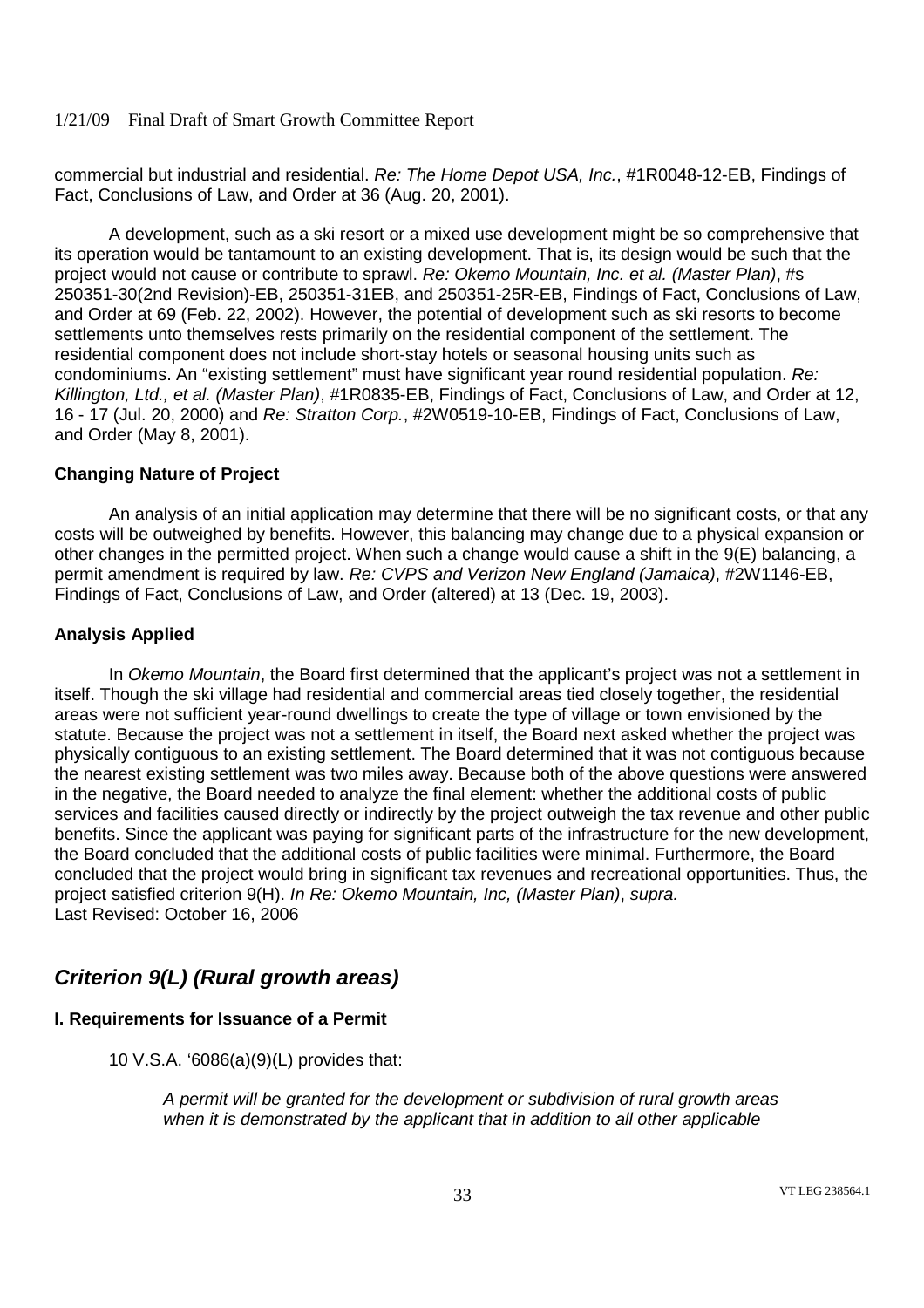*criteria provision will be made in accordance with subdivision (9)(A) "impact of growth," (G) "private utility service," (H) "costs of scattered development" and (J) "public utility services" of subsection (a) of this section for reasonable population densities, reasonable rates of growth, and the use of cluster planning and new community planning designed to economize on the cost of roads, utilities and land usage.*

## **Purpose of criterion**

The purpose of Criterion 9(L) is to promote orderly and well-planned growth in rural growth areas by providing for reasonable population densities and rates of growth, using clustered development and new community planning techniques to conserve land and the costs of services that stem from development. *Stratton Corporation,* 2W0519-10-EB, Findings of Fact, Conclusions of Law, and Order at 30 - 35 (May 8, 2001); *Re: New England Land Ventures*, #6F0433-EB, Memorandum of Decision at 2-3 (Dec. 6, 1991).

# **II. Burden of Proof**

The burden of proof under this criterion is on the applicant. 10 V.S.A § 6088(a).

# **III. Analysis**

# **"Rural growth area" defined**

The first determination under this criterion is whether the proposed development is in a rural growth area." Act 250 defines "rural growth areas" as:

> *lands which are not natural resources referred to in section 6086(a)(1)(A) through (F), section 6086(a)(8)(A) and section 6086(a)(9)(B), (C), (D), (E) and (K) of this title [Title 10]. 10 V.S.A. ' 6001(16).*

Paradoxically, perhaps, a "rural growth area" is defined in terms of what it is *not*. *Re: EPE Realty Corporation and Fergessen Management, Ltd.,* #3W0865-EB, FCO at 35 (Nov. 24, 2004) ("lands which are not natural resources…"). To be a rural growth area, the area must be predominately rural in character and be an area in which resources referenced in §6001(16) are *absent*.

#### **Important Case Law**

*Re: EPE Realty Corporation and Fergessen Management, Ltd.,* #3W0865-EB, Findings of Fact, Conclusions of Law, and Order at 35 Nov. 24, 2004);*Re: Stratton Corporation,* 2W0519-10-EB, Findings of Fact, Conclusions of Law, and Order at 30 - 35 (May 8, 2001), citing *Re: New England Ventures*, #6F0433-EB, Memorandum of Decision at 3 (Dec. 6, 1991); *Re: Horizon Development Corp.*, #4C0841, Findings of Fact, Conclusions of Law, and Order at 26 (Aug. 21, 1992); and see *Re: Okemo Mountain, Inc., Timothy and Diane Mueller, Vermont Dep't of Forests, Parks and Recreation, and Green Mountain Railroad*, #2S0351-30(2nd Revision)-EB, #2S0351-31-EB, #2S0351-25R-EB, #2S0351-31-EB, #2S0351- 25R-EB, Findings of Fact, Conclusions of Law, and Order at 106 (Feb. 22, 2002) (because vast majority of proposed construction area is headwaters area, and other referenced natural resources are present in said area, there is no rural growth area).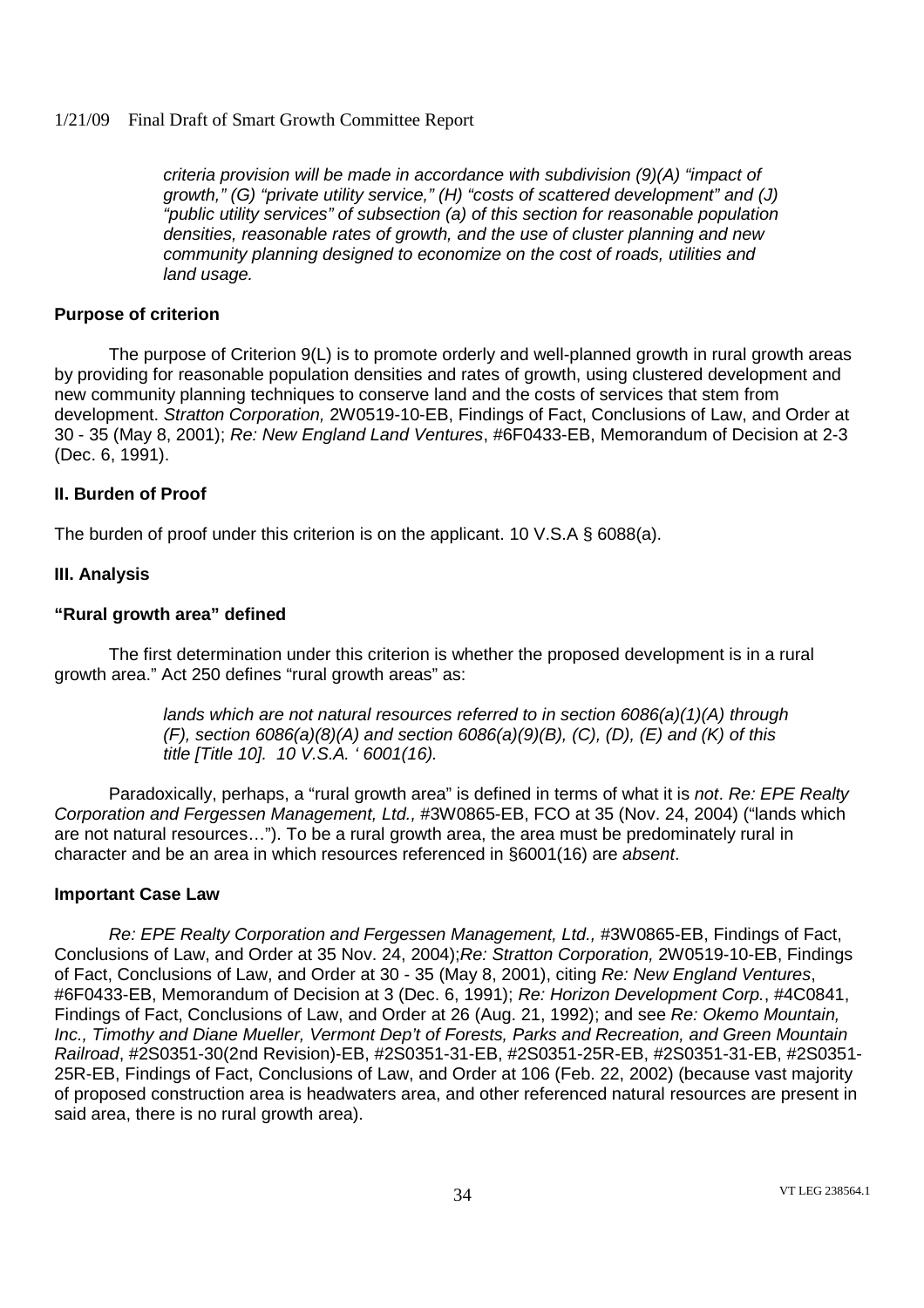# **"Rural"**

The term "rural" is not defined in the statute. Board case law holds that the word "rural" describes" areas which are not densely settled and which may consist of small villages surrounded by mostly open, farmed, or undeveloped country.". *Re: EPE Realty Corporation and Fergessen Management, Ltd.,* #3W0865-EB, Findings of Fact, Conclusions of Law, and Order at 37 n.9 (Nov. 24, 2004), quoting Re: *New England Ventures*, #6F0433-EB, Memorandum of Decision at 2 - 3 (Dec. 6, 1991); *Re: Stratton Corporation,* 2W0519-10-EB, Findings of Fact, Conclusions of Law, and Order at 30 - 35 (May 8, 2001) An area may be rural even if it is contiguous to an existing settlement. *New England Ventures*, #6F0433- EB, Memorandum of Decision at 2 - 3 (Dec. 6, 1991).

#### **The existence of the referenced natural resources at the site**

Over the years, the Board developed an all or nothing analysis - - that if any referenced natural resources listed in the definition of rural growth areas were present anywhere on the project site, none of the project site was a "rural growth area." *Re: Horizon Development Corporation* #4C0841-EB, Findings of Fact, Conclusions of Law and Order at 20 (Aug. 21, 1992). Not surprisingly, no rural growth areas were found under that test, since it is hard to conceive of a tract of land in Vermont without at least one referenced natural resource.

In *Stratton Corporation*, the Board overruled its earlier narrow interpretations of Criterion 9L:

*The Board has determined that this "all or nothing" analysis essentially nullifies Criterion 9(L) because it may be difficult, if not impossible, to find a rural project site in Vermont without a referenced natural resource, such as a stream, floodway, headwater, shoreline, necessary wildlife habitat, primary agricultural soil, forest or secondary agricultural soil, earth resource, or public investment present somewhere on the project site. As a result, lands proposed for development which contain a referenced resource have not been receiving the protection that Criterion 9(L) was intended to provide.*

*Nor do we believe that the statute requires an "all or nothing" analysis. A literal reading of the language of Criterion 9(L) is that if the land in question is a referenced natural resource, then that specific and limited land is not a rural growth area. However, other lands within the project site which are not referenced resources may constitute a rural growth area. For example, if a several hundred acre project site contains a stream, it does not automatically follow that the entire project site can not be a rural growth area. The stream and a buffer on either side may not be a rural growth area but the remainder of the project site, or portions of it, may be a rural growth area.*

*We believe this interpretation affords lands the protection the legislature intended when it adopted Criterion 9(L). Criterion 9(L) recognizes that lands that are the referenced natural resources already have protection under the other Criteria. Conversely, lands which are not the referenced natural resources do not have the benefit of protection from the other Criteria and will be under greater development pressure. As a result, Criterion 9(L) provides an alternative kind of protection that is not focused on specific resources but on preventing carte blanche development by requiring clustered development, reasonable rates of growth, reasonable population densities, and new community planning. This economizes the use of these lands and ultimately lessens development pressure on adjacent natural resources. Thus, an environmentally*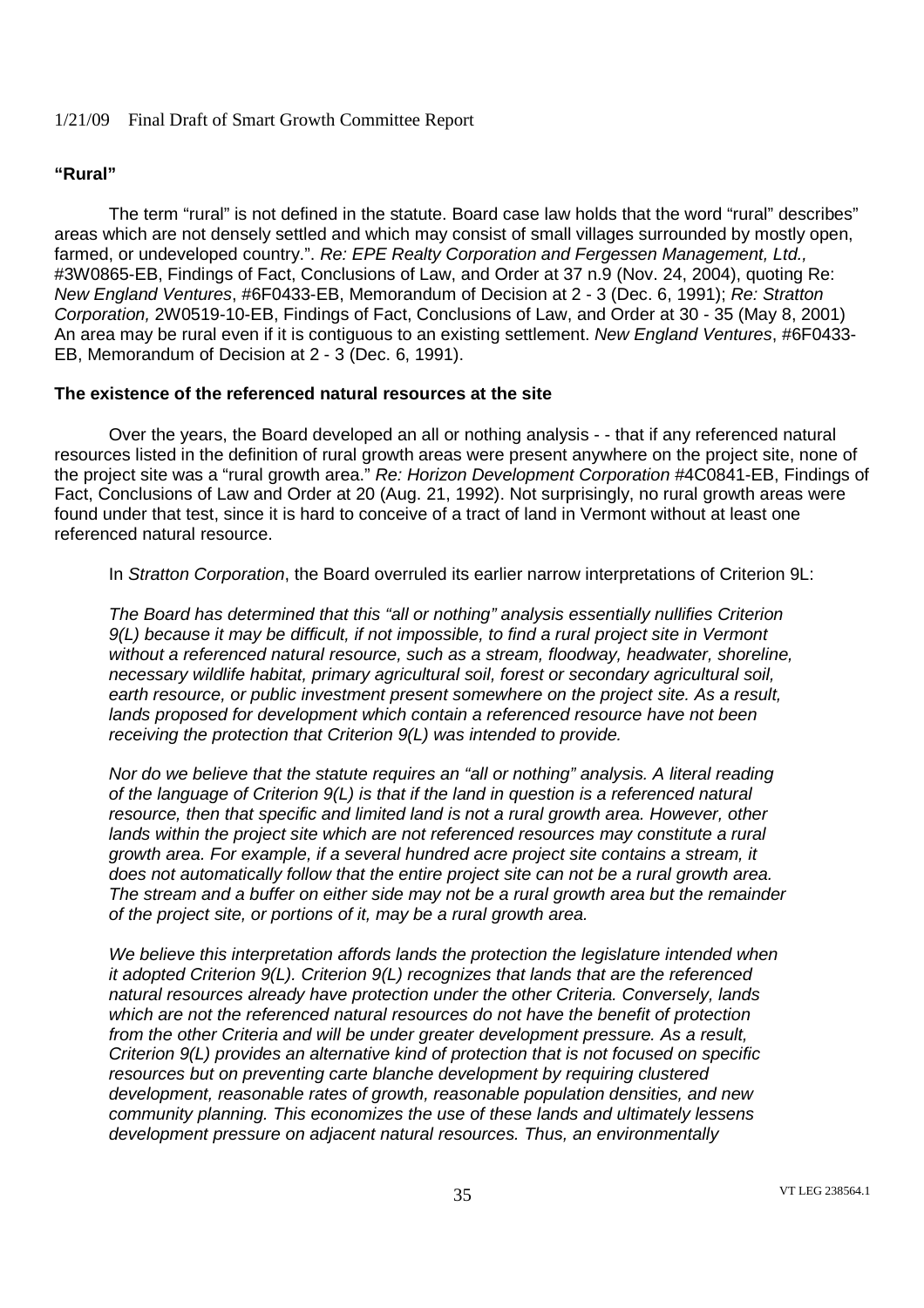*sensitive development that proposes developing in a rural growth area still needs to engage in the required planning to meet the complementary protection afforded rural growth areas. To the extent Luce Hill [Partnership, #5L1055-EB, Findings of Fact, Conclusions of Law, and Order (Jul. 7, 1992)] and Horizon relied on the "all or nothing" project site analysis, and are inconsistent with our holding in the instant case, they are overruled. Re: Stratton Corporation,* 2W0519-10-EB, Findings of Fact, Conclusions of Law, and Order at 30 - 35 (May 8, 2001)

*Re: Stratton Corporation,* 2W0519-10-EB, Findings of Fact, Conclusions of Law, and Order at 34 (5/8/01). In *Re: Okemo Mountain, Inc.*, #2S0351-30(2nd Revision)-EB, #2S0351-31-EB, and #2S0351-25R-EB Findings of Fact, Conclusions of Law, and Order at 104-5 (Feb. 22, 2002), the Board defined the correct analysis for Criterion 9(L):

*The correct inquiry is not whether there is a referenced natural resource located anywhere on the Project site. The correct inquiry is first to delineate the area on which the proposed development will occur. Second, determine what part of that area is one or more of the referenced natural resources. Third, determine whether such land that is not one or more of the referenced natural resources is of sufficient acreage that it is possible to carve out a meaningful and usable rural growth area.*

#### **Requirements on a project in a rural growth area**

Should a Commission determine that a project is proposed for a rural growth area, it would then need to meet the requirements of Criterion 9(L) concerning reasonable population densities, reasonable rates of growth, and the use of cluster planning and new community planning designed to economize on the cost of roads, utilities and land usage.

Criterion 9(L) requires clustering of all projects in rural growth areas; the language of the criterion is mandatory. *New England Ventures*, #6F0433-EB (Dec. 6, 1991). Criterion 9(L) does not weigh costs vs. benefits; rather public costs must be reduced to the extent possible through the planning techniques listed in criterion. *Re: New England Ventures*, #6F0433-EB (Dec. 6, 1991).

#### **Thoughts on rural growth areas**

Of all the Act 250 criteria, Criterion 9(L) is perhaps the strangest, as it seems to make it more difficult to develop in an area where resources are absent than in an area where resources are present. In *Re: EPE Realty Corporation and Fergessen Management, Ltd.,* #3W0865-EB, Findings of Fact, Conclusions of Law, and Order at 35 - 37 (Nov. 24, 2004), the Board discussed the philosophy behind 10 V.S.A. §6086(a)(9)(L); and why what appears to be "curious" and paradoxical is not:

One commentator has described the definition of "rural growth areas" as "curious." Brooks, *Toward Community Sustainability: Vermont's Act* 250, Vol. I, Criterion 9(L) at 1(1996). The Board agrees; it seems illogical to provide special protection to lands which appear not to warrant such protection because they lack important environmental resources. Board precedent, however, resolves this apparent paradox and provides guidance as to the purpose of Criterion 9(L). In *New England Ventures,* for example, the Board wrote:

> *The Board concludes that Criterion 9(L) requires clustering of all projects in rural growth areas. The language of the criterion is clearly mandatory. Further, the*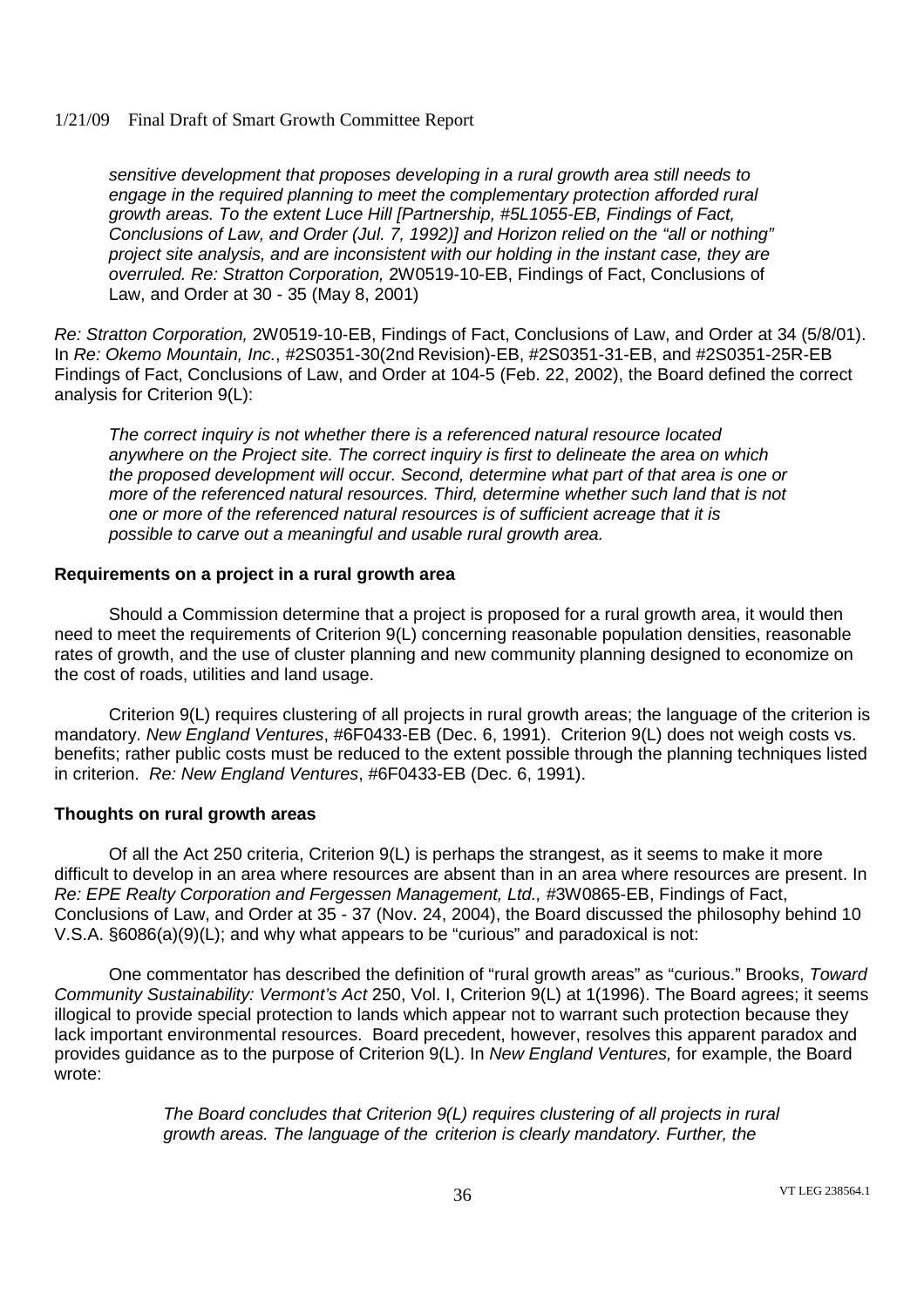*General Assembly established Act 250 to promote well-planned land use and to protect natural resources ….Accordingly, the General Assembly required that developments and subdivisions be reviewed for compliance with ten criteria which seek to ensure that natural resources are protected and that sound planning principles are applied in designing projects. See 10 V.S.A. 5 6086(a).*

*Viewed in this light, the Board concludes that the purpose of Criterion 9(L) is to promote orderly and well-planned growth in rural growth areas. The legislature defined rural growth areas as places where most of the resources protected by Act 250 are absent. 10 V.S.A. §6001(16). Since, by definition, most of those resources are not present in rural growth areas, it is reasonable to infer that the General Assembly intended them as places where growth should occur.*

*The legislature also emphasized that developments in rural growth areas provide for reasonable population densities and rates of growth and for use of cluster planning and new community planning. Thus, the Board infers that the General Assembly intended that growth in these areas be orderly and making use of all of the planning techniques enumerated in Criterion 9(L).*

*Similar to other resources protected by Act 250, rural growth areas are resources to be protected. However, unlike those other resources, the Board believes that the rural growth areas are to be protected so that future development may be concentrated in them. Projects in such areas must use all the planning techniques in Criterion 9(L) in a way which does not use up all available land in the growth areas and allows room for orderly future growth. Accordingly, all projects in rural growth areas must cluster. The level of clustering may vary depending on the nature of the rural growth area and of the project.*

*For example, clustering may be different for an industrial than for a residential subdivision. Reasonable provision for clustering, however, must be demonstrated*. *Re New England Ventures*, #6F0433-EB (Dec. 6, 1991)

The Board's resolution of the issues raised by the Applicant means that a hearing is needed to take evidence on whether the application complies with Criterion 9(L) as interpreted by this decision. *Re: New England Ventures, supra,* at 4 – 6 (emphasis added). In *Re:* Stratton *Corporation, #*2W0519-10-EB, Findings of Fact, Conclusions of Law, and Order at 33 - 34 (May 8, 2001), the Board further explained the philosophy behind Criterion 9(L):

> *The correct inquiry is first to delineate the area on which the proposed development will occur. Second, determine whether that area is one or more of the referenced natural resources. Third, if so, determine whether such land is of sufficient acreage that it is possible to carve out a meaningful and usable rural growth area.*

*We believe this interpretation affords lands the protection the legislature intended when it adopted Criterion 9(L). Criterion 9(L) recognizes that lands that are the referenced natural resources already have protection under the other Criteria. Conversely, lands which are not the referenced natural resources do not have the benefit of protection from the other Criteria and will be under greater development*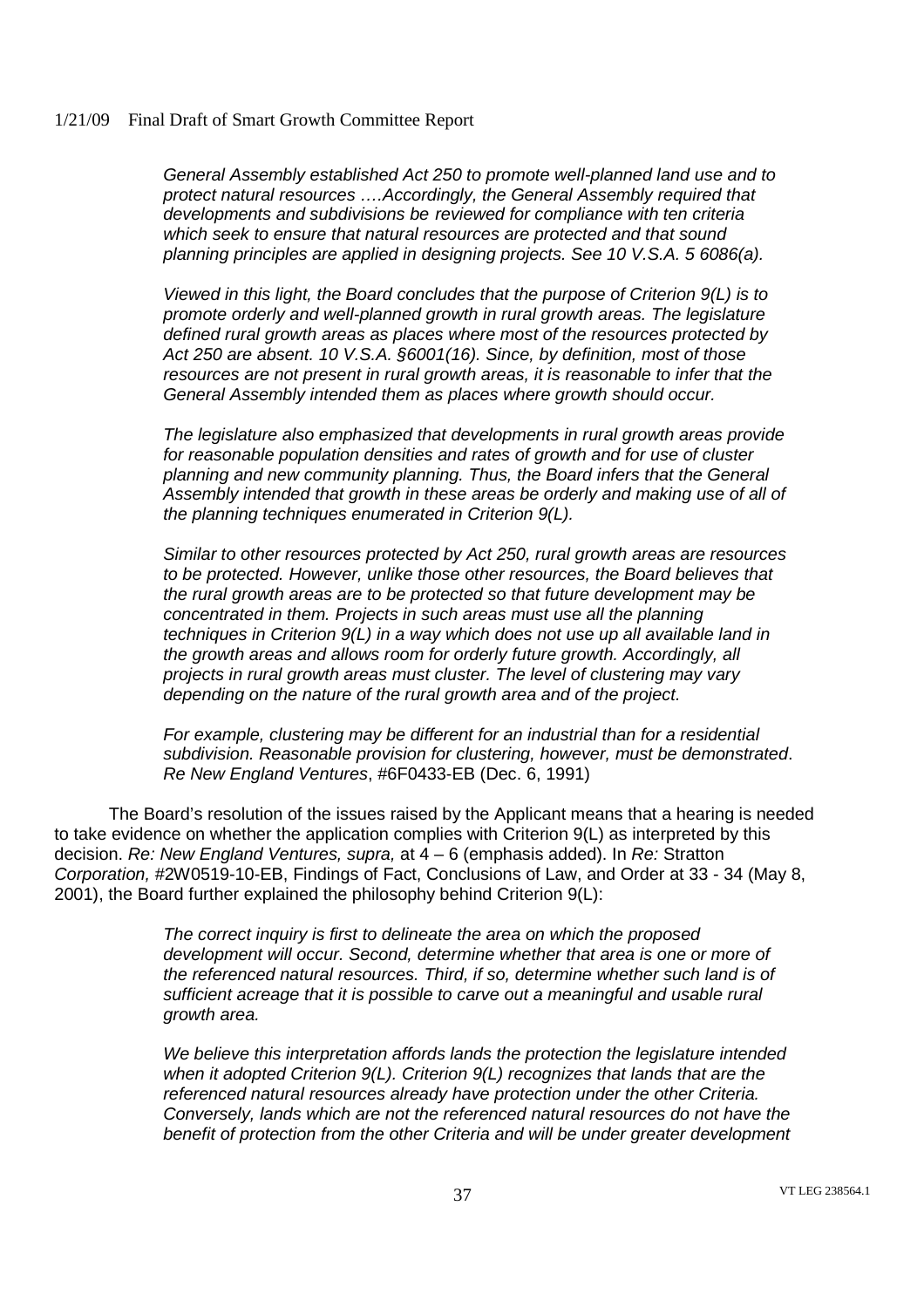*pressure. As a result, Criterion 9(L) provides an alternative kind of protection that is not focused on specific resources but on preventing carte blanche development by requiring clustered development, reasonable rates of growth, reasonable population densities, and new community planning. This economizes the use of these lands and ultimately lessens development pressure on adjacent natural resources. Thus, an environmentally sensitive development that proposes developing in a rural growth area still needs to engage in the required planning to meet the complementary protection afforded rural growth areas.*

(Footnote). *Seen in this light, Criterion 9(L)'s apparently paradoxical language and intent become clear and logical. Re:* Stratton *Corporation, #*2W0519-10-EB, Findings of Fact, Conclusions of Law, and Order at 33 - 34 (May 8, 2001)

F:\Mikez\Leg08\Smart Growth Committee\Training Manual (5, 9(K), 9(H), 9(L)).doc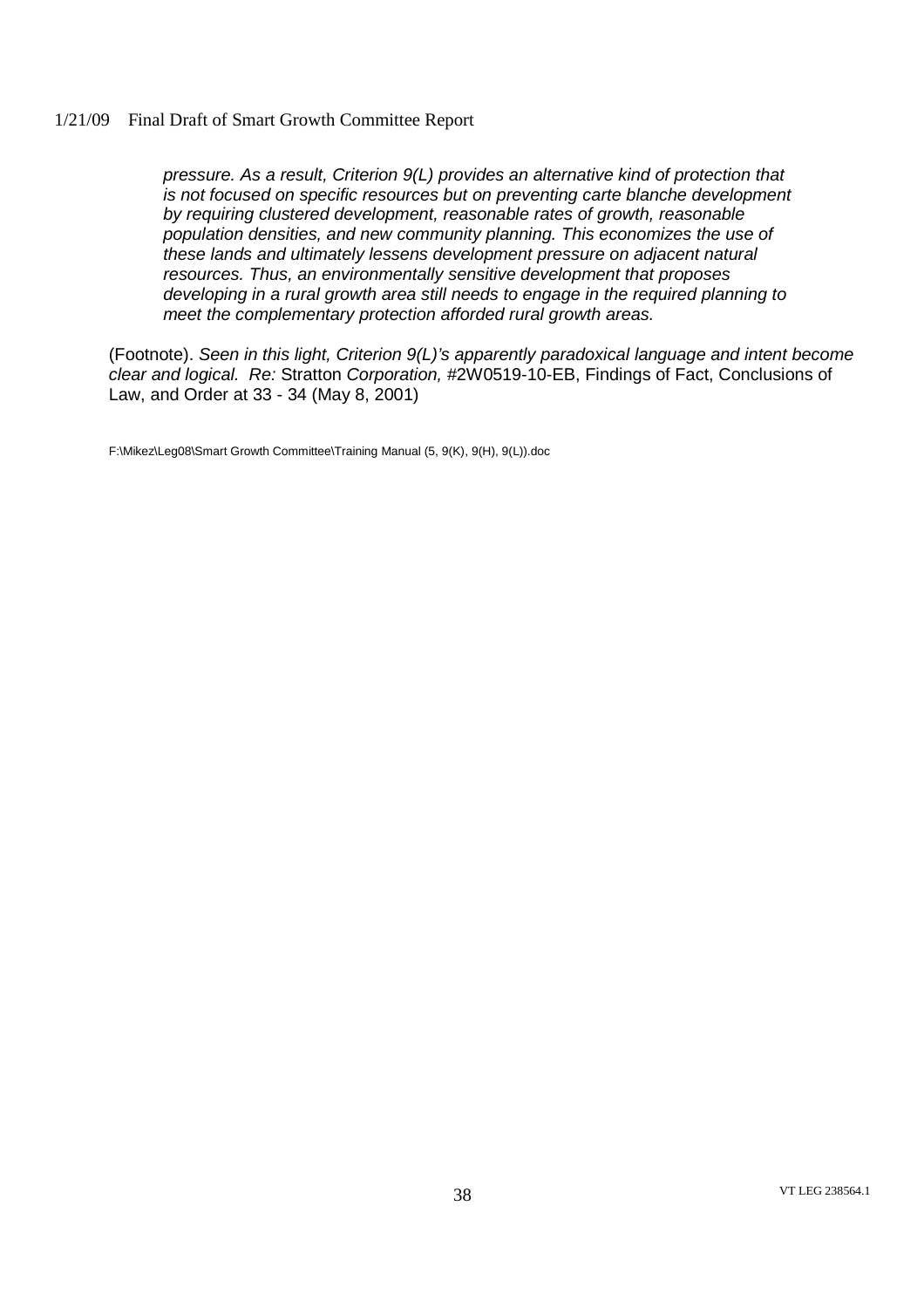|              | Statutory<br>reference or | Structure                     | History                             | Pros               | Cons                |
|--------------|---------------------------|-------------------------------|-------------------------------------|--------------------|---------------------|
| <b>State</b> | bill#<br>3 V.S.A. §       | Attached to the Gov's Office, | Est. early 70s, transformed to      | Works well if      | Subject to          |
| Planning     | 2104                      | Director appointed            | Office of Policy Research and       | Governor is        | political and       |
| Office       |                           |                               | Coordination in late '80s - by 1994 | invested in state  | financial roller    |
|              |                           |                               | became simply communication         | planning and       | coaster - constant  |
|              |                           |                               | connection between agencies and     | policy             | target for cutting, |
|              |                           |                               | Gov's Office                        | coordination.      | politicizing -      |
|              |                           |                               |                                     | Remains in         | unappreciated by    |
|              |                           |                               |                                     | statute.           | state division      |
|              |                           |                               |                                     |                    | directors           |
| Council of   | 24 V.S.A.,                | The council membership shall  | 1989 - $~1994$                      | Gave citizens,     | Appreciated by      |
| Regional     | Chapter 117               | include a representative from | Faded due to lack of staffing due   | appointed by       | few, it cannot      |
| Commissions  | section 4305              | each regional planning        | to budget cuts                      | local selectbds to | survive financial   |
| (CRC)        | Also see 3                | commission, three members     |                                     | regional           | downturns. 2-yr     |
|              | <b>VSA</b>                | who are state agency or       |                                     | commissions, a     | state planning      |
|              | Chapter 67                | department heads appointed    |                                     | rare view,         | cycle was too       |
|              | §§ 4020-21                | by the governor, and two      |                                     | education, and     | frequent and        |
|              |                           | members representing the      |                                     | say in state       | separate from       |
|              |                           | public appointed by the       |                                     | agency             | federally required  |
|              |                           | governor                      |                                     | policy-making.     | plans               |
| Development  | 3 V.S.A.                  | Made up of the secretaries of | Utilized informally under           | It provides for    | Does not            |
| Cabinet      | § 2293                    | five agencies related to      | previous governors, under           | coordination at    | communicate         |
|              |                           | planning and development,     | Governor Dean, the Development      | the agency         | widely with other   |
|              |                           | the Development Cabinet       | Cabinet was                         | secretary level    | levels.             |
|              |                           | has most often focused on     | formalized in state law in 1999     |                    | Effectiveness and   |
|              |                           | specific ongoing issues or    |                                     |                    | application         |
|              |                           | controversial projects in the |                                     |                    | dependent on        |
|              |                           | state permit process          |                                     |                    | Administration      |
| VT by        | N/A                       | Final Report by the Vermont   | Recommendations:                    | Would get state    | Intention at the    |
| Design #1    |                           | Council on Planning,          | Plans Matter: "State<br>1.          | agency planning    | time was to work    |
|              |                           | "Challenges and               | investments must comply             | going again that   | with statewide      |

**Appendix IV Vermont State Policy Coordination Comparison (Peg Elmer, Vermont Law School's Land Use Institute)**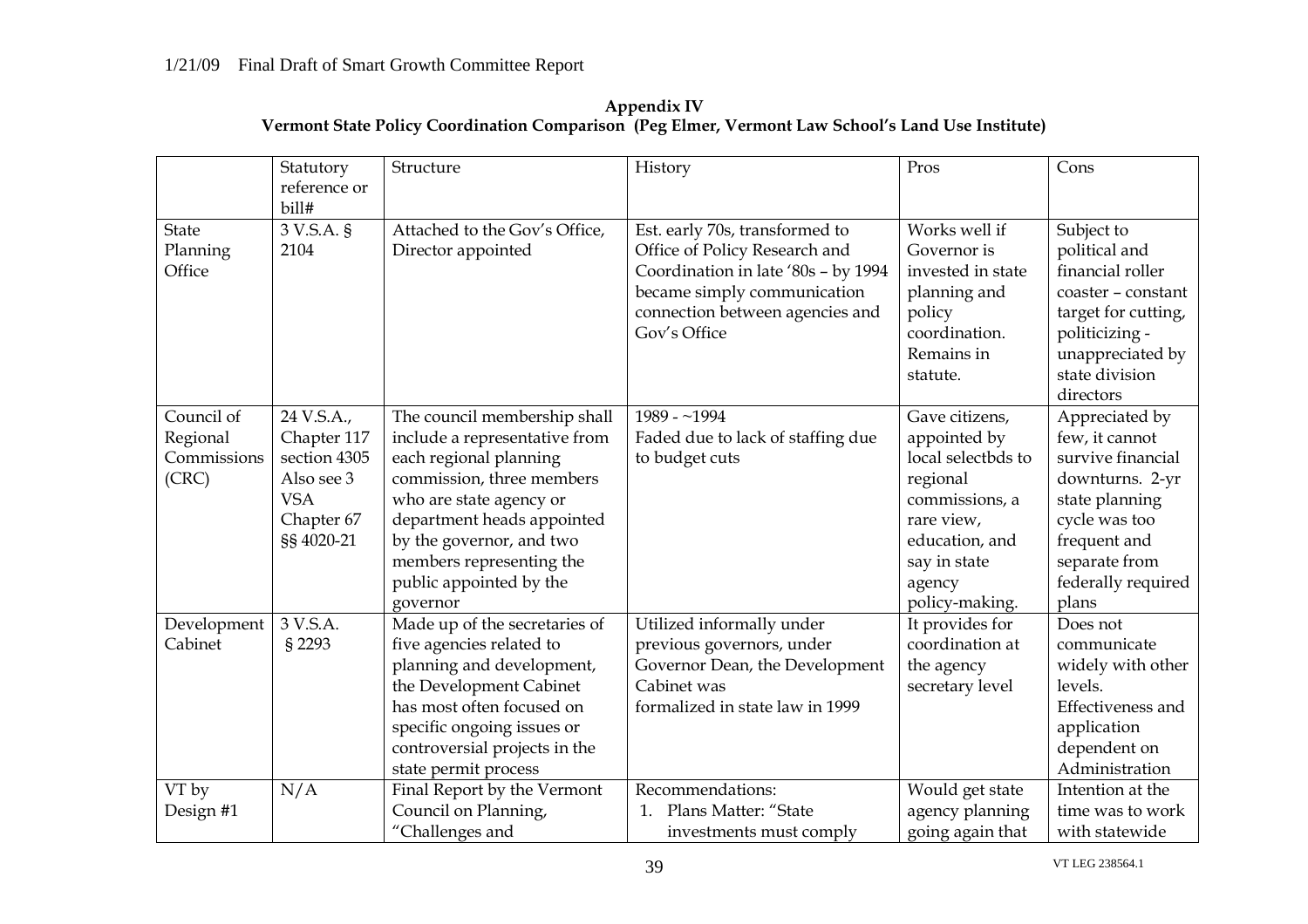| Recommendations on         |    | with state planning goals and   | is linked to local   | "partners"        |
|----------------------------|----|---------------------------------|----------------------|-------------------|
| Improving the Structure of |    | local and regional plans,       | and regional         | through staff at  |
| Planning in Vermont"       |    | support local leadership, and   | levels. The State    | Housing &         |
|                            |    | strengthen local                | Planning             | Community         |
|                            |    | comprehensive planning          | Commission           | Affairs. Staffing |
|                            |    | 2. Improve public access to     | would be less        | at this time      |
|                            |    | information on regional and     | subject to political | would be          |
|                            |    | state agency plans              | roller coaster       | problematic.      |
|                            |    | 3. Revise state agency 2-year   |                      | Would probably    |
|                            |    | planning requirement            |                      | not retain        |
|                            |    | 4. Establish consistent,        |                      | support, unless   |
|                            |    | long-term funding for           |                      | funding decisions |
|                            |    | local and regional planning,    |                      | on grant          |
|                            |    | and the Office of Planning      |                      | programs are      |
|                            |    | Coordination                    |                      | linked as a       |
|                            | 5. | Create an Office of Planning    |                      | responsibility    |
|                            |    | Coordination to serve as        |                      |                   |
|                            |    | clearinghouse for planning      |                      |                   |
|                            |    | and research (develop,          |                      |                   |
|                            |    | convene, and facilitate regular |                      |                   |
|                            |    | meetings of a State Agency      |                      |                   |
|                            |    | Planning                        |                      |                   |
|                            |    | Consortium made up of           |                      |                   |
|                            |    | agency planning directors or    |                      |                   |
|                            |    | senior staff from all           |                      |                   |
|                            |    | pertinent state                 |                      |                   |
|                            |    | agencies and report to          |                      |                   |
|                            |    | Governor, provide physical      |                      |                   |
|                            |    | and online center for guides,   |                      |                   |
|                            |    | reports and plans, oversee      |                      |                   |
|                            |    | state funding and research      |                      |                   |
|                            |    | contracts, staff VT Planning    |                      |                   |
|                            |    | Commission, and provide         |                      |                   |
|                            |    | necessary forecasting data)     |                      |                   |
|                            | 6. | Establish a Vermont Planning    |                      |                   |
|                            |    | Commission (defined by          |                      |                   |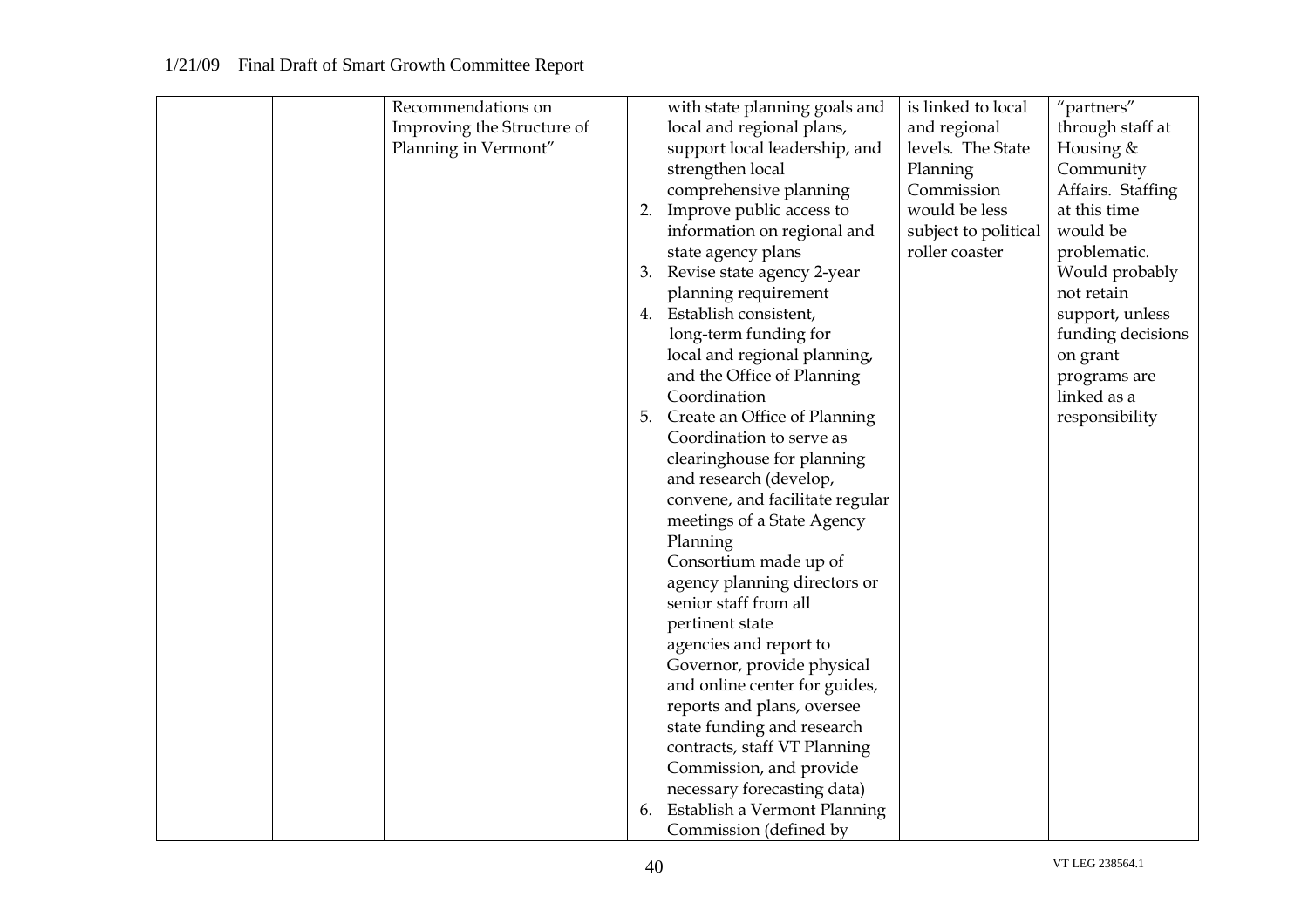|              |               |                                | Legislature, appointed by         |                 |                     |
|--------------|---------------|--------------------------------|-----------------------------------|-----------------|---------------------|
|              |               |                                | Governor) to unify and guide      |                 |                     |
|              |               |                                | state planning efforts (staffed   |                 |                     |
|              |               |                                | by the Office of Planning         |                 |                     |
|              |               |                                | Coordination), evaluate           |                 |                     |
|              |               |                                | regional plans to ensure their    |                 |                     |
|              |               |                                | compliance to Vermont's           |                 |                     |
|              |               |                                | statutory planning goals,         |                 |                     |
|              |               |                                | define criteria to determine      |                 |                     |
|              |               |                                | which state agency plans          |                 |                     |
|              |               |                                | should be reviewed for            |                 |                     |
|              |               |                                | conformance with state            |                 |                     |
|              |               |                                | planning goals, review state      |                 |                     |
|              |               |                                | agency plan Executive             |                 |                     |
|              |               |                                | Summaries to evaluate their       |                 |                     |
|              |               |                                | consistency with regional         |                 |                     |
|              |               |                                | plans and statutory state         |                 |                     |
|              |               |                                | goals, approve growth centers     |                 |                     |
|              |               |                                | that are determined by the        |                 |                     |
|              |               |                                | municipalities, mediate and       |                 |                     |
|              |               |                                | coordinate between state,         |                 |                     |
|              |               |                                | regional, and local levels of     |                 |                     |
|              |               |                                | planning                          |                 |                     |
|              |               |                                |                                   |                 |                     |
| VT by        | N/A           | A Report of a Conference held  | Summarized and upheld             |                 |                     |
| Design: Next |               | at Vermont Law School          | recommendations in Vermont by     |                 |                     |
| Steps #2     |               | $2/24/06$ and Implementation   | Design #1                         |                 |                     |
|              |               | Plan, published in August      | • established a group of          |                 |                     |
|              |               | 2006 by the Land Use Institute | stakeholders for next steps       |                 |                     |
|              |               |                                | • drafted implementation plan     |                 |                     |
| Proposed     | S. 287 (2008) | • Would repeal CRC             | Introduced by Senator Lyons and   | Connection to   | Proximity to        |
| office of    |               | • Proposed to establish an     | Senator Miller, this did not move | budget approval | Gov's Office,       |
| planning     |               | office of planning             | further                           |                 | difficult political |
| coordination |               | coordination within the        |                                   |                 | and financial       |
|              |               | agency of administration       |                                   |                 | climate             |
|              |               | • Would coordinate planning    |                                   |                 |                     |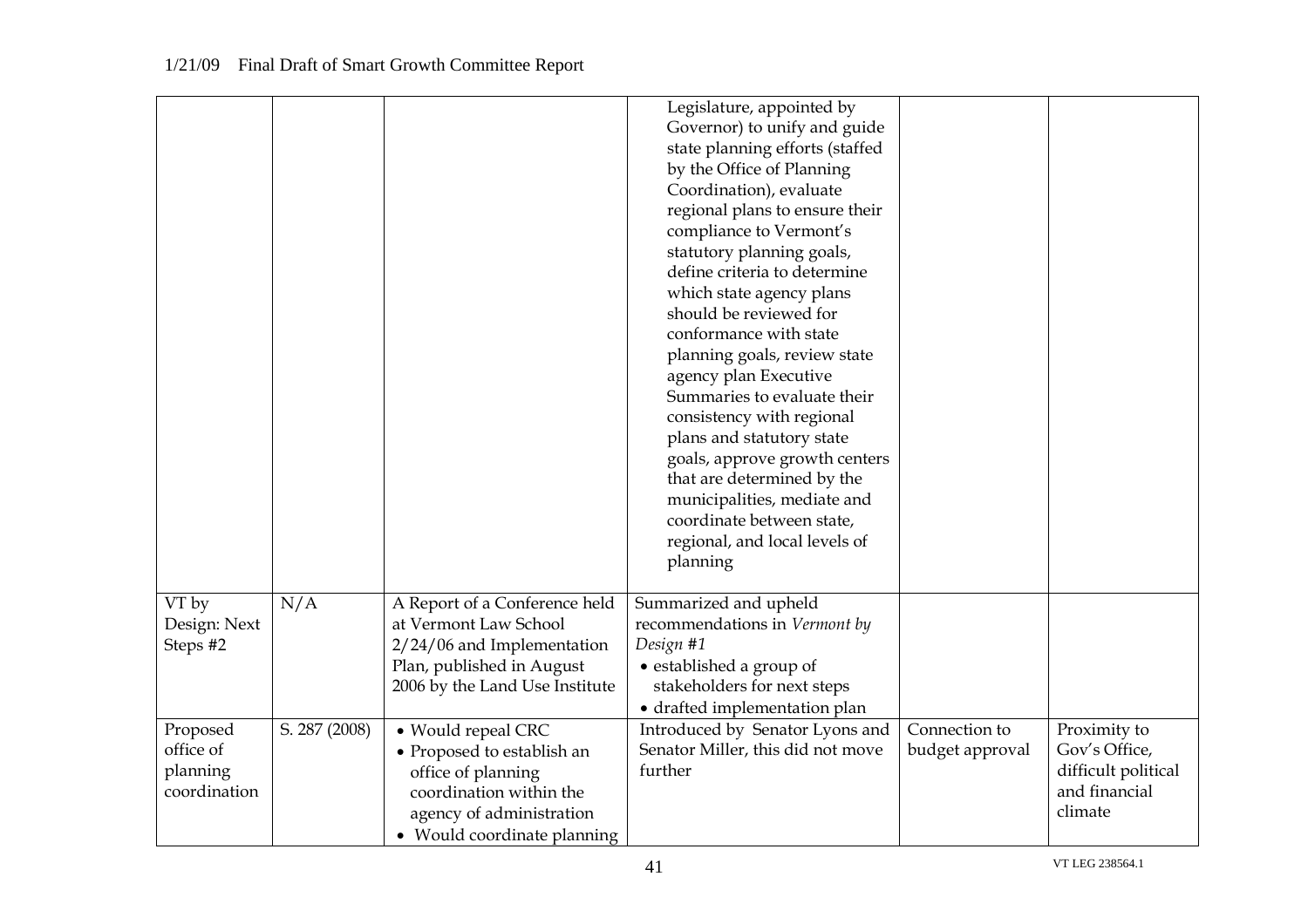| efforts among the various     |  |
|-------------------------------|--|
| levels of government          |  |
| • Review certain actions of   |  |
|                               |  |
| regional planning             |  |
| commissions                   |  |
| • Maintain all current        |  |
| regional and local plans      |  |
| • Report annually on the      |  |
| consistency of state agency,  |  |
| regional, and municipal       |  |
| plans with the state's        |  |
| planning goals                |  |
| • Changes name of the         |  |
| Development Cabinet to        |  |
| <b>Planning Cabinet</b>       |  |
| • Decisions on sufficiency of |  |
| plans would be made by        |  |
| <b>Environmental Court</b>    |  |
| instead of by the CRC         |  |
| • Budget estimates would be   |  |
| withheld by the Governor      |  |
| unless state agency plans     |  |
| are consistent with other     |  |
| agency plans and state        |  |
| goals                         |  |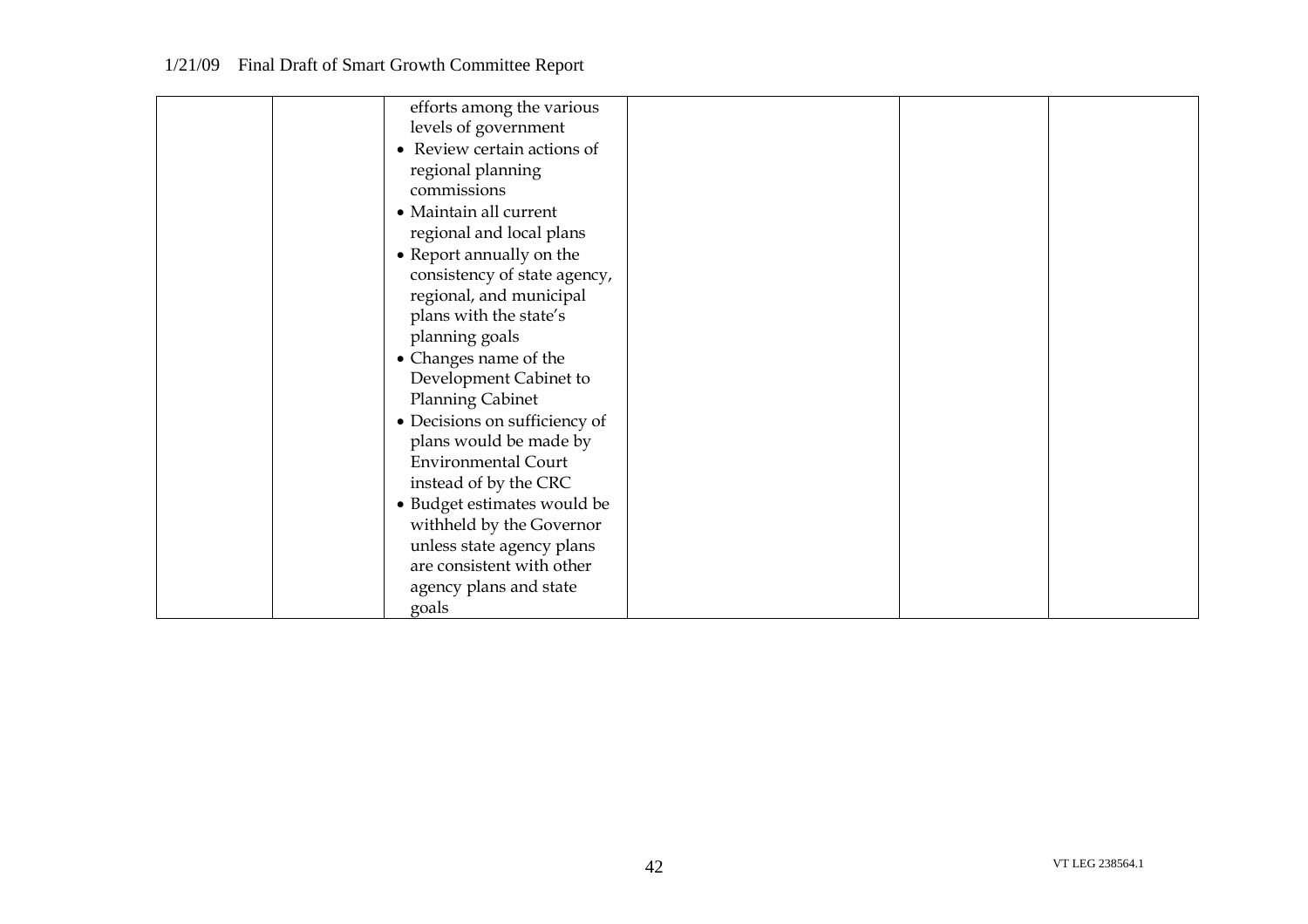Appendix V

| From:    | <b>Zahner, Michael</b>                                              |
|----------|---------------------------------------------------------------------|
| Sent:    | Thursday, October 23, 2008 11:34 AM                                 |
| To:      | <b>Shirley Adams; Dean Pierce; Noelle MacKay; Tom Kennedy; Dawn</b> |
|          | Francis; Peg Elmer; Karen Horn; Brian Shupe; Joe Sinagra; Ken       |
|          | <b>Belyea</b>                                                       |
| Cc:      | <b>James Libby</b>                                                  |
| Subject: | Act 250 Off-Site Mitigation - VHCB 9(B) Report (2002)               |

This in response to Noelle's question regarding the effectiveness of the 9(B) off-site mitigation program:

# *Executive Summary - VHCB 2002 Report* http://www.vhcb.org/mitigationreport.pdf

*Since 1991 [to 2002], VHCB has received approximately \$1 million in mitigation funds generated by the loss of 634 acres of primary agricultural soils in 58 developments under Act 250 jurisdiction. These funds are legally restricted to protection of farms within the geographical area of the development. As of November 30, 2002, VHCB has matched approximately \$500,000 of these funds with \$3,500,000 in state, federal and private funds to purchase conservation easements on 22 farms containing a total of 5,183 acres of land. All of the landowners who sell development rights on their farms are paid fair market value for deeded conservation easements based on a qualified appraisal. These 5,183 acres contribute to large blocks of farmland protected in perpetuity by Vermont's network of conservation land trusts working with private and public partners.*

*\* \* \**

#### *Conclusion*

*Off-site mitigation payments have become an integral and important part of Vermont's efforts to protect farmland for agricultural purposes, to strengthen our rural economy and to maintain the health and integrity of our communities and the rural landscape. Agriculture is fundamental to Vermont's economy and no state has made a greater per capita investment in conserving the working landscape than Vermont. By utilizing off-site mitigation under Act 250, Criterion 9(B), District Environmental Commissioners can promote development within concentrated growth centers while assuring protection of our best farmland.*

Michael Zahner Analysis: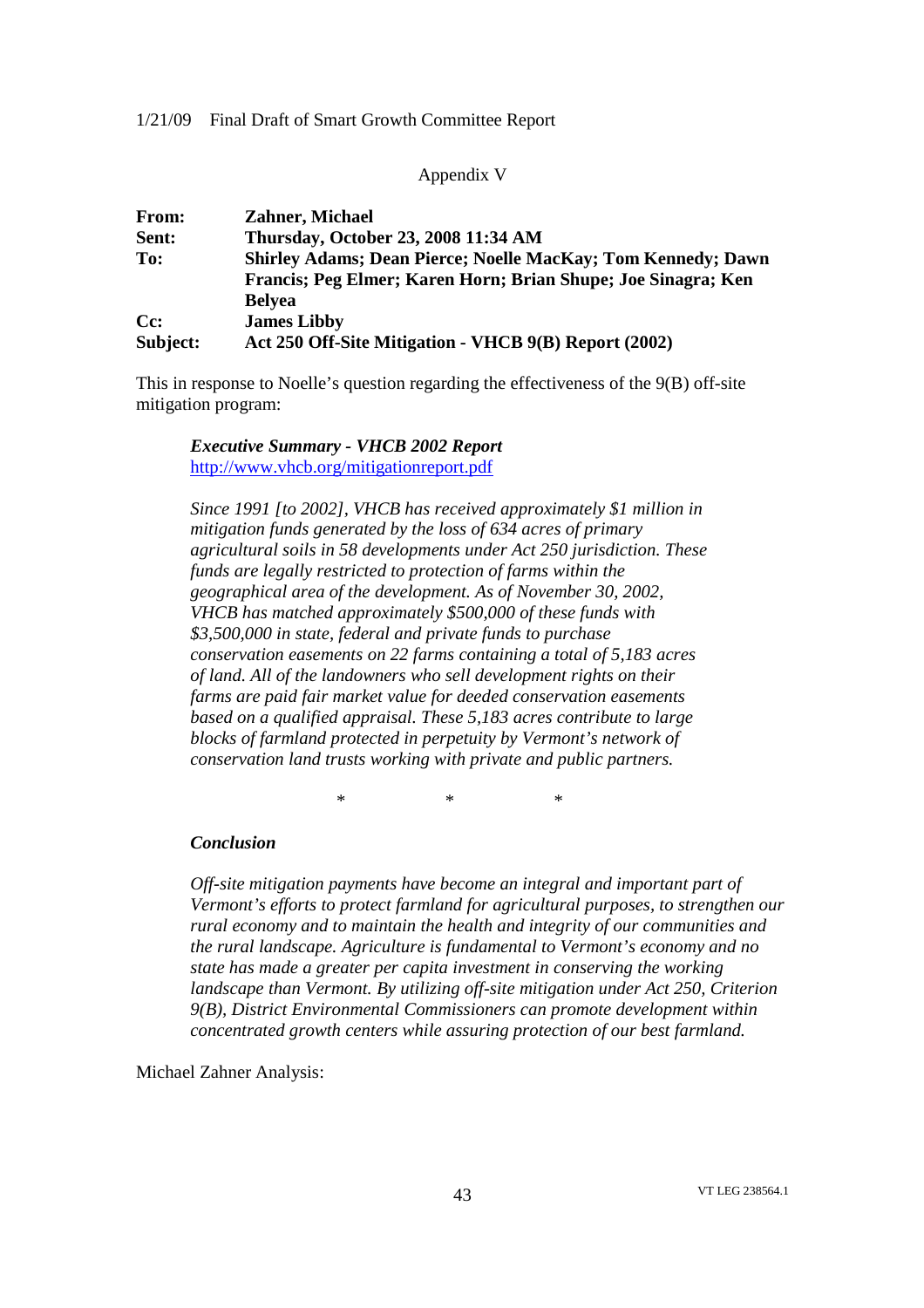Between 1991 and 2002, VHCB received approximately \$1 million in Act 250 mitigation funds resulting from the loss of 634 acres of primary agricultural soils (average cost - \$1,577 per acre). Half of that amount (\$500,000) was used to leverage other funds (\$3,500,000) to purchase the development rights on 22 conserved farms - 5,183 acres of total land. These Act 250 mitigation funds (\$500,000) represent 12.5% of the total (\$4,000,000). Therefore, it could be reasoned that these funds were responsible for the conservation of 12.5% of the 5,183 acres of total land or 647 acres. However, the total land conserved usually consists of a mixture of primary agricultural soils, forest lands and other lands associated with each conserved farm. Assuming that the \$500,000 was generated by the loss of 317 acres of primary agricultural soils (634 divided by 2), the conservation ratio would be calculated as 2:1 - 2 acres conserved for every acre lost. The actual conservation ratio for primary agricultural soils might be a little lower when factoring out the amount of forest land conserved. Here is another caveat: the forest land conserved may actually consist of primary agricultural soils (in accordance with the statutory definition) and may be cleared in the future for farming purposes or used for maple sugar operations (defined agricultural activity).

I will ask VHCB if they have updated this report and will copy Jim Libby with this email to see if he has further insights.

Michael Zahner

Executive Director

Natural Resources Board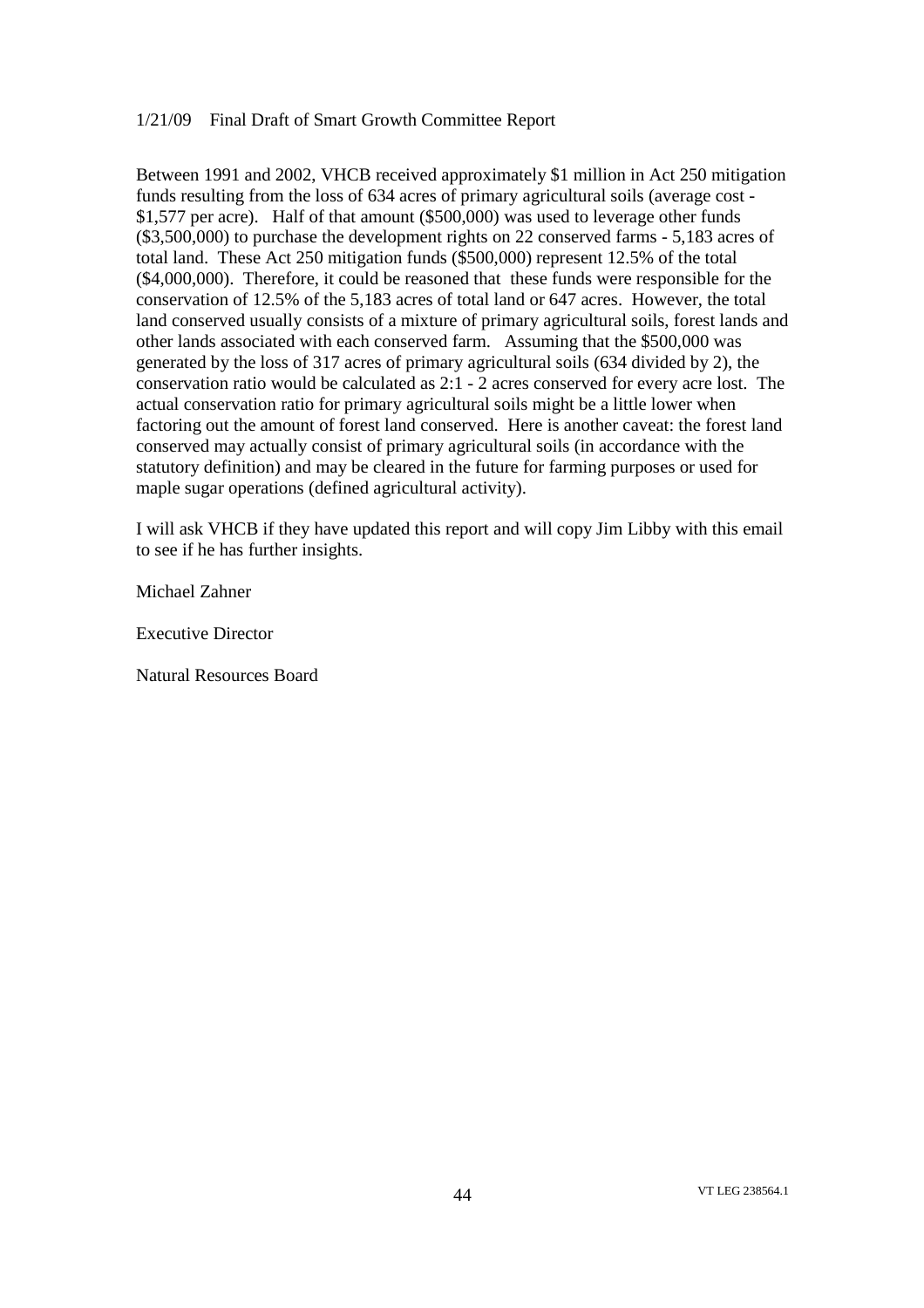#### Appendix VI

| TO:   | <b>Smart Growth Summer Study Committee</b>              |
|-------|---------------------------------------------------------|
| FROM: | Joss Besse, Department of Housing and Community Affairs |
| DATE: | December 3, 2008                                        |
| RE:   | <b>Evaluation of Designation Programs</b>               |

The Committee has asked for input on the last of the Committee's assignments:

*Develop recommendations for how best to conduct periodic assessments of the effectiveness of the designation programs established under chapter 76A of Title 24*

Given the short time available to develop such recommendations, I offer these thoughts but also note that there are also a number of other entities that should be a part of this discussion, including but not limited to the Downtown Development Board itself, so I hope the committee will consider other suggestions on this matter. That said, my thoughts follow below:

Designated Downtowns: There are 23 designated downtowns, including all of the major downtowns in the state. It is not clear if there will be any more applicants. The key requirement for designation is that there be an organization whose *primary responsibility* is downtown revitalization, and that such organizations are engaged in a *long term and comprehensive program* as shown in their workplan and budget. The legislature this spring allowed the Board the ability to review compliance within the new 5 year designation period, and while that discussion has not concluded yet we have recommended that they use this authority to review the status of that organization 1-2 times within the designation period. One measure of the success of the program is that every designated community has aggressively sought to retain their designation status - to date no downtown has lost designation.

When we think of indicators, they tend to be economic – reduced vacancies (if the vacancy rate was high to begin with), investment in downtown properties, net new jobs. We have encouraged downtowns to collect these and other statistics consistent with the National Main Street Center's, but we have not had much success - collecting this data takes time, and our local programs have not made this a priority.

One could also measure success by the health of the local downtown organization – if they are not doing well, there is little likelihood of long term improvement in that downtown. Indicators might then be numbers of volunteers, increases or decreases in budgets, or the quality of their work program.

Finally, success might also be measured by the level of interest in applying for downtown benefits (Downtown Transportation Fund, building rehab tax credits, sales tax reallocations).

I would also note that Smart Growth VT is in the middle of a project that is looking for indicators of downtown health, and their results could be very relevant to this question.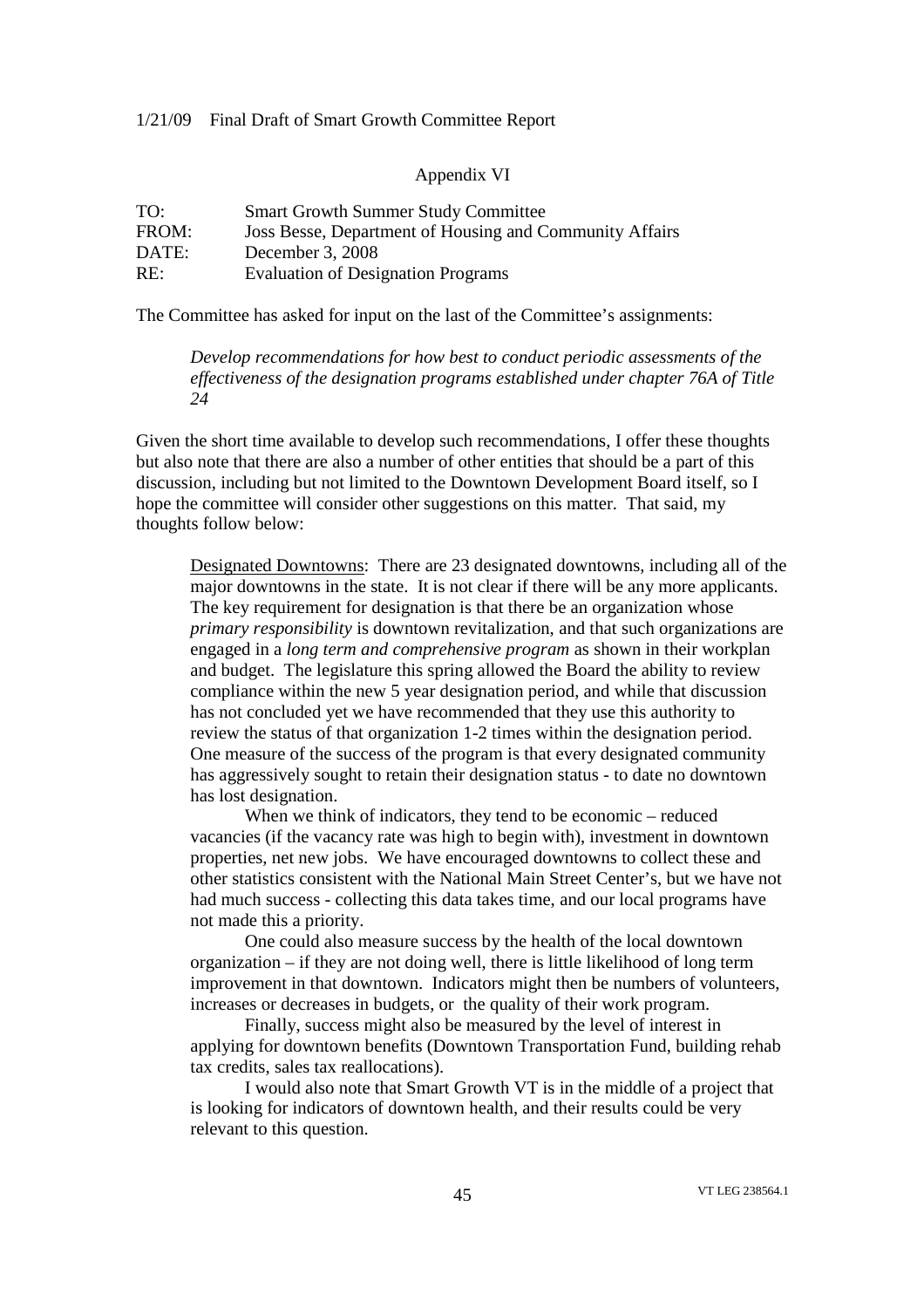Designated Village Centers: There are 84 designated village centers, well distributed around the state. Application volume has declined substantially in the past year. We have only had one community that did not renew their designation – and that was because they no longer had a "confirmed planning process" as required for designation (they noted they would want to become designated again when eligible).

This designation is essentially defining an area for benefits (tax credits) and does not require an ongoing program like downtowns. Success might be measured by the level of interest in the benefits, or the number of towns that don't renew.

Designated New Town Centers: There is currently 1 Designated New Town Center (Colchester) and I do not envision more than one or two more. There are no benefits other than that it allows a community that does not have a designated downtown or village to apply for Growth Center designation. I would not recommend a formal evaluation process for this program. If any changes were proposed, I would suggest consolidating this program with the Growth Centers designation.

Designated Growth Centers: Currently there are two designated Growth Centers – Williston and Bennington. Three other communities (Montpelier, Middlebury and Waitsfield) have submitted preliminary applications to the Planning Coordination Group for review, and are expected to submit formal applications later. Several others (Pownal, Manchester, St Albans, Hartford) are doing some form of planning for growth center designation.

If the goal of this program is to support growth center planning around the state, then success might simply be the number of communities seeking designation. Another measure might be how well designated areas meet their original expectation when they return for renewal after 5 years – has 50% of the growth actually occurred within the growth center at appropriate densities; has infrastructure been built as anticipated; have resources been protected as anticipated; has it supported or competed with the nearby designated downtowns, villages or new town centers.

Designated Vermont Neighborhoods: Passed in the spring of 2008, we have not had any Neighborhoods considered yet – though Essex Jct is proposed for Board consideration on December 22<sup>nd</sup>.

There appear to be several goals to this program, so indicators would logically look at whether they are being met. In terms of increasing housing production, one might look at the number of Neighborhoods approved and numbers of new housing units produced. In terms of affordability, one might look at the number or percentage of housing units that are affordable (though there is no requirement that housing be affordable in order to become designated).

Finally, because proximity to a designated downtown, village or new town center is required, a measure of success for this might be improvements to the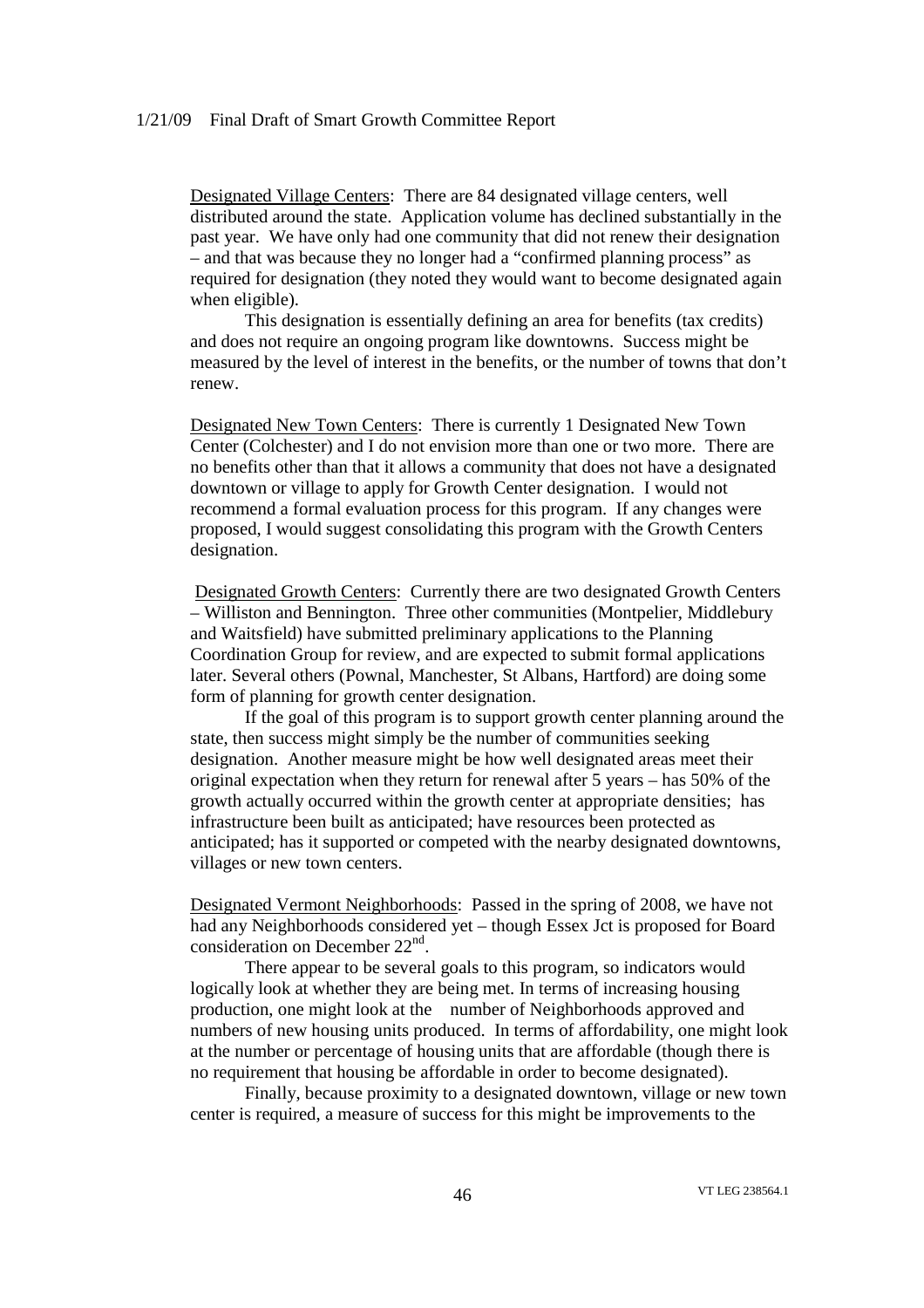health of that underlying designation – though I have not thought of any strong indicators that would measure this. I would also mention that statute already requires the Department to report on a number of indicators for this program in January, 2010.

Overall, it might also be useful to develop a standard self-evaluation process for these various designated areas to fill out, which our agency could compile and tabulate – of particular interest might be for them to express how useful/productive the designation has proven to be from their perspective.

As a final comment, I think there is always a need to balance the costs with the benefits of any evaluation process - I would hope evaluations would be built around existing data wherever possible, so that local and state staff can remain focused on their core activities.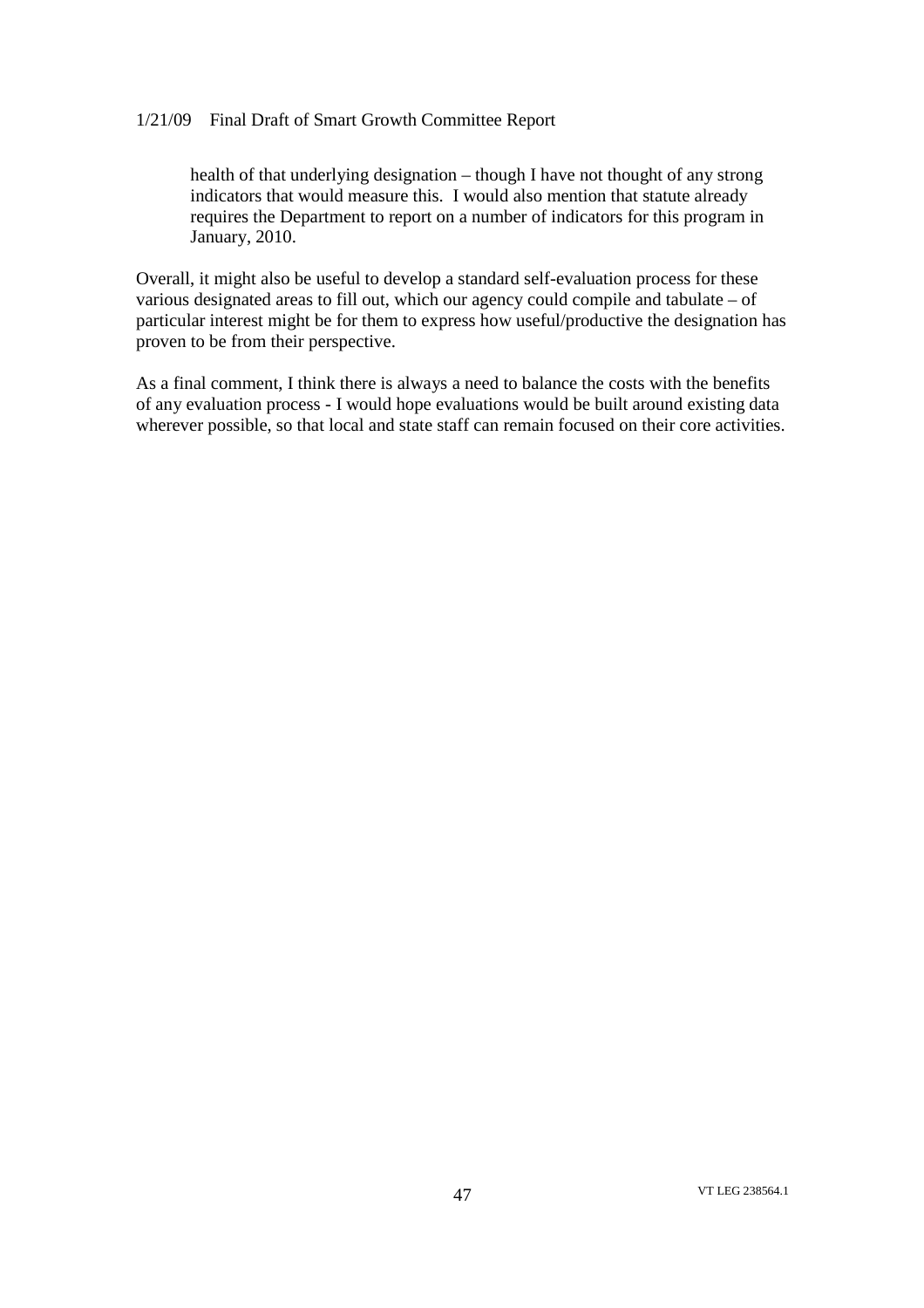| Municipality    | own/Other<br>City/T | RPC          | Plan adoption date<br>Town | Plan Update<br>Town | Expir.<br>Plan I<br>Town | <b>Confirmation Date</b> | confirmed y/n | $\mathcal{E}$<br>ommission?<br>ت<br>Planning<br>ctive<br>⋖<br>$\frac{1}{2}$ | Zoning' | zoning adoption date<br>Original | Date<br>Adoption<br>atest<br><b>zoning</b> | Subdivision? |  |
|-----------------|---------------------|--------------|----------------------------|---------------------|--------------------------|--------------------------|---------------|-----------------------------------------------------------------------------|---------|----------------------------------|--------------------------------------------|--------------|--|
| Addison         | Town                | <b>ACRPC</b> | 4/6/2004                   |                     | 4/6/2009                 | 9/8/2004                 | yes           |                                                                             | Yes     | 1/1/1989                         | 11/27/2007                                 | Yes          |  |
| <b>Bridport</b> | Town                | <b>ACRPC</b> | 10/20/2005                 |                     | 10/20/2010               | 4/12/2006                | yes           |                                                                             | Yes     | 3/5/2002                         | (8/22/06)                                  | Yes          |  |
| <b>Bristol</b>  | Town                | <b>ACRPC</b> | 1/15/2007                  |                     | 1/15/2012                | 6/11/2008                | yes           |                                                                             | Yes     |                                  | 3/7/2006                                   | No           |  |
| Cornwall        | Town                | <b>ACRPC</b> | 9/20/2005                  | (5/17/06)           | 9/20/2010                | 11/9/2005                | yes           |                                                                             | Yes     | 10/1/1999                        | 2/00/2008                                  | Yes          |  |
| Ferrisburg      | Town                | <b>ACRPC</b> | 7/6/2006                   |                     | 7/6/2011                 | 9/13/2006                | yes           |                                                                             | Yes     | 3/1/2001                         | 3/6/2001                                   | Yes          |  |
| Goshen          | Town                | <b>ACRPC</b> | 5/8/2007                   |                     | 5/8/2012                 | 9/12/2007                | yes           |                                                                             | Yes     | 4/1/1986                         | 4/00/86                                    | Yes          |  |
| Leicester       | Town                | <b>ACRPC</b> | exp.                       |                     | 2/3/2008                 | no                       | no            |                                                                             | Yes     | 2/21/2005                        | 2/21/2005                                  | Yes          |  |
| Lincoln         | Town                | <b>ACRPC</b> | exp.                       |                     |                          | no                       | no            |                                                                             | Yes     | 3/7/2006                         | 3/7/2006                                   | Yes          |  |
| Middlebury      | Town                | <b>ACRPC</b> | 6/19/2007                  |                     | 6/19/2012                | 3/12/2008                | yes           |                                                                             | Yes     | 5/1/1995                         | (1/23/08)                                  | Yes          |  |
| Monkton         | Town                | <b>ACRPC</b> | 9/13/2007                  |                     | 9/13/2012                | 3/12/2008                | yes           |                                                                             | Yes     | 5/1/1986                         | 05/00/86                                   | Yes          |  |
| New Haven       | Town                | <b>ACRPC</b> | 3/7/2006                   | (4/3/08)            | 3/7/2011                 | 7/12/2006                | yes           |                                                                             | Yes     | 6/27/2006                        | (4/3/08)                                   | Yes          |  |
| Orwell          | Town                | <b>ACRPC</b> | 9/10/2007                  |                     | 9/10/2012                | 3/12/2008                | yes           |                                                                             | Yes     | 3/00/95                          | 3/00/2008                                  | Yes          |  |
| Panton          | Town                | <b>ACRPC</b> | 4/12/2005                  |                     | 4/12/2010                | 5/11/2005                | yes           |                                                                             | Yes     | 3/1/2001                         | 3/1/2001                                   | Yes          |  |
| Ripton          | Town                | <b>ACRPC</b> | 10/11/2004                 |                     | 10/11/2009               | 3/9/2005                 | yes           |                                                                             | Yes     | 2/13/2006                        | 2/13/2006                                  | Yes          |  |
| Salisbury       | Town                | <b>ACRPC</b> | 2/1/2006                   |                     | 2/1/2011                 | 5/1/2006                 | yes           |                                                                             | Yes     | 11/28/2005                       | (9/29/08)                                  | yes          |  |
| Shoreham        | Town                | <b>ACRPC</b> | 12/22/2003                 |                     | 12/22/2008               | 3/10/2004                | yes           |                                                                             | Yes     | 3/1/2004                         | (9/3/08)                                   | No           |  |
| Starksboro      | Town                | <b>ACRPC</b> | exp.                       |                     | 8/4/2008                 | exp.                     | no            |                                                                             | Yes     | ??                               | 7/6/2006                                   | Yes          |  |

#### **APPENDIX VII. VT. DEPT. OF HOUSING AND COMMUNITY AFFAIRS CHART RE MUNICIPAL PLAN AND BYLAW ADOPTION (OCT. 2008)**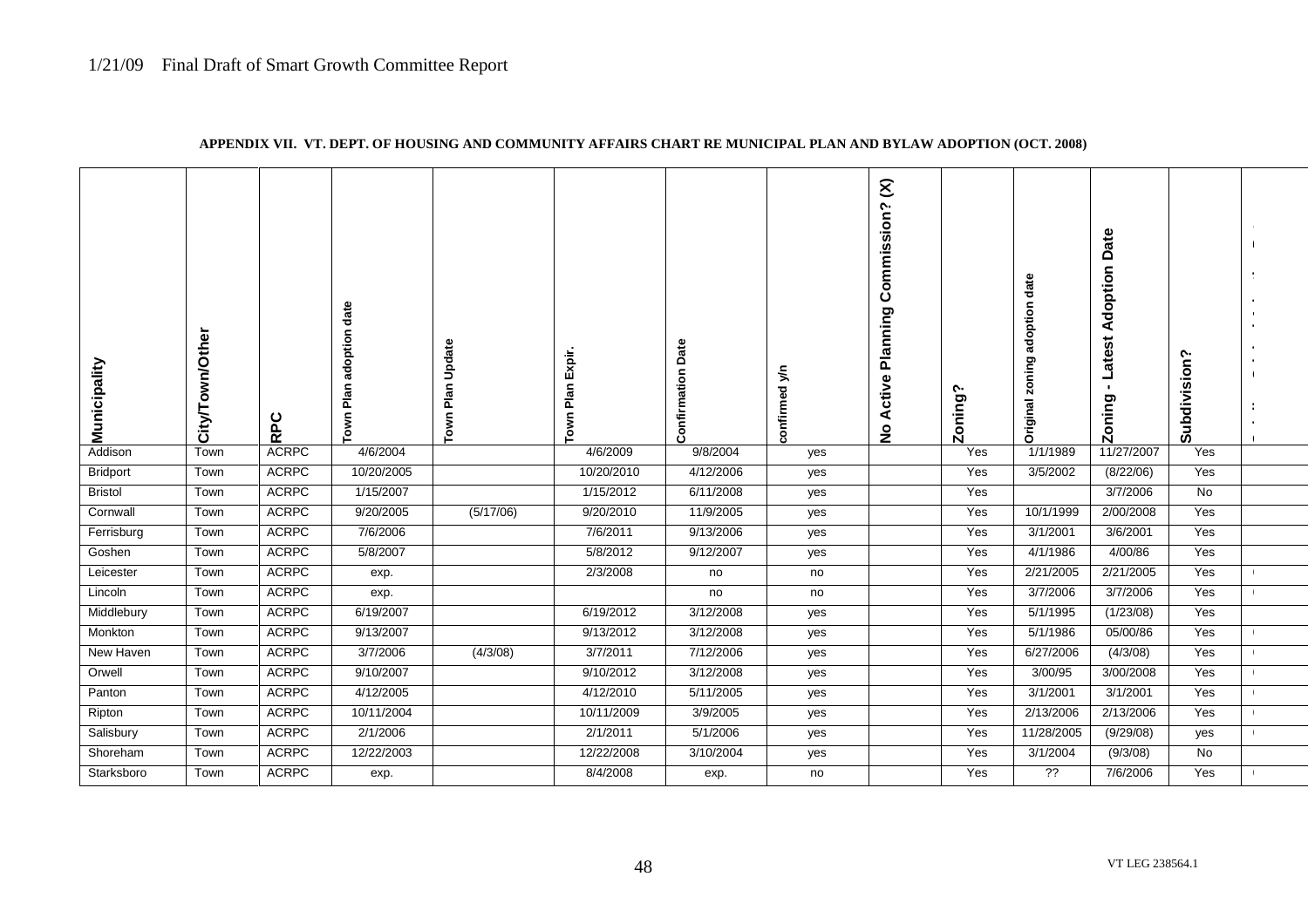| Vergennes           | City    | <b>ACRPC</b> | 9/28/2004  | 9/28/2009  | 11/10/2004 | yes | Yes     | 7/11/2006  | 4/30/2007   | Yes            |  |
|---------------------|---------|--------------|------------|------------|------------|-----|---------|------------|-------------|----------------|--|
| Waltham             | Town    | <b>ACRPC</b> | exp.       | 06/00/07   | no         | no  | Yes     | 9/00/91    | 6/4/2007    | Yes            |  |
| Weybridge           | Town    | <b>ACRPC</b> | exp.       | 2/5/2007   | no         | no  | Yes     | 7/11/2006  | 7/11/2006   | Yes            |  |
| Whiting             | Town    | <b>ACRPC</b> | exp.       | 08/00/06   | no         | no  | Yes     | 12/29/2005 | 12/29/2005  | Yes            |  |
| Arlington           | Town    | <b>BCRC</b>  | 9/8/2008   | 9/8/2013   | 9/18/2008  | yes | Yes     | 8/23/1973  | 6/12/2006   | Yes            |  |
| Bennington          | Town    | <b>BCRC</b>  | 12/12/2005 | 12/12/2010 | 5/18/2006  | yes | Yes     | 00/00/1972 | 10/23/2006  | Yes            |  |
| Dorset              | Town    | <b>BCRC</b>  | 11/16/2004 | 11/16/2009 | 9/18/2008  | yes | Yes     | 3/6/1973   | (3/7/06)    | Yes            |  |
| Glastenbury         |         | <b>BCRC</b>  | 7/14/2005  | 7/14/2010  | 9/15/2005  | yes | Yes     | 11/29/1990 | 5/4/2006    | No             |  |
| Landgrove           | Town    | <b>BCRC</b>  | 8/9/2007   | 8/9/2012   | 9/20/2007  | yes | Yes     | 00/00/1972 | 7/13/2006   | No             |  |
| Manchester          | Town    | <b>BCRC</b>  | 5/22/2007  | 5/22/2012  | 9/20/2007  | yes | Yes     | 00/00/1972 | (7/28/08)   | Yes            |  |
| Manchester          | Village | <b>BCRC</b>  | 9/00/2004  | 9/00/2009  | 9/16/2004  | yes | Yes     | 5/1/1987   | (4/2/07)    | No             |  |
| North<br>Bennington | Village | <b>BCRC</b>  | 2/12/2008  | 2/12/2013  | 9/18/2008  | yes | Yes     | 5/00/87    | 00/00/2007  | No             |  |
| Old Bennington      | Village | <b>BCRC</b>  | 9/6/2004   | 9/6/2009   | 9/16/2004  | yes | Yes     | 2/1/1973   | (9/12/05)   | Yes            |  |
| Peru                | Town    | <b>BCRC</b>  | 1/7/2007   | 1/7/2012   | 9/20/2007  | yes | Yes     | 6/22/1993  | 00/00/03    | $\overline{N}$ |  |
| Pownal              | Town    | <b>BCRC</b>  | 10/12/2006 | 10/12/2011 | 9/20/2007  | yes | Yes     | 00/00/1974 | 12/19/2002  | Yes            |  |
| Rupert              | Town    | <b>BCRC</b>  | 4/26/2006  | 4/26/2011  | 9/20/2007  | yes | Yes     | 3/7/1972   | 5/9/2000    | Yes            |  |
| Sandgate            | Town    | <b>BCRC</b>  | exp.       | 3/5/2007   | no         | no  | Yes     | 5/30/1973  | (3/22/06)   | Yes            |  |
| Shaftsbury          | Town    | <b>BCRC</b>  | 3/2/2004   | 3/2/2009   | 9/16/2004  | yes | Yes     | 00/00/1973 | (1/22/08)   | Yes            |  |
| Stamford            | Town    | <b>BCRC</b>  | 10/21/2004 | 10/21/2009 | 3/24/2005  | yes | Yes     | 3/2/1999   | (3/21/06)   | No             |  |
| Sunderland          | Town    | <b>BCRC</b>  | 2/24/2004  | 2/24/2009  | 9/16/2004  | yes | Yes     | 00/00/73   | (9/11/03)   | No             |  |
| Woodford            | Town    | <b>BCRC</b>  | exp.       | 10/17/2007 | exp        | no  | Yes     | 2/5/1974   | 2/5/1974    | No             |  |
| Bolton              | Town    | <b>CCRPC</b> | 6/4/2007   | 6/4/2012   | 7/23/2007  | yes | Yes     |            | 1/5/2005    | Yes            |  |
| <b>Buel's Gore</b>  | Gore    | <b>CCRPC</b> | 3/24/2008  | 3/24/2013  | 3/24/2008  | yes | Interim |            | 2/12/2004   | $\overline{N}$ |  |
| Burlington          | City    | CCRPC        | 5/22/2006  | 5/22/2011  | 5/22/2006  | yes | Yes     |            | (1/29/07)   | Yes            |  |
| Charlotte           | Town    | <b>CCRPC</b> | 4/28/2008  | 4/28/2003  | 4/28/2008  | yes | Yes     |            | (5/15/08)   | Yes            |  |
| Colchester          | Town    | <b>CCRPC</b> | 7/10/2007  | 7/10/2012  | 6/25/2008  | yes | Yes     |            | (5/20/08)   | Yes            |  |
| Essex               | Town    | <b>CCRPC</b> | 4/11/2006  | 4/11/2011  | 4/10/2006  | yes | Yes     |            | (9/25/08)   | Yes            |  |
| Essex Jct.          | Village | <b>CCRPC</b> | 1/22/2008  | 1/22/2013  | 1/28/2008  | yes | Yes     |            | 5/24/2005   | Yes            |  |
| Hinesburg           | Town    | <b>CCRPC</b> | 6/19/2005  | 6/19/2010  | 6/19/2005  | yes | Yes     |            | 9/19/2005   | Yes            |  |
| Huntington          | Town    | <b>CCRPC</b> | 6/18/2008  | 6/18/2013  | 6/18/2008  | yes | Yes     | 7/11/1995  | (1/27/04)   | Yes            |  |
| Jericho             | Town    | <b>CCRPC</b> | 4/17/2006  | 4/17/2011  | 4/17/2006  | yes | Yes     |            | (9/16/2008) | Yes            |  |
| Milton              | Town    | <b>CCRPC</b> | 4/21/2008  | 4/21/2013  | 4/28/2008  | yes | Yes     |            | 3/26/2007   | Yes            |  |
|                     |         |              |            |            |            |     |         |            |             |                |  |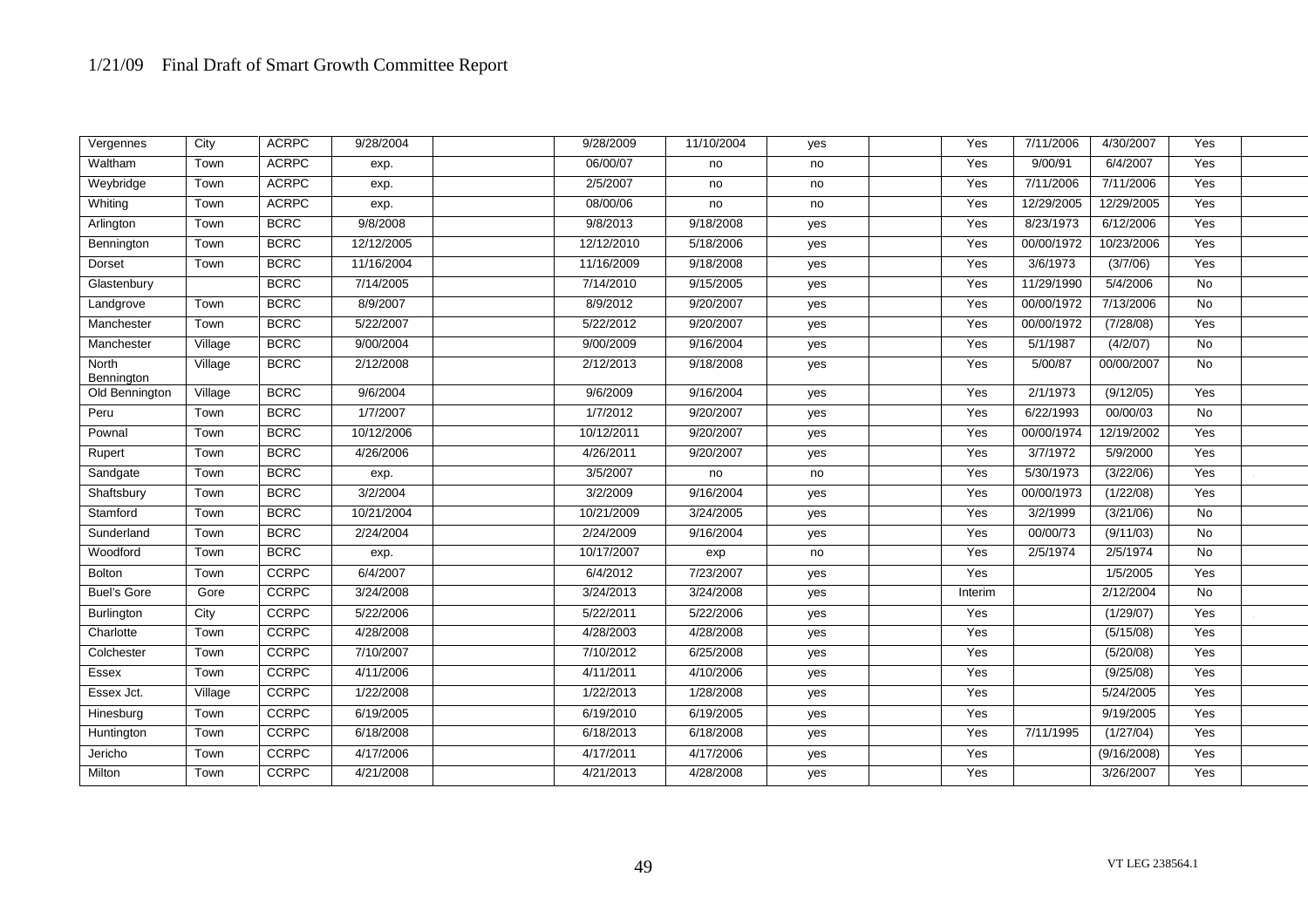| Town    | <b>CCRPC</b> | 1/29/2007                                    |            | 1/29/2012  | 3/5/2007       | yes                   | Yes            |            | 4/25/2006   | Yes            |  |
|---------|--------------|----------------------------------------------|------------|------------|----------------|-----------------------|----------------|------------|-------------|----------------|--|
| Town    | <b>CCRPC</b> | 4/14/2004                                    | (11/10/05) | 4/14/2009  | 4/14/2004      | yes                   | Yes            |            | (1/31/2008) | Yes            |  |
| City    | CCRPC        | 3/9/2006                                     |            | 3/9/2011   | 3/9/2006       | yes                   | Yes            |            | (11/21/06)  | Yes            |  |
| Town    | <b>CCRPC</b> | 5/1/2007                                     |            | 5/1/2012   | 5/1/2007       | yes                   | Yes            |            | 12/15/2005  | Yes            |  |
| Town    | CCRPC        | 3/2/2004                                     |            | 3/2/2009   | 3/2/2004       | yes                   | Yes            |            | (12/10/02)  | Yes            |  |
| Town    | CCRPC        | 10/26/2004                                   | (8/6/08)   | 10/26/2009 | 10/26/2005     | yes                   | Yes            |            | (8/6/08)    | Yes            |  |
| Town    | <b>CCRPC</b> | 2/6/2006                                     |            | 2/6/2011   | 2/6/2006       | yes                   | Yes            |            | (4/17/07)   | Yes            |  |
| City    | <b>CCRPC</b> | exp.                                         |            | 1/22/2008  | exp.           | no                    | Yes            |            | (1/3/05)    | Yes            |  |
| City    | <b>CVRPC</b> | 10/18/2005                                   |            | 10/18/2010 | 12/5/2005      | yes                   | Yes            | 00/00/74   | (4/26/06)   | Yes            |  |
| Town    | <b>CVRPC</b> | 6/00/2008                                    |            | 6/00/2013  | expected 10/08 | no                    | Yes            | 00/00/1968 | (3/14/07)   | Yes            |  |
| Town    | <b>CVRPC</b> | 6/00/2005                                    |            | 6/00/2010  | no             | no                    | Yes            | 00/00/1973 | (12/16/04)  | Yes            |  |
| Town    | <b>CVRPC</b> | exp.                                         |            | 6/00/08    | 9/9/2003       | no                    | Yes            | 00/00/1979 | (4/14/08)   | No             |  |
| Town    | <b>CVRPC</b> | exp.                                         |            | 6/00/08    | 11/00/03       | no                    | Yes            | 00/00/1973 | (9/19/06)   | Yes            |  |
| Town    | <b>CVRPC</b> | 4/00/2008                                    |            | 4/00/2013  | 6/00/2008      | yes                   | Yes            | 00/00/1971 | (12/14/05)  | No             |  |
| Town    | <b>CVRPC</b> | 6/00/2008                                    |            | 6/00/2013  | 9/00/2008      | yes                   | Yes            | 00/00/1970 | (10/18/07)  | Yes            |  |
| Town    | <b>CVRPC</b> | 6/00/2007                                    | (8/19/08)  | 6/00/2012  | exp.           | no                    | Yes            | 00/00/1980 | (11/21/06)  | Yes            |  |
| Town    | <b>CVRPC</b> | 1/00/2006                                    |            | 1/00/2011  | 4/11/2006      | yes                   | Yes            | 00/00/1970 | (12/13/07)  | Yes            |  |
| Town    | <b>CVRPC</b> | 1/00/2008                                    |            | 1/00/2008  | 6/00/2008      | yes                   | Yes            | 00/00/1977 | (1/11/06)   | No             |  |
| City    | <b>CVRPC</b> | 7/00/05                                      |            | 7/00/10    | 4/11/2006      | yes                   | Yes            | 00/00/1970 | (1/23/06)   | Yes            |  |
| Town    | <b>CVRPC</b> | 1/00/2008                                    |            | 1/00/2013  | 4/00/2008      | yes                   | Yes            | 00/00/1981 | (1/21/08)   | $\overline{N}$ |  |
| Town    | <b>CVRPC</b> | 6/14/2004                                    |            | 6/14/2009  | 12/14/2004     | yes                   | Yes            | 00/00/1972 | (8/25/05)   | No             |  |
| Village | <b>CVRPC</b> | 6/14/2004                                    |            | 6/14/2009  | 12/15/2004     | not a<br>municipality | Yes            |            |             |                |  |
| Town    |              | 07/00/05                                     |            | 07/00/10   | 2/14/2006      | yes                   | $\overline{N}$ |            |             | $\overline{N}$ |  |
| Town    |              |                                              |            |            | exp.           | no                    | Yes            | 00/00/1974 | (5/5/08)    | Yes            |  |
| Town    | <b>CVRPC</b> | 5/19/2008                                    |            | 5/19/2013  | 9/00/2008      | yes                   | No             |            |             | <b>No</b>      |  |
| Town    | <b>CVRPC</b> | 6/00/05                                      |            | 6/00/10    | 11/00/06       | yes                   | Yes            | 00/00/1980 | (12/4/07)   | Yes            |  |
| Town    |              | 5/24/2005                                    | (8/27/07)  | 5/24/2010  | 09/00/05       | yes                   | Yes            |            | (12/5/05)   | Yes            |  |
| Town    | <b>CVRPC</b> | exp.                                         |            | 7/8/2008   | exp.           | no                    | Yes            | 00/00/1992 |             | No             |  |
| Town    | <b>CVRPC</b> | 10/27/2003                                   | (8/27/08)  | 10/27/2008 | 10/00/04       | yes                   | Yes            | 00/00/1985 | (9/6/07)    | No             |  |
| Village | <b>CVRPC</b> | 11/12/2003                                   | (8/27/08)  | 11/12/2008 | 10/00/04       | yes                   | Yes            | 00/00/85   |             | No             |  |
| Town    | <b>CVRPC</b> | 07/00/05                                     |            | 07/00/10   | 10/11/2005     | yes                   | No             |            | (12/10/02)  | No             |  |
| Town    | <b>CVRPC</b> | exp.                                         |            | 4/10/2008  | exp.           | no                    | Yes            | 00/00/1973 | (11/21/05)  | No             |  |
|         |              | <b>CVRPC</b><br><b>CVRPC</b><br><b>CVRPC</b> | 11/00/2007 |            | 11/00/2012     |                       |                |            | 00/00/1980  |                |  |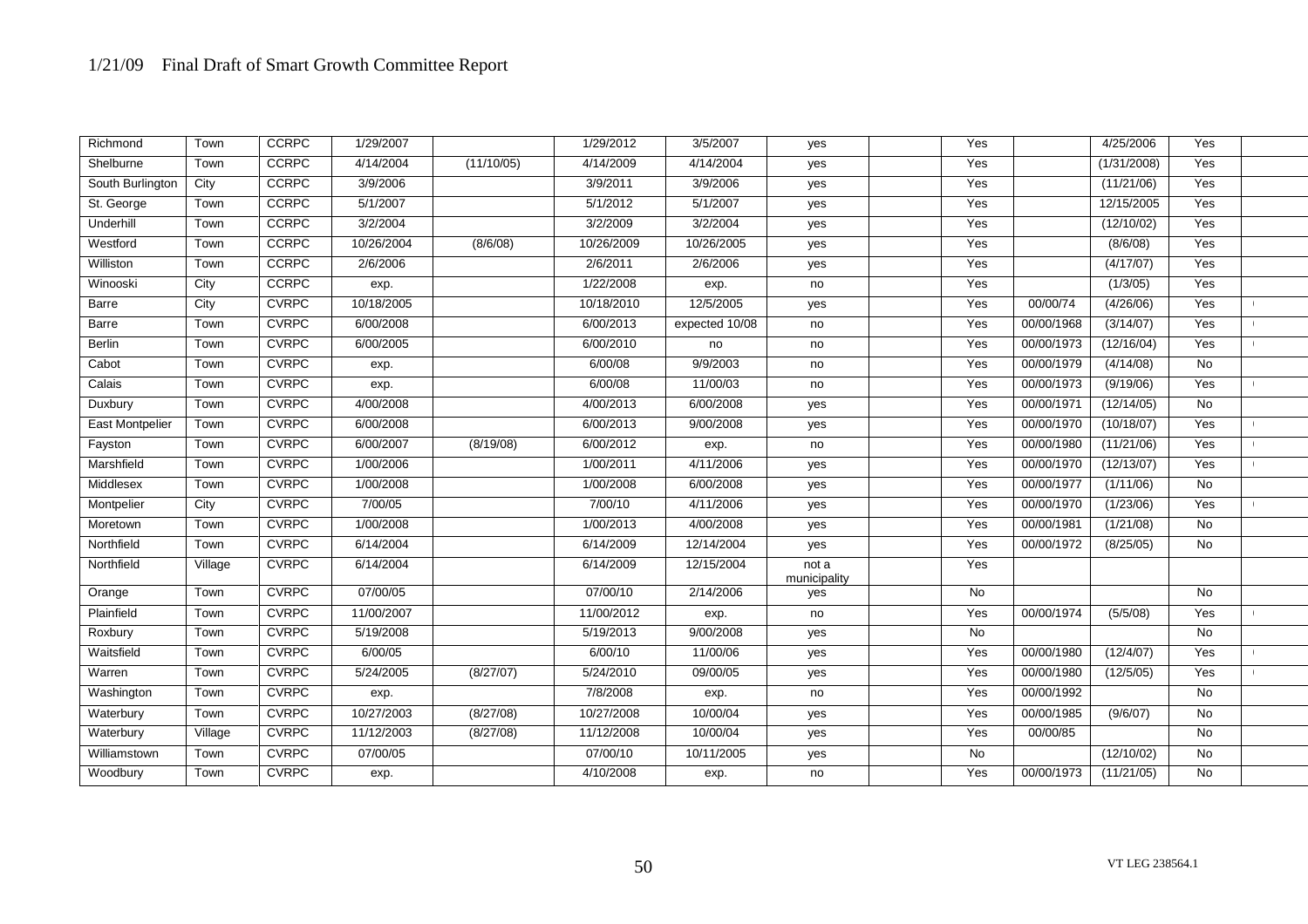| Worcester             | Town    | <b>CVRPC</b> | 11/00/2007 |           | 11/00/2012 | 1/00/08    | yes | No             |            |            | No             |  |
|-----------------------|---------|--------------|------------|-----------|------------|------------|-----|----------------|------------|------------|----------------|--|
| <b>Belvidere</b>      | Town    | <b>LCPC</b>  | 5/5/2005   |           | 5/5/2010   | 7/12/2005  | yes | $\overline{N}$ |            |            | $\overline{N}$ |  |
| Cambridge             | Town    | <b>LCPC</b>  | yes        |           | 00/00/2013 | 00/00/2008 | no  | <b>No</b>      |            | (9/9/2008) | Yes            |  |
| Eden                  | Town    | <b>LCPC</b>  | 8/29/2007  |           | 8/29/2004  | 9/11/2007  | yes | $\overline{N}$ |            |            | $\overline{N}$ |  |
| Elmore                | Town    | <b>LCPC</b>  | 8/11/2008  |           | 8/11/2013  | 9/23/2008  | yes | Yes            |            | 1/12/2005  | yes            |  |
| <b>Hyde Park</b>      | Town    | <b>LCPC</b>  | 11/18/2005 |           | 11/18/2010 | 7/12/2005  | yes | Yes            |            | 11/2/2005  | Yes            |  |
| <b>Hyde Park</b>      | Village | <b>LCPC</b>  | 8/1/2006   |           | 8/1/2011   | 9/12/2006  | yes | Yes            |            | 2/1/2000   | $\overline{N}$ |  |
| Jeffersonville        | Village | <b>LCPC</b>  | exp        |           | 8/29/2008  | exp        | no  | $\overline{N}$ |            |            | <b>No</b>      |  |
| Johnson               | Town    | <b>LCPC</b>  | 8/21/2006  |           | 8/21/2011  | 9/12/2006  | yes | No             |            | (9/13/07)  | <b>No</b>      |  |
| Johnson               | Village | <b>LCPC</b>  | 6/9/2008   |           | 6/9/2013   | yes        |     |                |            |            |                |  |
| Morristown            | Town    | <b>LCPC</b>  | 3/13/2008  |           | 3/13/2013  | 5/27/2008  | yes | Yes            | 11/27/1995 | 1/16/2006  | Yes            |  |
| Morrisville           | Village | <b>LCPC</b>  | 3/13/2008  |           | 3/13/2013  | 5/27/2008  | yes | Yes            | 11/27/1995 | (10/04/05) | Yes            |  |
| Stowe                 | Town    | <b>LCPC</b>  | 12/8/2003  |           | 12/8/2008  | 5/11/2004  | yes | Yes            | 6/3/1995   | (9/17/07)  | Yes            |  |
| Waterville            | Town    | <b>LCPC</b>  | 4/14/2008  |           | 4/14/2013  | 5/27/2008  | yes | <b>No</b>      |            |            | <b>No</b>      |  |
| Wolcott               | Town    | <b>LCPC</b>  | 2/6/2008   |           | 2/6/2013   | 5/27/2008  | yes | Yes            | 6/28/1991  | 3/7/2006   | Yes            |  |
| Alburg                | Town    | <b>NRPC</b>  | 7/25/2006  |           | 7/25/2011  | 8/27/2006  | yes | Yes            |            | 2/28/2006  | No             |  |
| Bakersfield           | Town    | <b>NRPC</b>  | exp.       | (4/15/03) | 10/23/2006 | exp?       | no  | Yes            |            | 7/24/2006  | Yes            |  |
| Berkshire             | Town    | <b>NRPC</b>  | 4/25/2005  |           | 4/25/2010  | 6/29/2005  | yes | Yes            | 3/6/2006?  | 5/6/2007   | Yes            |  |
| Enosburg              | Town    | <b>NRPC</b>  | 9/8/2008   |           | 9/8/2013   | 9/24/2008  | yes | Yes            | $^{22}$    | 8/00/07    | Yes            |  |
| <b>Enosburg Falls</b> | Village | <b>NRPC</b>  | 8/26/2008  |           | 8/26/2013  | 9/24/2008  | yes | Yes            |            | 8/26/200/  | Yes            |  |
| Fairfax               | Town    | <b>NRPC</b>  | 9/22/2008  |           | 9/22/2013  | 9/24/2008  | yes | Yes            |            | 8/6/2007   | Yes            |  |
| Fairfield             | Town    | <b>NRPC</b>  | exp.       |           | 1/7/2007   | exp.       | no  | Yes            |            | 6/6/2006   | Yes            |  |
| Fletcher              | Town    | <b>NRPC</b>  | 9/19/2005  |           | 9/9/2010   | 9/28/2005  | yes | Yes            |            | 10/25/2002 | Yes            |  |
| Franklin              | Town    | <b>NRPC</b>  | 11/12/2007 |           | 11/12/2012 | 1/30/2008  | yes | Yes            |            | 11/5/2002  | Yes            |  |
| Georgia               | Town    | <b>NRPC</b>  | 9/25/2006  |           | 9/25/2011  | 9/27/2006  | yes | Yes            |            | (3/25/08)  | Yes            |  |
| <b>Grand Isle</b>     | Town    | <b>NRPC</b>  | 2/5/2007   |           | 2/5/2012   | 3/28/2007  | yes | Yes            |            | (2/18/08)  | Yes            |  |
| Highgate              | Town    | <b>NRPC</b>  | 7/7/2005   |           | 10/5/2010  | 9/28/2005  | yes | Yes            | 4/17/2003  | (5/7/07)   | Yes            |  |
| Isle La Motte         | Town    | <b>NRPC</b>  | <b>No</b>  |           |            | No         | no  | <b>No</b>      |            |            | No             |  |
| Montgomery            | Town    | <b>NRPC</b>  | 9/19/2005  |           | 9/19/2010  | 9/28/2005  | yes | Yes            |            | 3/1/2005   | No             |  |
| North Hero            | Town    | <b>NRPC</b>  | 10/20/2003 |           | 10/20/2008 | 10/22/2003 | yes | Yes            |            | 5/00/2006  | Yes            |  |
| Richford              | Town    | <b>NRPC</b>  | 9/00/2006  |           | 9/27/2011  | 9/27/2006  | yes | Yes            |            | 3/1/2005   | $\overline{N}$ |  |
| Sheldon               | Town    | <b>NRPC</b>  | 10/17/2005 |           | 10/17/2010 | 9/28/2005  | yes | Yes            |            | 5/5/2008   | Yes            |  |
|                       |         |              |            |           |            |            |     |                |            |            |                |  |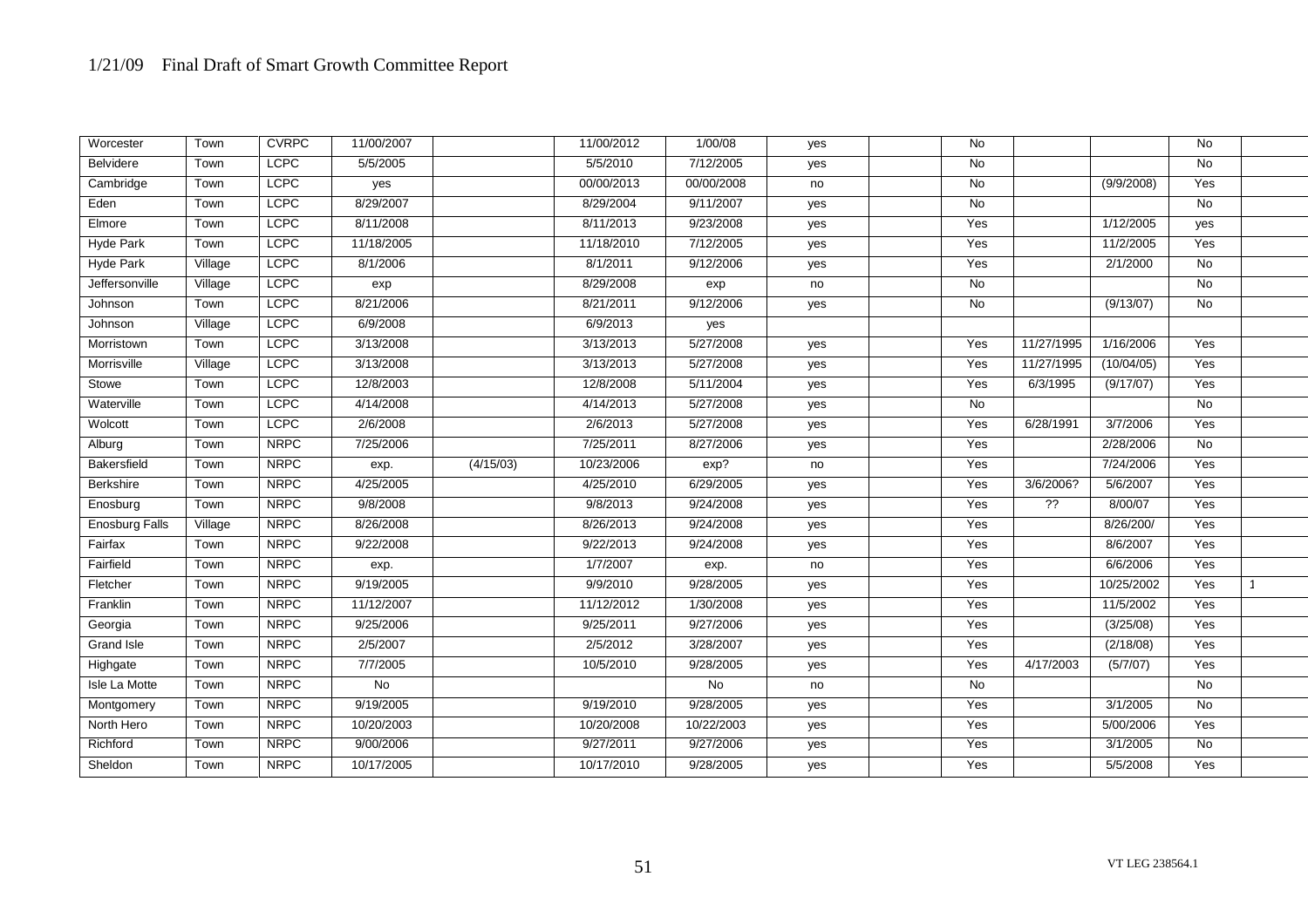| South Hero       | Town    | <b>NRPC</b> | 6/28/2004           |             | 6/28/2009 | 9/29/2004      | yes                   | Yes            |            | 10/4/2005 | Yes            |  |
|------------------|---------|-------------|---------------------|-------------|-----------|----------------|-----------------------|----------------|------------|-----------|----------------|--|
| St. Albans       | City    | <b>NRPC</b> | 9/27/2006           |             | 9/27/2011 | 9/27/2006      | yes                   | Yes            |            | 1/1/2007  | Yes            |  |
| St. Albans       | Town    | <b>NRPC</b> | 9/26/2005           |             | 9/26/2010 | 9/28/2005      | yes                   | Yes            |            | 5/29/2006 | Yes            |  |
| Swanton          | Town    | <b>NRPC</b> | 7/19/2005           |             | 7/19/2010 | 9/28/2005      | yes                   | Yes            |            | (2/11/08) | Yes            |  |
| Swanton          | Village | <b>NRPC</b> | 7/19/2005           |             | 7/19/2010 | 9/28/2005      | yes                   | Yes            |            | (2/11/08) | Yes            |  |
| Albany           | Town    | <b>NVDA</b> | No                  |             |           | No             | no                    | No             |            | (4/15/04) | No             |  |
| <b>Barnet</b>    | Town    | <b>NVDA</b> | 9/22/2008           |             | 9/22/2013 | EXP.           | no                    | Yes            | 10/9/1997  |           | <b>No</b>      |  |
| Barton           | Town    | <b>NVDA</b> | exp                 | (1/17/08)   | 5/14/2007 | exp            | no                    | Yes            | 5/14/2002  |           | No             |  |
| Barton           | Village | <b>NVDA</b> | No                  |             |           | No             | not a<br>municipality | No             |            |           | Yes            |  |
| Bloomfield       | Town    | <b>NVDA</b> | <b>No</b>           |             |           | $\overline{N}$ | no                    | <b>No</b>      |            |           | <b>No</b>      |  |
| <b>Brighton</b>  | Town    | <b>NVDA</b> | 7/8/2008            |             | 7/8/2013  | 9/25/2008      | yes                   | Yes            |            | 2/6/2007  | $\overline{N}$ |  |
| Brownington      | Town    | <b>NVDA</b> | 4/11/2007           |             | 4/11/2012 | 9/27/2007      | yes                   | No             |            |           | No             |  |
| <b>Brunswick</b> | Town    | <b>NVDA</b> | exp.                |             | 5/16/2007 | No             | no                    | Yes            | 3/7/1989   | (8/14/01) | $\overline{N}$ |  |
| <b>Burke</b>     | Town    | <b>NVDA</b> | 12/4/2006           |             | 12/4/2011 | 9/27/2007      | yes                   | Yes            | 00/00/01   | 3/4/2008  | Yes            |  |
| Canaan           | Town    | <b>NVDA</b> | $\frac{1}{37}/2006$ |             | 3/7/2011  | 9/27/2007      | yes                   | Yes            | 10/18/2000 | 3/4/2008  | <b>No</b>      |  |
| Charleston       | Town    | <b>NVDA</b> | exp.                | (6/6/05)    | 11/1/1978 | No             | no                    | No             |            |           | No             |  |
| Concord          | Town    | <b>NVDA</b> | exp.                |             | 12/7/1997 | $\overline{N}$ | no                    | Yes            | 3/1/1994   |           | $\overline{N}$ |  |
| Coventry         | Town    | <b>NVDA</b> | exp.                |             | 6/10/2008 | no             | no                    | No             |            | (7/23/07) | <b>No</b>      |  |
| Craftsbury       | Town    | <b>NVDA</b> | 5/16/2006           |             | 5/16/2011 | 9/27/2007      | yes                   | No             |            |           | No             |  |
| Danville         | Town    | <b>NVDA</b> | 12/8/2005           |             | 12/8/2010 | 9/27/2007      | yes                   | Yes            |            | 12/6/2007 | No             |  |
| Derby            | Town    | <b>NVDA</b> | exp.                |             | 3/5/2007  | no             | no                    | Yes            |            | 8/18/2004 | No             |  |
| Derby Line       | Village | <b>NVDA</b> | $\overline{N}$      |             |           | No             | not a<br>municipality | No             |            |           | No             |  |
| East Haven       | Town    | <b>NVDA</b> | exp.                |             | 10/9/1987 | No             | no                    | No             |            |           | No             |  |
| Glover           | Town    | <b>NVDA</b> | 6/7/2006            |             | 6/7/2011  | 9/27/2007      | yes                   | No             |            |           | No             |  |
| Granby           | Town    | <b>NVDA</b> | exp.                |             | 12/8/1997 | no             | no                    | Yes            | 9/8/1993   |           | No             |  |
| Greensboro       | Town    | <b>NVDA</b> | 4/11/2007           |             | 4/11/2012 | 9/27/2007      | yes                   | Yes            | 8/7/1996   | (7/30/07) | No             |  |
| Groton           | Town    | <b>NVDA</b> | exp.                |             | 4/20/2005 | No             | no                    | Yes            | 3/2/2004   |           | No             |  |
| Guildhall        | Town    | <b>NVDA</b> | 3/1/2005            |             | 3/1/2010  | 9/27/2007      | yes                   | Yes            | 3/1/2005   | (11/4/04) | No             |  |
| Hardwick         | Town    | <b>NVDA</b> | 10/4/2007           | (7/29/2008) | 10/4/2012 | 9/27/2007      | yes                   | Yes            | 10/30/2003 | 11/3/2005 | Yes            |  |
| Holland          | Town    | <b>NVDA</b> | 3/19/2007           |             | 3/19/2012 | 9/27/2007      | yes                   | <b>No</b>      |            |           | <b>No</b>      |  |
| Irasburg         | Town    | <b>NVDA</b> | $\overline{N}$      |             |           | No             | no                    | $\overline{N}$ |            |           | $\overline{N}$ |  |
|                  |         |             |                     |             |           |                |                       |                |            |           |                |  |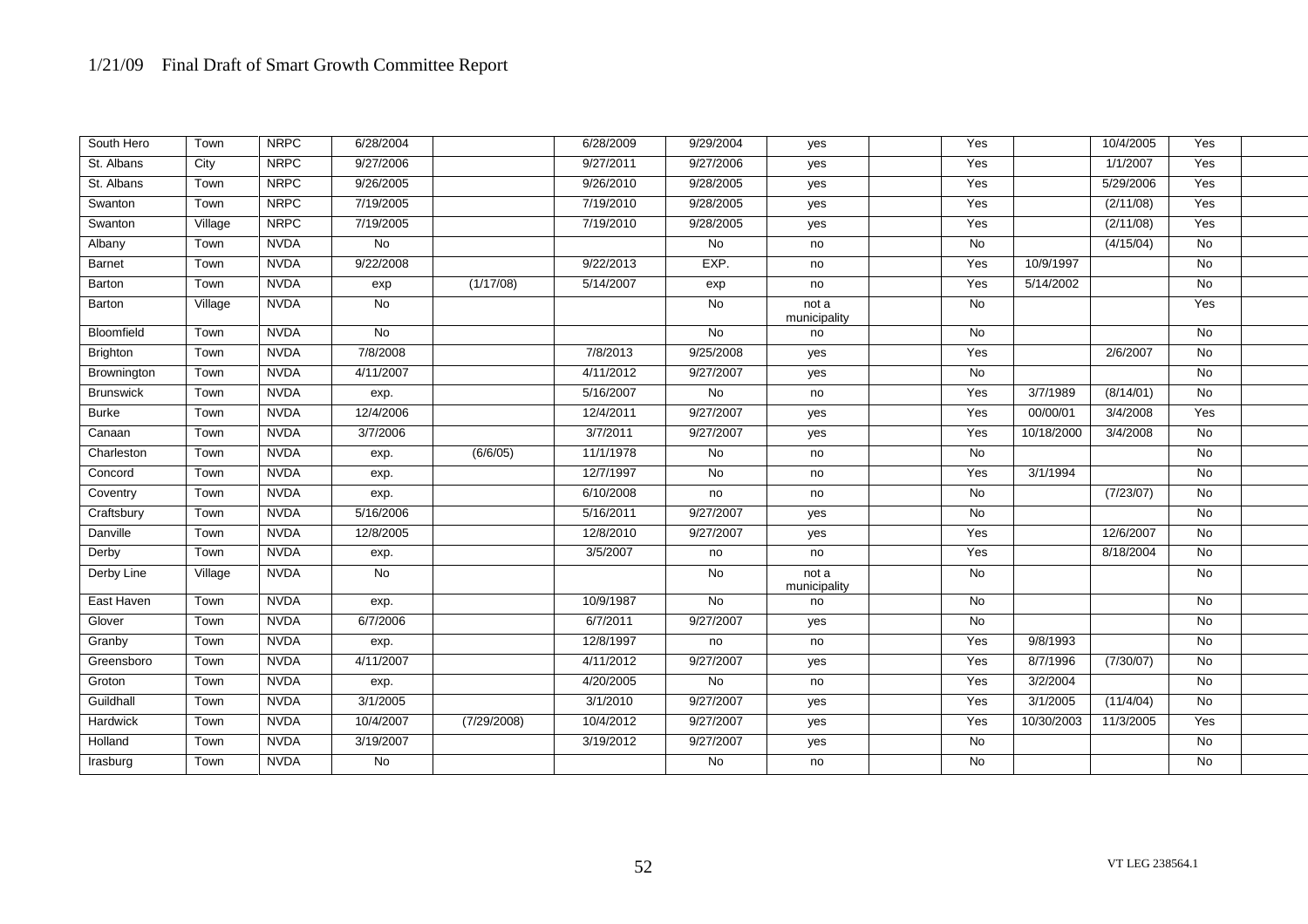| Jay           | Town    | <b>NVDA</b> | 6/6/2005           |             | 6/6/2010    | 9/27/2007 | yes                   | Yes       | 00/00/02   | (4/26/05)  | Yes            |  |
|---------------|---------|-------------|--------------------|-------------|-------------|-----------|-----------------------|-----------|------------|------------|----------------|--|
| Kirby         | Town    | <b>NVDA</b> | 3/7/2006           |             | 3/7/2011    | 9/27/2007 | yes                   | Yes       | 4/24/2001  | (10/6/05)  | $\overline{N}$ |  |
| Lemington     | Town    | <b>NVDA</b> | exp.               |             | 1/16/2000   | No        | no                    | Yes       | 11/6/1990  |            | No             |  |
| Lowell        | Town    | <b>NVDA</b> | exp.               |             | 1/28/2008   | exp.      | no                    | Yes       | 3/4/2003   |            | $\overline{N}$ |  |
| Lunenburg     | Town    | <b>NVDA</b> | exp.               |             | 2/28/1996   | No        | no                    | No        |            |            | No             |  |
| Lyndon        | Town    | <b>NVDA</b> | exp                | (7/31/2008) | 7/13/2004   | exp       | no                    | Yes       | 4/16/2003  |            | Yes            |  |
| Lyndonville   | Village | <b>NVDA</b> | <b>No</b>          |             |             | <b>No</b> | not a<br>municipality | <b>No</b> |            |            | No             |  |
| Maidstone     | Town    | <b>NVDA</b> | 4/19/2007          |             | 4/18/2012   | 9/27/2007 | yes                   | Yes       | 7/8/2002   |            | Yes            |  |
| Morgan        | Town    | <b>NVDA</b> | 10/25/2004         |             | 10/25/2009  | 9/28/2006 | yes                   | Yes       | 10/25/2004 |            | No             |  |
| Newark        | Town    | <b>NVDA</b> | 1/9/2006           |             | 1/9/2011    | 9/27/2007 | yes                   | <b>No</b> |            |            | No             |  |
| Newport       | City    | <b>NVDA</b> | 9/20/2004          |             | 9/20/2009   | 9/27/2007 | yes                   | Yes       |            | 10/1/2007  | Yes            |  |
| Newport       | Town    | <b>NVDA</b> | 12/16/2004         |             | 12/16/2009  | 9/27/2007 | yes                   | Yes       |            | 2/2/2006   | <b>No</b>      |  |
| North Troy    | Village | <b>NVDA</b> | No                 |             |             | No        | not a<br>municipality | <b>No</b> |            |            | No             |  |
| Norton        | Town    | <b>NVDA</b> | 7/6/2006           |             | 7/6/2011    | 9/27/2007 | yes                   | Yes       | 00/00/94   |            | No             |  |
| Orleans       | Village | <b>NVDA</b> | No                 |             |             | No        | not a<br>municipality | <b>No</b> |            |            | No             |  |
| Peacham       | Town    | <b>NVDA</b> | 6/15/2005          |             | 6/15/2010   | 9/27/2007 | yes                   | Yes       | 12/7/2005  |            | No             |  |
| Ryegate       | Town    | <b>NVDA</b> | exp.               |             | 9/1/2006    | No        | no                    | Yes       | 3/5/1996   |            | $\overline{N}$ |  |
| Sheffield     | Town    | <b>NVDA</b> | yes<br>00/00/2008? | (10/17/07)  | 00/00/2013? | no        | no                    | No        |            |            | No             |  |
| St. Johnsbury | Town    | <b>NVDA</b> | 4/10/2006          |             | 4/10/2011   | 9/27/2007 | yes                   | Yes       | 2005?      | 3/8/2006   | Yes            |  |
| Stannard      | Town    | <b>NVDA</b> | 9/26/2005          |             | 9/26/2010   | 9/27/2007 | yes                   | Yes       |            | 6/3/2006   | No             |  |
| Sutton        | Town    | <b>NVDA</b> | 8/23/2005          |             | 8/23/2010   | 9/27/2007 | yes                   | Yes       |            | 8/23/2005  | Yes            |  |
| Troy          | Town    | <b>NVDA</b> | 3/20/2008          |             | 3/20/2013   | 9/25/2008 | yes                   | Yes       | 6/25/1987  |            | No             |  |
| <b>UTG</b>    |         | <b>NVDA</b> | 1/12/2006          |             | 1/12/2011   | 9/27/2007 | yes                   | Yes       | 1/12/2006  | 6/12/2008  | $\overline{N}$ |  |
| Victory       | Town    | <b>NVDA</b> | No                 |             |             | No        | no                    | <b>No</b> |            |            | No             |  |
| Walden        | Town    | <b>NVDA</b> | exp.               |             | 8/14/1980   | No        | no                    | No        |            |            | No             |  |
| Waterford     | Town    | <b>NVDA</b> | 6/9/2008           |             | 6/9/2013    | 9/25/2008 | yes                   | Yes       | 4/8/2002   |            | Yes            |  |
| Westfield     | Town    | <b>NVDA</b> | exp.               |             | 1/28/2008   | exp       | no                    | Yes       |            | 11/14/2005 | No             |  |
| Westmore      | Town    | <b>NVDA</b> | 6/9/2008           |             | 6/9/2013    | 9/25/2008 | yes                   | Yes       |            | 7/21/2008  | No             |  |
| Wheelock      | Town    | <b>NVDA</b> | 8/13/2008          |             | 8/13/2013   | 9/25/2008 | yes                   | <b>No</b> |            |            | No             |  |
| Benson        | Town    | <b>RRPC</b> | 5/18/2004          | (5/14/08)   | 5/18/2009   | 6/17/2008 | yes                   | yes       |            | 3/7/2006   | Yes            |  |
|               |         |             |                    |             |             |           |                       |           |            |            |                |  |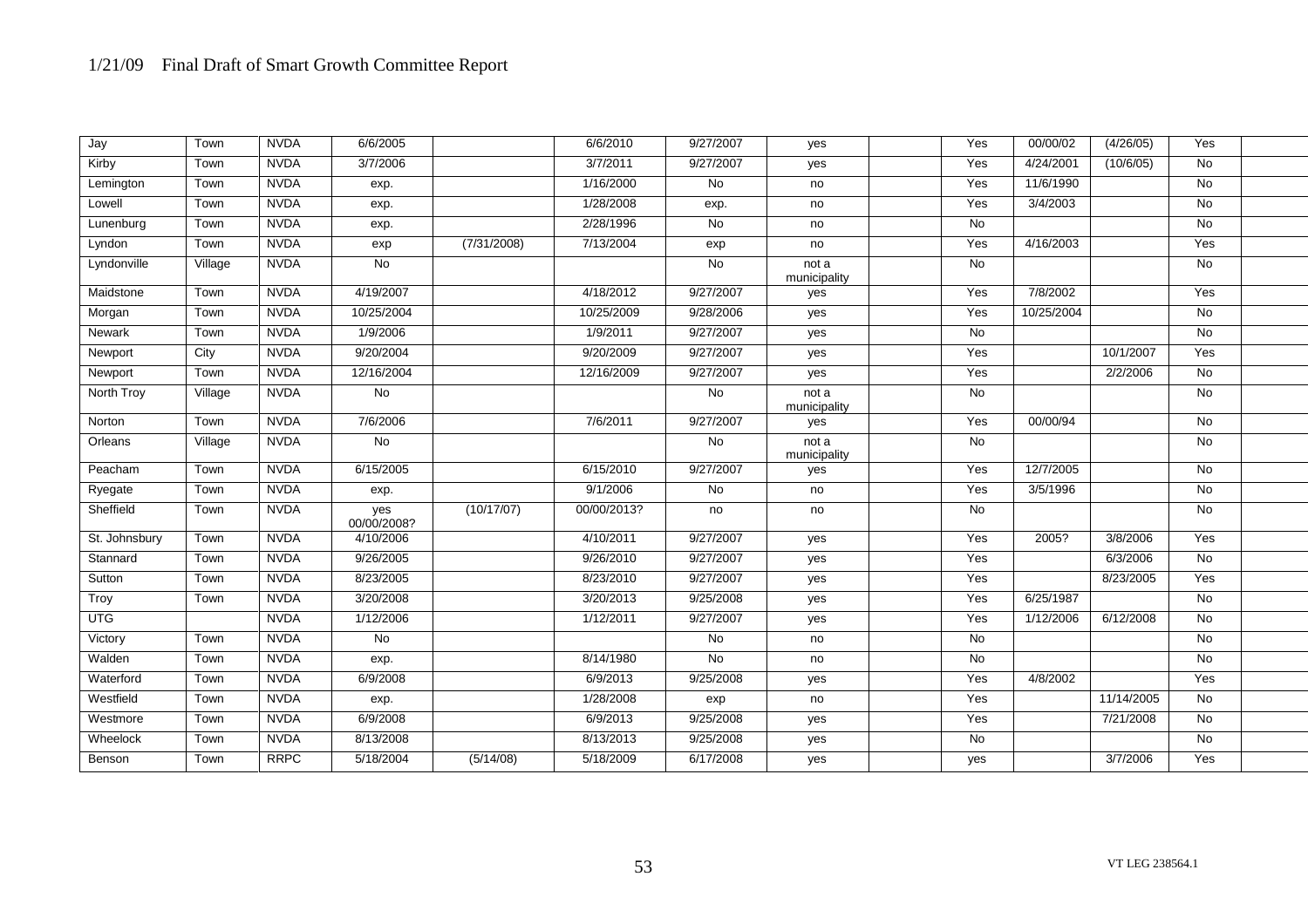| Brandon               | Town | <b>RRPC</b>   | 12/17/2007     |          | 12/17/2007 | no        | no  | Yes            |           | (April/07) | yes            |  |
|-----------------------|------|---------------|----------------|----------|------------|-----------|-----|----------------|-----------|------------|----------------|--|
| Castleton             | Town | <b>RRPC</b>   | 5/14/2007      | (6/3/08) | 5/14/2012  | 6/17/2008 | yes | Yes            | 7/00/87   | 1/00/2008  | Yes            |  |
| Chittenden            | Town | <b>RRPC</b>   | No plan        |          |            | <b>No</b> | no  | No             |           |            | No             |  |
| Clarendon             | Town | <b>RRPC</b>   | 5/14/2007      | (9/2/08) | 5/14/2012  | no        | no  | Yes            | 6/25/1990 | 3/00/2003  | <b>No</b>      |  |
| Danby                 | Town | <b>RRPC</b>   | 12/6/2007      |          | 12/6/2012  | 6/17/2008 | yes | No             |           |            | No             |  |
| Fair Haven            | Town | <b>RRPC</b>   | exp.           |          | 9/24/2008  | 9/20/2005 | no  | Yes            | 6/2/1998  |            | No             |  |
| Hubbardton            | Town | <b>RRPC</b>   | 6/14/2004      |          | 6/14/2009  | 9/21/2004 | yes | Yes            |           | 7/22/2003  | Yes            |  |
| Ira                   | Town | <b>RRPC</b>   | 11/17/2003     |          | 11/17/2008 | 9/21/2004 | yes | $\overline{N}$ |           |            | <b>No</b>      |  |
| Killington            | Town | <b>RRPC</b>   | 7/25/7/2005    |          | 7/25/2010  | 9/20/2005 | yes | Yes            |           | (2/13/08)  | No             |  |
| Mendon                | Town | <b>RRPC</b>   | 8/22/2005      |          | 8/22/2010  | 9/20/2005 | yes | Yes            | 3/7/2000  | (3/31/08)  | Yes            |  |
| Middletown<br>Springs | Town | <b>RRPC</b>   | 9/25/2007      |          | 9/25/2012  | 9/18/2007 | yes | No             |           |            | No             |  |
| Mt. Holly             | Town | <b>RRPC</b>   | 4/8/2008       |          | 4/8/2013   | 6/17/2008 | yes | <b>No</b>      |           |            | Yes            |  |
| Mt. Tabor             | Town | <b>RRPC</b>   | $\overline{N}$ |          |            | No        | no  | No             |           |            | No             |  |
| Pawlet                | Town | <b>RRPC</b>   | 9/13/2005      |          | 9/13/2010  | 9/20/2005 | yes | Yes            | 5/1/2002  | (7/30/07)  | No             |  |
| Pittsford             | Town | <b>RRPC</b>   | 8/22/2007      |          | 8/22/2012  | 9/18/2007 | yes | Yes            |           | 12/7/2005  | No             |  |
| Poultney              | Town | <b>RRPC</b>   | 9/26/2005      |          | 9/26/2010  | 9/20/2005 | yes | Yes            | 2/12/2001 | 9/3/2007   | Yes            |  |
| Proctor               | Town | <b>RRPC</b>   | 9/10/2007      |          | 9/10/2012  | no        | no  | Yes            |           | (5/19/08)  | $\overline{N}$ |  |
| Rutland               | City | <b>RRPC</b>   | 12/3/2007      |          | 12/3/2012  | 6/17/2008 | yes | Yes            |           | (3/19/08)  | Yes            |  |
| Rutland               | Town | <b>RRPC</b>   | 9/18/2007      |          | 9/18/2012  | 9/18/2007 | yes | No             |           | (8/7/08)   | Yes            |  |
| Shrewsbury            | Town | <b>RRPC</b>   | exp.           |          | 8/20/2008  | exp.      | no  | Yes            | 4/5/1988  | (5/22/08)  | Yes            |  |
| Sudbury               | Town | <b>RRPC</b>   | 9/13/2004      |          | 9/13/2009  | 9/21/2004 | no  | Yes            | 11/7/2000 | (7/29/08)  | Yes            |  |
| Tinmouth              | Town | <b>RRPC</b>   | 9/24/2007      |          | 9/24/2012  | 9/18/2007 | yes | Yes            |           | 10/13/2005 | Yes            |  |
| Wallingford           | Town | <b>RRPC</b>   | 7/19/2004      |          | 7/19/2009  | 9/21/2004 | yes | Yes            | 3/00/1971 | (1/8/07)   | Yes            |  |
| Wells                 | Town | <b>RRPC</b>   | 5/17/2005      |          | 5/17/2010  | 9/20/2005 | yes | <b>No</b>      |           |            | <b>No</b>      |  |
| West Haven            | Town | <b>RRPC</b>   | 7/10/2008      |          | 7/10/2013  | 6/17/2008 | yes | Yes            |           | 11/14/2006 | <b>No</b>      |  |
| <b>West Rutland</b>   | Town | <b>RRPC</b>   | 4/24/2006      |          | 4/24/2011  | No        | no  | Yes            |           | 4/24/2006  | Yes            |  |
| Andover               | Town | <b>SWCRPC</b> | 9/10/2007      |          | 9/10/2012  | 9/18/2007 | yes | Yes            |           | 9/10/2007  | Yes            |  |
| Baltimore             | Town | <b>SWCRPC</b> | 7/5/2006       |          | 7/5/2011   | 9/19/2006 | yes | Yes            | 5/9/1987  | 10/5/2005  | Yes            |  |
| Cavendish             | Town | <b>SWCRPC</b> | 1/8/2007       |          | 1/8/2012   | 4/17/2007 | yes | No             |           | (2/19/03)  | No             |  |
| Chester               | Town | <b>SWCRPC</b> | 5/19/2008      |          | 5/19/2013  | 9/23/2008 | yes | Yes            | 7/16/1999 | 11/17/2007 | Yes            |  |
| Ludlow                | Town | <b>SWCRPC</b> | 9/20/2004      |          | 9/20/2009  | 9/21/2004 | yes | Yes            |           | (8/21/07)  | Yes            |  |
| Reading               | Town | <b>SWCRPC</b> | 7/18/2005      |          | 7/18/2010  | 9/20/2005 | yes | Yes            |           | 7/16/2007  | No             |  |
|                       |      |               |                |          |            |           |     |                |           |            |                |  |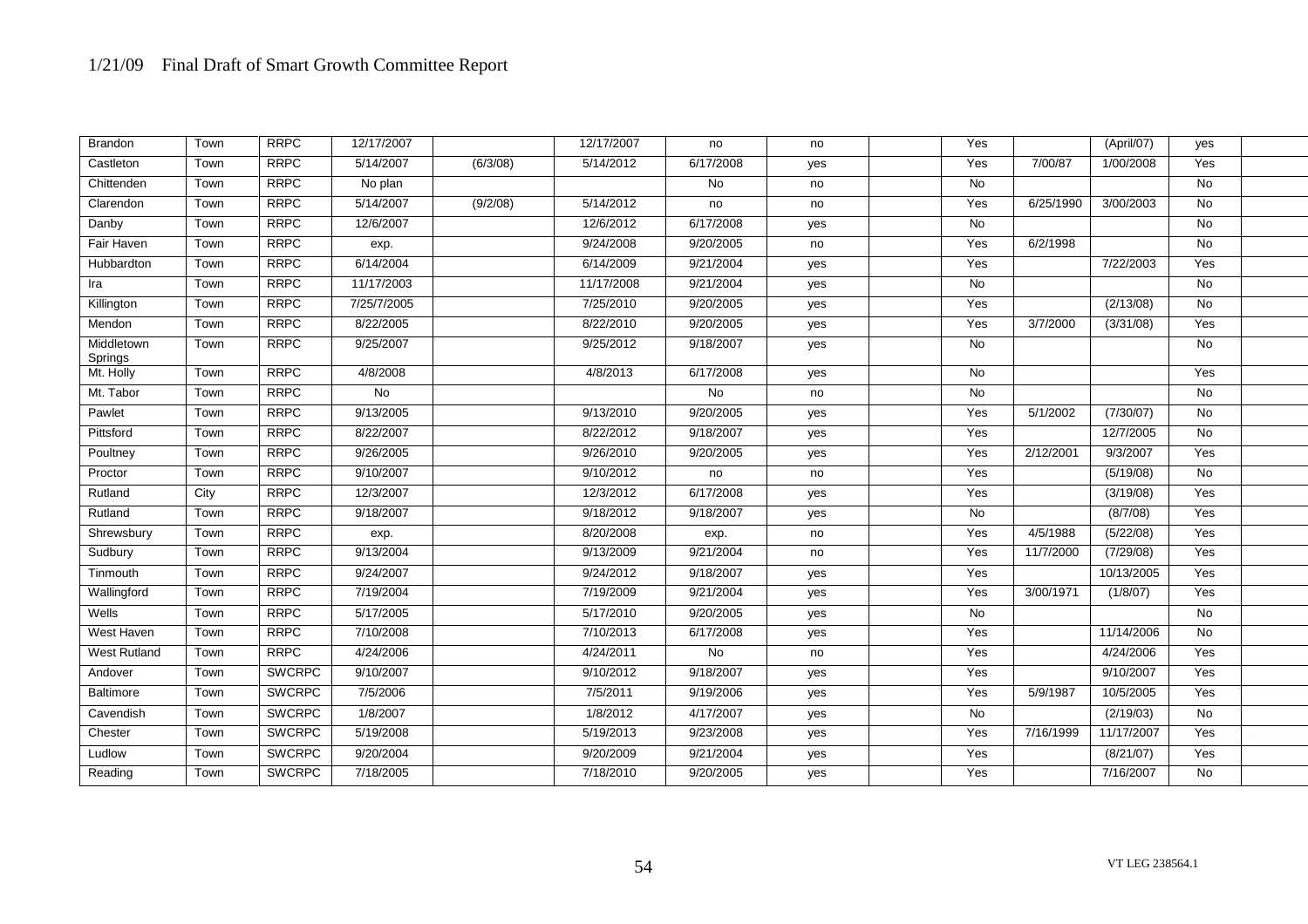| Springfield         | Town | <b>SWCRPC</b> | 4/12/2004  |             | 4/12/2009  | 7/20/2004  | yes | Yes            |          | 9/10/2007          | Yes       |  |
|---------------------|------|---------------|------------|-------------|------------|------------|-----|----------------|----------|--------------------|-----------|--|
| Weathersfield       | Town | <b>SWCRPC</b> | 9/15/2005  |             | 9/15/2010  | 9/21/2004  | yes | Yes            |          | 9/18/2007          | Yes       |  |
| <b>West Windsor</b> | Town | <b>SWCRPC</b> | 9/19/2005  | (5/20/08)   | 9/19/2010  | 9/20/2005  | yes | Yes            |          | 7/22//2008         | Yes       |  |
| Windsor             | Town | <b>SWCRPC</b> | 7/25/2006  |             | 7/25/2011  | 9/19/2006  | yes | Yes            |          | (8/30/07)          | Yes       |  |
| Barnard             | Town | <b>TRORPC</b> | 9/29/2004  |             | 9/29/2009  | 9/22/2004  | yes | Yes            |          | 11/13/2007         | No        |  |
| Bethel              | Town | <b>TRORPC</b> | 8/28/2006  |             | 8/28/2011  | 9/27/2006  | yes | Yes            |          | 8/27/2007          | Yes       |  |
| <b>Bradford</b>     | Town | <b>TRORPC</b> | exp        |             | 2/18/2008  | exp        | no  | Yes            |          | 10/27/2005         | <b>No</b> |  |
| <b>Braintree</b>    | Town | <b>TRORPC</b> | 2/28/2006  |             | 2/28/2011  | 5/24/2006  | yes | Yes            |          | 4/10/2007          | Yes       |  |
| Bridgewater         | Town | <b>TRORPC</b> | 1/22/2008  |             | 1/22/2013  | 3/26/2008  | yes | No             |          |                    | No        |  |
| <b>Brookfield</b>   | Town | <b>TRORPC</b> | 9/12/2005  |             | 9/12/2010  | 12/14/2005 | yes | Yes            |          | 11/14/2005         | Yes       |  |
| Chelsea             | Town | <b>TRORPC</b> | 4/15/2008  |             | 5/1/2012   | 4/23/2008  | yes | Yes            |          | 9/6/2005           | <b>No</b> |  |
| Corinth             | Town | <b>TRORPC</b> | 6/25/2007  |             | 6/25/2012  | 9/25/2007  | yes | No             |          |                    | Yes       |  |
| Fairlee             | Town | <b>TRORPC</b> | exp.       | (12/19/07)  | 6/18/2006  | <b>No</b>  | no  | Yes            |          | (3/7/06)           | Yes       |  |
| Granville           | Town | <b>TRORPC</b> | 10/3/2005  |             | 10/3/2010  | 9/28/2005  | yes | No             |          |                    | No        |  |
| Hancock             | Town | <b>TRORPC</b> | exp.       | (9/15/2008) | 8/19/2008  | exp        | no  | No             |          |                    | No        |  |
| Hartford            | Town | <b>TRORPC</b> | 6/5/2007   |             | 6/5/2012   | 9/25/2007  | yes | Yes            |          | 10/14/2008         | Yes       |  |
| Hartland            | Town | <b>TRORPC</b> | 6/5/2007   |             | 6/5/2012   | 9/25/2007  | yes | No             |          |                    | No        |  |
| Newbury             | Town | <b>TRORPC</b> | 9/26/2005  |             | 9/26/2010  | 9/28/2005  | yes | Yes            |          | 6/11/2007          | Yes       |  |
| Norwich             | Town | <b>TRORPC</b> | 9/27/2006  |             | 9/27/2011  | 9/27/2006  | yes | Yes            |          | (3/27/07)          | Yes       |  |
| Pittsfield          | Town | <b>TRORPC</b> | 7/28/2005  |             | 7/28/2010  | 9/28/2005  | yes | $\overline{N}$ |          | (9/13/07)          | No        |  |
| Plymouth            | Town | <b>TRORPC</b> | 12/5/2005  | (11/14/06)  | 12/5/2010  | 5/24/2006  | yes | Yes            |          | 1/29/2007          | No        |  |
| Pomfret             | Town | <b>TRORPC</b> | 11/21/2007 |             | 11/21/2012 | 3/26/2008  | yes | Yes            | 3/7/1989 | (3/12/07)          | Yes       |  |
| Randolph            | Town | <b>TRORPC</b> | 12/21/2004 |             | 12/21/2009 | 9/28/2005  | yes | Yes            |          | $\sqrt{(7/17/08)}$ | Yes       |  |
| Rochester           | Town | <b>TRORPC</b> | 6/11/2007  |             | 6/11/2012  | 9/25/2007  | yes | Yes            |          | (11/1/05)          | Yes       |  |
| Royalton            | Town | <b>TRORPC</b> | 3/6/2007   |             | 3/6/2012   | 5/30/2007  | yes | $\overline{N}$ |          |                    | <b>No</b> |  |
| Sharon              | Town | <b>TRORPC</b> | 3/15/2005  |             | 3/15/2010  | 9/28/2005  | yes | No             |          |                    | Yes       |  |
| Stockbridge         | Town | <b>TRORPC</b> | 2/3/2005   |             | 2/3/2010   | 9/28/2005  | yes | Yes            |          | 9/15/2005          | Yes       |  |
| Strafford           | Town | <b>TRORPC</b> | 3/26/2008  |             | 3/26/2013  | 4/23/2008  | yes | Yes            |          | 1/10/2007          | Yes       |  |
| Thetford            | Town | <b>TRORPC</b> | 3/19/2007  |             | 3/19/2012  | 4/25/2007  | yes | Yes            | 3/2/1999 |                    | Yes       |  |
| Topsham             | Town | <b>TRORPC</b> | 1/24/2005  |             | 1/24/2010  | 9/28/2005  | yes | No             |          |                    | No        |  |
| Tunbridge           | Town | <b>TRORPC</b> | 10/17/2007 |             | 10/17/2012 | 12/12/2007 | yes | No             |          |                    | No        |  |
| Vershire            | Town | <b>TRORPC</b> | 11/7/2006  |             | 11/7/2011  | 1/24/2007  | yes | Yes            | 3/6/2001 | 3/6/2008           | Yes       |  |
|                     |      |               |            |             |            |            |     |                |          |                    |           |  |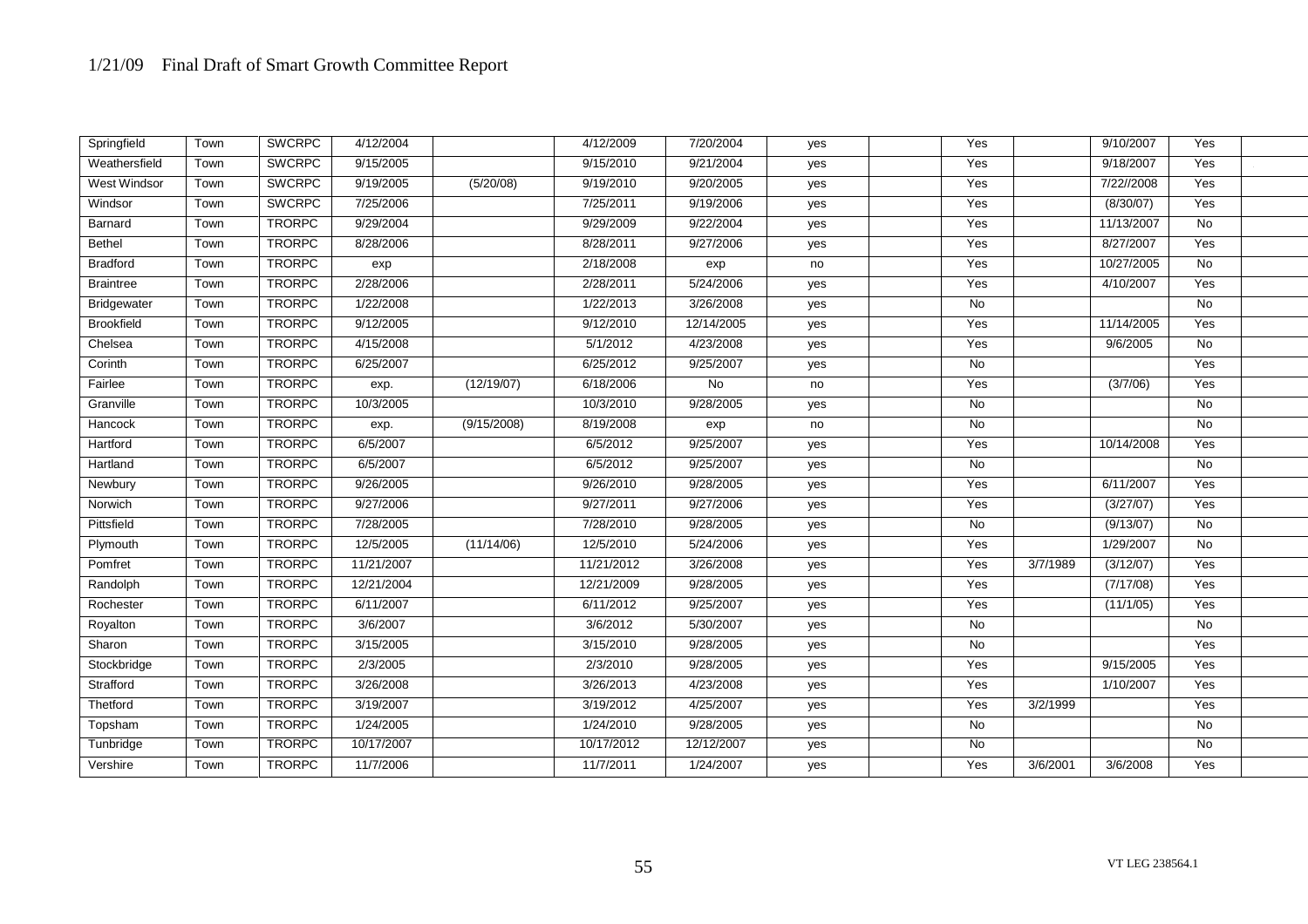| <b>West Fairlee</b>  | Town    | <b>TRORPC</b> | 8/15/2005  |           | 8/15/2010  | 9/28/2005 | yes | <b>No</b> |           | (6/18/02)  | No             |  |
|----------------------|---------|---------------|------------|-----------|------------|-----------|-----|-----------|-----------|------------|----------------|--|
| Woodstock            | Town    | <b>TRORPC</b> | 4/25/2007  |           | 4/25/2012  | 5/30/2007 | yes | Yes       |           | 12/18/2007 | $\overline{N}$ |  |
| Woodstock            | Village | <b>TRORPC</b> | 4/25/2007  |           | 4/25/2012  | 5/30/2007 | yes | Yes       |           | (1/11/05)  | No             |  |
| Athens               | Town    | <b>WRC</b>    | No         |           |            | No        | no  | No        |           |            | No             |  |
| <b>Bellows Falls</b> | Village | <b>WRC</b>    | <b>No</b>  |           |            | <b>No</b> | no  | No        |           |            | No             |  |
| Brattleboro          | Town    | <b>WRC</b>    | 2/19/2008  |           | 2/19/2013  | 8/26/2008 | yes | Yes       | 3/28/88?  | 11/30/2007 | Yes            |  |
| Brookline            | Town    | <b>WRC</b>    | 8/17/2005  |           | 8/17/2010  | 8/30/2005 | yes | No        |           | (6/24/04)  | No             |  |
| Dover                | Town    | <b>WRC</b>    | 1/2/2007   | (5/19/08) | 1/2/2012   | <b>No</b> | no  | Yes       | 11/8/1988 | 3/7/2007   | <b>No</b>      |  |
| Dummerston           | Town    | <b>WRC</b>    | 8/11/2004  |           | 8/11/2009  | 8/31/2004 | yes | Yes       | 6/27/1979 | 7/6/2007   | <b>No</b>      |  |
| Grafton              | Town    | <b>WRC</b>    | 5/26/2008  |           | 5/26/2013  | 8/26/2008 | yes | No        |           |            | Yes            |  |
| Guilford             | Town    | <b>WRC</b>    | 7/25/2005  |           | 7/25/2010  | 8/30/2005 | yes | <b>No</b> |           |            | <b>No</b>      |  |
| Halifax              | Town    | <b>WRC</b>    | 6/15/2004  |           | 6/15/2009  | 8/31/2004 | yes | Yes       | 6/10/1971 | 11/6/2007  | <b>No</b>      |  |
| Jamaica              | Town    | <b>WRC</b>    | 6/12/2006  |           | 6/12/2011  | 8/29/2006 | yes | <b>No</b> |           |            | No             |  |
| Londonderry          | Town    | <b>WRC</b>    | 10/17/2005 |           | 10/17/2010 | 8/29/2006 | yes | Yes       | 1/6/2000  | 9/1/2000   | No             |  |
| Marlboro             | Town    | <b>WRC</b>    | 6/12/2008  |           | 6/12/2013  | 7/29/2008 | yes | Yes       | 3/4/1974  | 3/6/2007   | Yes            |  |
| Newfane              | Town    | <b>WRC</b>    | 9/13/2006  |           | 9/13/2011  | 8/29/2006 | yes | Yes       | 5/16/1975 | 10/00/2008 | Yes            |  |
| Putney               | Town    | <b>WRC</b>    | 1/30/2006  |           | 1/30/2011  | 4/25/2006 | yes | Yes       | 9/00/71   | 8/30/2005  | Yes            |  |
| Readsboro            | Town    | <b>WRC</b>    | 8/25/2005  |           | 8/25/2010  | 8/30/2005 | yes | Yes       | 00/00/70  | 4/18/2006  | <b>No</b>      |  |
| Rockingham           | Town    | <b>WRC</b>    | 1/18/2005  |           | 1/18/2010  | 8/30/2005 | yes | Yes       | 6/22/1982 | 8/7/2007   | Yes            |  |
| Searsburg            | Town    | <b>WRC</b>    | No         |           |            | No        | no  | No        |           |            | <b>No</b>      |  |
| Somerset             |         | <b>WRC</b>    | No         |           | expired    | No        | no  | No        |           |            | No             |  |
| Stratton             | Town    | <b>WRC</b>    | 9/27/2004  |           | 9/27/2009  | no        | no  | Yes       |           | 7/11/2007  | Yes            |  |
| Townshend            | Town    | <b>WRC</b>    | 11/17/2003 | (9/24/08) | 11/17/2008 | 3/30/2004 | yes | No        |           |            | No             |  |
| Vernon               | Town    | <b>WRC</b>    | 3/3/2003   |           | 3/3/2008   | No        | no  | No        |           |            | No             |  |
| Wardsboro            | Town    | <b>WRC</b>    | exp        |           | 9/9/2008   | <b>No</b> | no  | Yes       | 3/2/1976  | (7/9/08)   | <b>No</b>      |  |
| Westminster          | Town    | <b>WRC</b>    | 9/11/2007  |           | 8/11/2012  | 6/24/2008 | yes | Yes       | 3/30/1970 | (1/7/08)   | Yes            |  |
| Weston               | Town    | <b>WRC</b>    | 8/22/2006  |           | 8/22/2011  | 8/29/2006 | yes | Yes       |           | (10/15/07) | Yes            |  |
| Whitingham           | Town    | <b>WRC</b>    | 10/26/2007 |           | 10/26/2012 | 6/24/2008 | yes | Yes       | 00/00/69  | 9/25/2007  | <b>No</b>      |  |
| Wilmington           | Town    | <b>WRC</b>    | 9/28/2005  |           | 9/28/2010  | 8/30/2005 | yes | Yes       | 3/5/1968  | (12/4/07)  | No             |  |
| Windham              | Town    | <b>WRC</b>    | 9/7/2004   | (2/28/08) | 9/7/2009   | no        | no  | Yes       | 9/9/1986  | 5/1/2001   | <b>No</b>      |  |
| Winhall              | Town    | <b>WRC</b>    | 7/19/2006  |           | 7/19/2011  | 7/25/2006 | yes | Yes       |           | 6/00/2005  | Yes            |  |
|                      |         |               |            |           |            |           |     |           |           |            |                |  |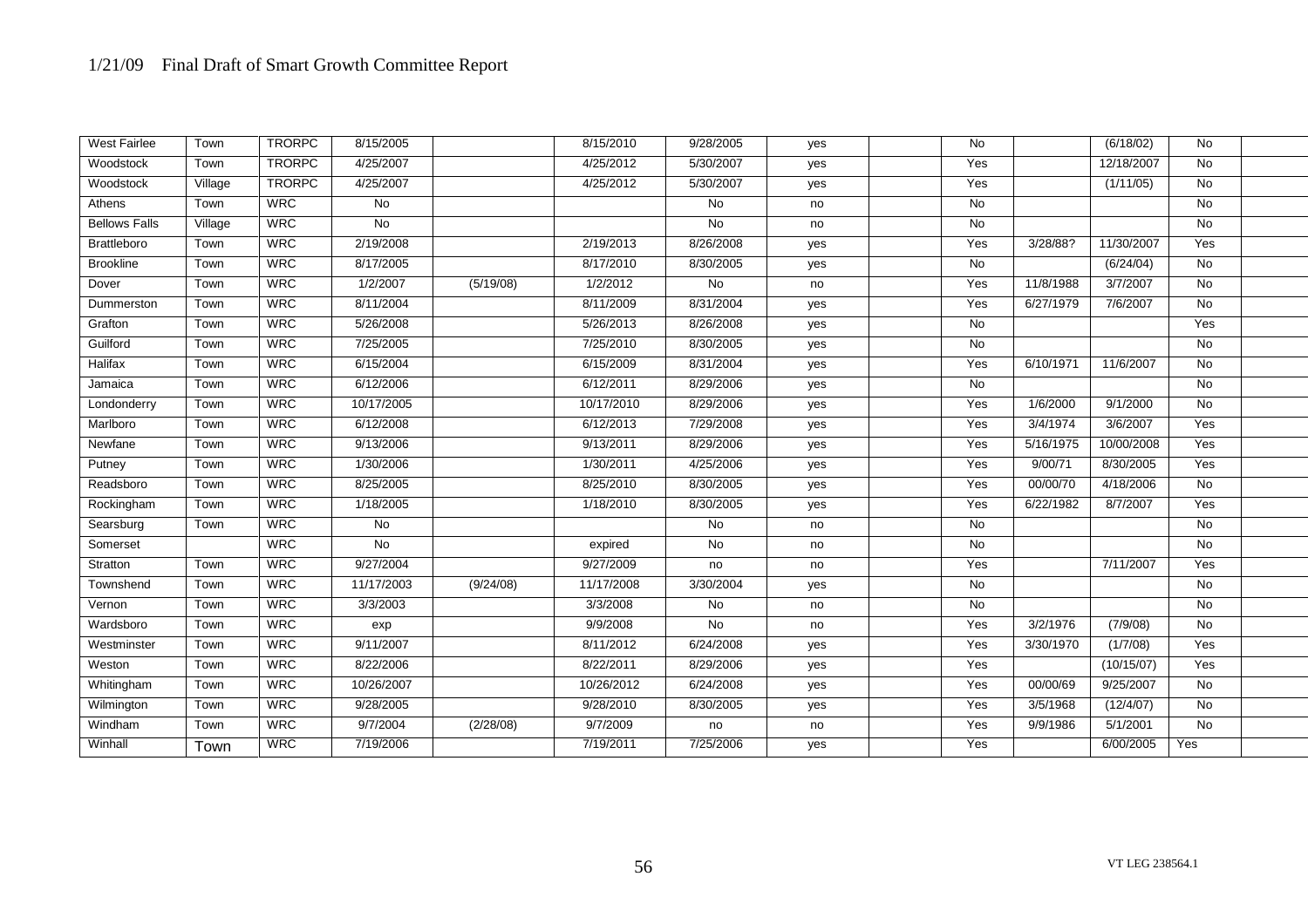# **Appendix VIII**

# **Changes Still Needed To Provide Workable Tax Increment Financing (TIF) Program and Incentives for Municipalities to Undertake Smart Growth Planning**

*Offered by Karen Horn, VLCT November 13, 2008*

# **Tax Increment Financing (TIF) Program**

Given the new energy constrained world in which Vermonters live, we believe it would be very helpful to include a reference to energy efficiency and energy independence upgrades in the purpose section of the TIF statute. That section reads,

*24 V.S.A. 1893 The purpose of tax increment financing districts is to provide revenues for improvements that serve the district and related costs, which will stimulate development or redevelopment within the district, provide employment opportunities, improve and broaden the tax base, provide energy efficiency or alternative energy improvements or enhance the general economic vitality of the municipality, the region, or the state.*

As an aside, we also believe that such authorization should be given to municipalities in their general police powers.

In legislation passed this year (Act 190) "financing" was defined to mean only specific kinds of debt instruments. Our strong preference is to leave the definition of "financing" open ended so that municipal officials working with their financial advisors, consultants and staff, may use innovative kinds of financing that may be available. For instance, a second Congressional stimulus package might include a new loan instrument for local governments that is not among those listed at 24 V.S.A. § 1891 (7). The kinds of financing now allowed are bonds, HUD Section 108 financing instruments, inter fund loans within a municipality, State of VT revolving loan funds and USDA loans.

24 V.S.A. § 1894 (a) was amended to require that if no indebtedness is incurred within the first five years after creation of the district, no indebtedness may be incurred unless reapproval of the TIF is obtained. Until passage of this amendment, statute allowed projects to be undertaken with indebtedness incurred over the life of the TIF as revenues from the TIF permitted.

24 V.S.A. § 1897 was amended this year to require that the legal voters of a municipality, by a single vote, shall authorize the legislative body to pledge credit up to a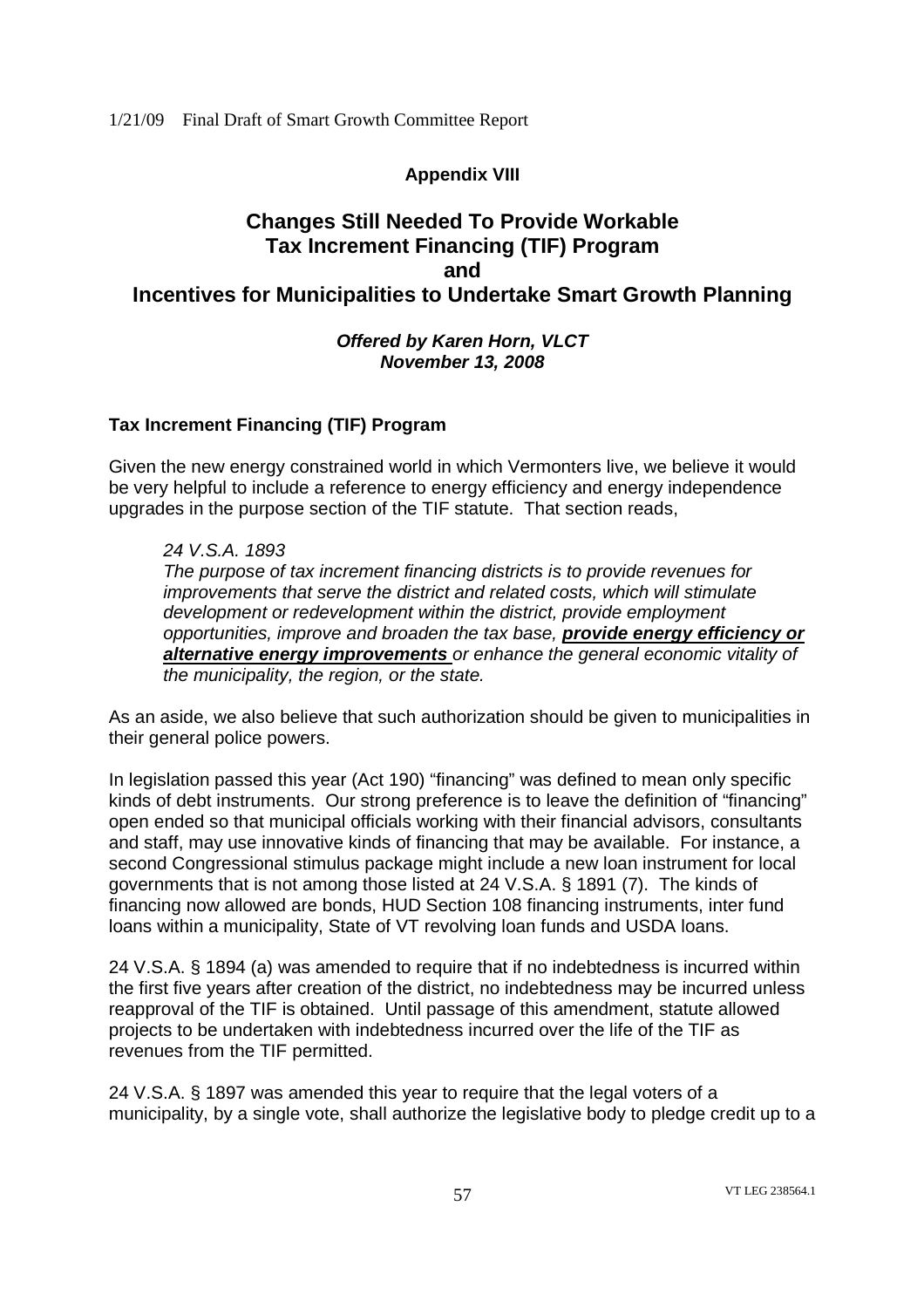specified maximum dollar amount for all debt obligations to be financed with the state property tax increment pursuant to approval by the VT economic progress council. To accomplish this in a single vote will be extremely difficult.

#### **Incentives to Local Governments**

*Tax credits available to developers through the Downtown Program have been used to great effect in renovating historic buildings in downtowns.*

*Locally administered revolving loan funds such as the Bennington Revolving Loan Fund and Townwide Fund that are flexible enough to respond to needs in that community.*

*Downtown Program funding – easily accessible without lengthy paperwork typical of government funding sources.*

*Payment per new unit of affordable housing to the municipality.*

*New Idea: Establish a state funding source based on the land trust model that would provide funds for helping municipalities create development success stories and bolster development in villages, downtowns and growth centers. Funds could be used to help purchase key properties, either fee simple or development rights, to secure them for the downtown.*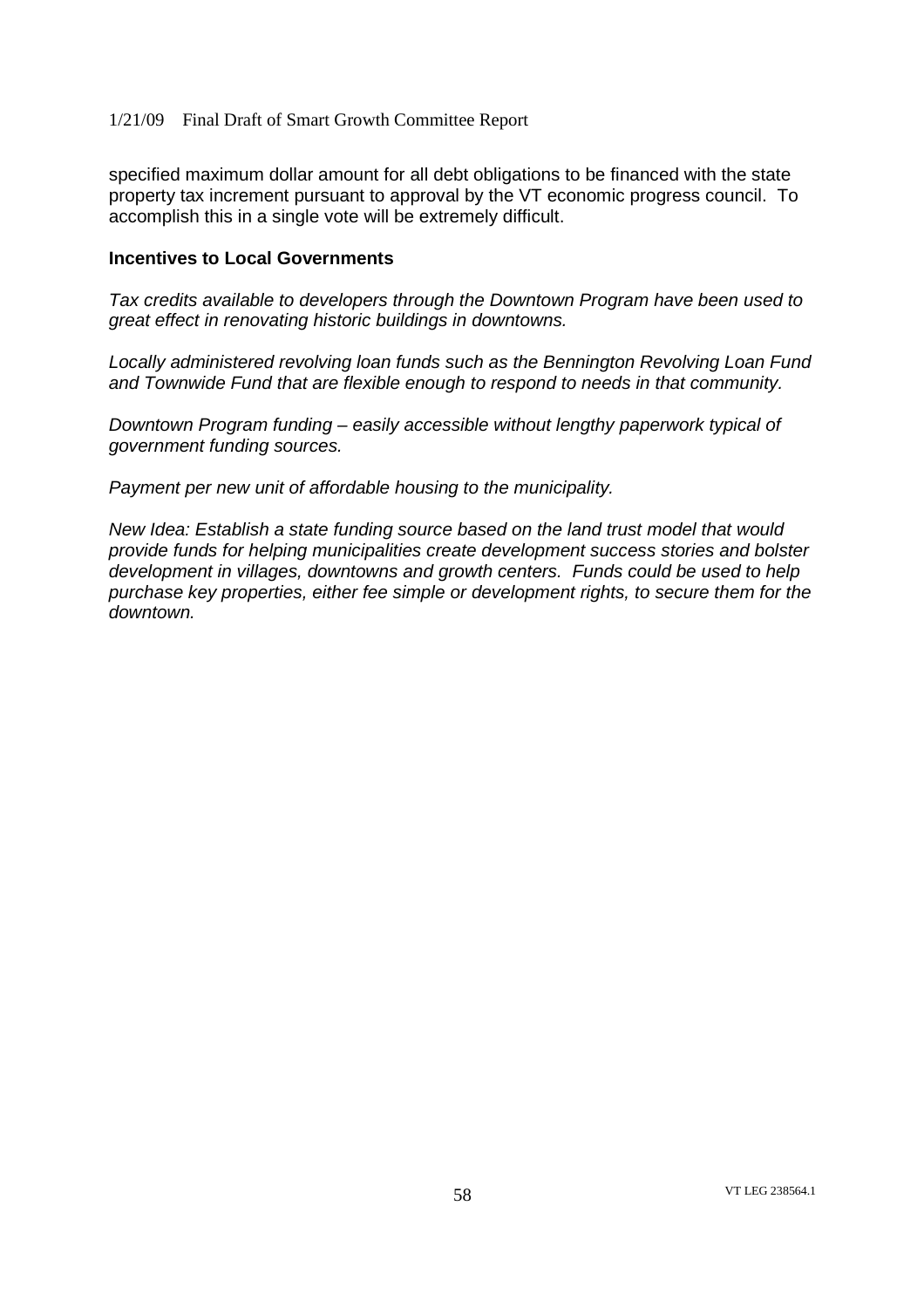# **Appendix IX**

# **SMART GROWTH STUDY COMMITTEE Summary of VLCT Proposals for Encouraging Development in Compact Settlement Areas** *Karen Horn, Director Public Policy & Advocacy December 3, 2008*

We have testified that the following measures work to encourage development in downtowns and compact settlement areas.

*Assistance with infrastructure development or redevelopment is key. In compiling a list of local infrastructure projects that are ready to go if a second Congressional stimulus package is available, we have more than ½ billion in projects.*

*Tax Increment Financing District legislation is needed to address some of the lingering issues with that statute as indicated in November 13 testimony.*

*Tax credits available to developers through the Downtown Program have been used to great effect in renovating historic buildings in downtowns and should be continued.*

*Partnerships with local officials to generate redevelopment in designated downtowns, growth centers, village centers, VT Neighborhoods, new town centers must include the multiple agencies administering programs that must be complied with before common goals are actually met. Inside designated areas requirements to address a host of issues including air quality, wetlands, natural and fragile areas, congestion, must be tailored to make it convenient, efficient and easy to locate in those areas. Who at the state level is looking at the whole picture and how to achieve the ultimate goal of development in compact settlement areas?*

*Locally administered revolving loan funds such as the Bennington Revolving Loan Fund and Townwide Fund flexible enough to respond to needs in that community must be available to communities and supported both locally and by the state.*

*Locally enacted bylaws that reinforce the concept that downtown is where you want development to occur and state regulations that also reinforce a preference for developing in downtowns. Smaller lot sizes, flexible standards for reuse of buildings.*

*Downtown Program funding – easily accessible without lengthy paperwork typical of government funding sources works well and should be replicated in the other programs.*

*Downtown Program requirements should be consistent with requirements for growth centers, TIFs, new town centers, and VT Neighborhoods.*